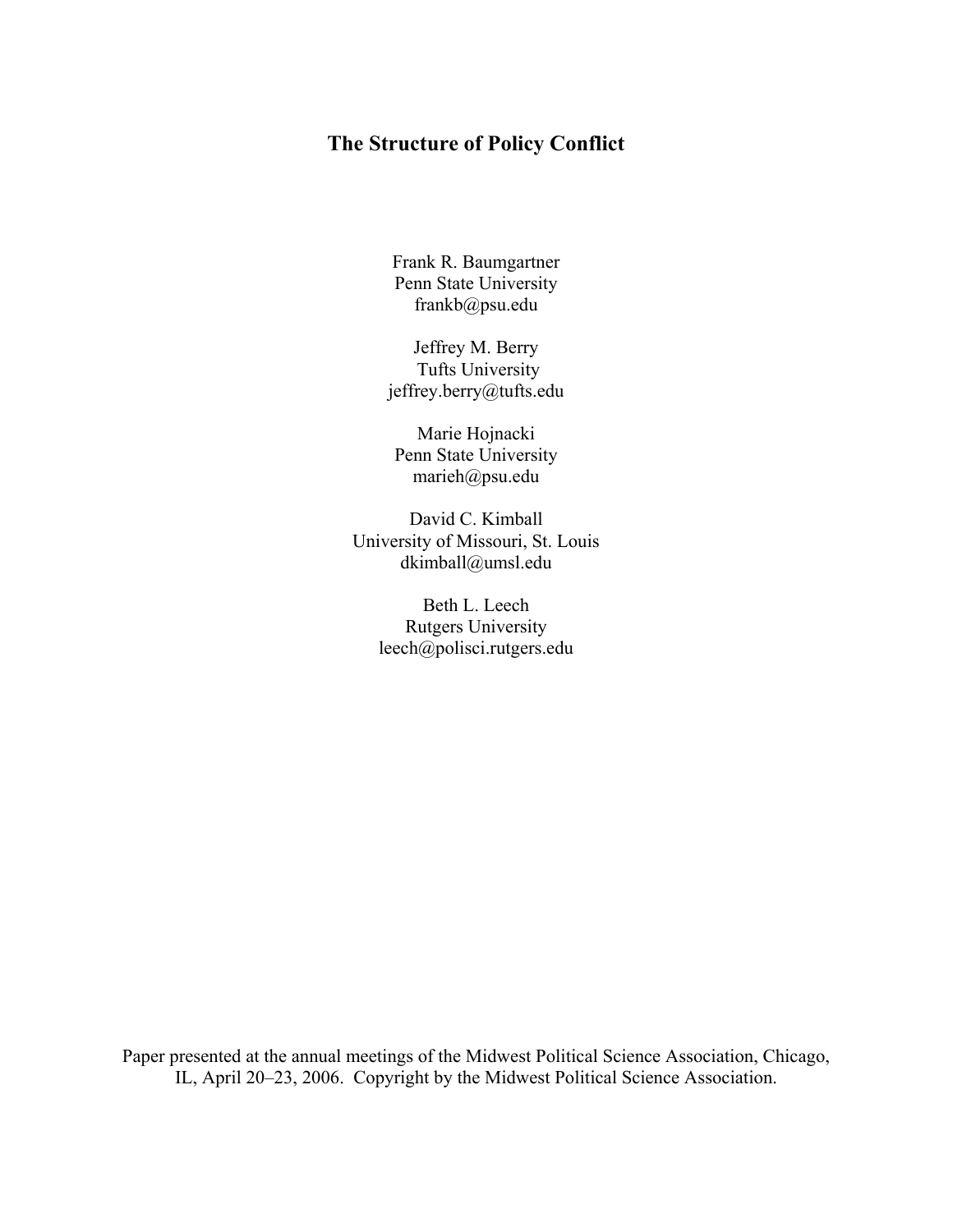# **Abstract**

This is the first in a series of papers reporting the final results of the Advocacy and Public Policymaking Project (http://lobby.la.psu.edu). We interviewed 315 policy advocates and government officials centrally involved in a random sample of 98 issues reflecting the full range of policy activities of the federal government during the last two years of the Clinton Administration and the first two years of the Bush Administration. In this paper we focus on the structure of policy conflict. Each of our 98 issues was conceptually multidimensional and understood in such a way by everyone involved. Policy debate surrounding the issues, however, was far more limited.. We map out the structure of policy disagreement across our issues, describing the surprisingly small numbers of distinct perspectives active on each case. Our findings help understand the causes of low-dimensionality in Washington debates. These structural features are broader than institutional design alone, and stem from the nature of the professional and knowledge-based communities surrounding the policies; the continuing nature of debates, which creates a strong status-quo bias; cost issues; and political and gate-keeping efforts. The paper is the first to lay out these dimensional structures and to describe the nature of policy disagreement and political conflict in a random sample of issues.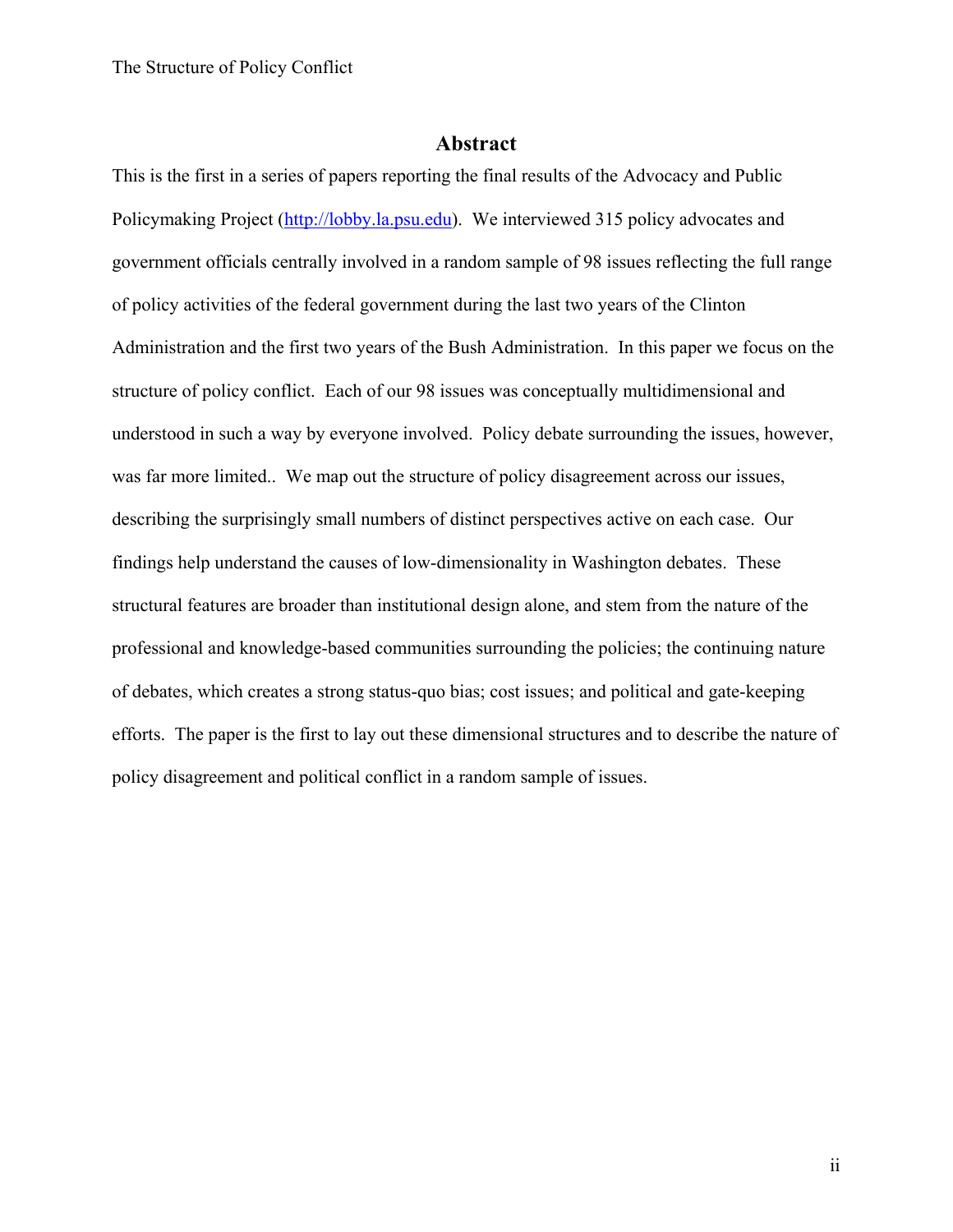The structure of conflict in Washington is rarely determined by straightforward debates about whether a certain goal is desirable or not.<sup>1</sup> The typical object of policy debate in Washington involves uncertainty about how serious the underlying problem really is, who will be affected by any policy designed to address it, how much such a policy may cost (and for whom), whether the policy will work as proponents claim, whether it might have unintended negative consequences, and even sometimes about whether the problem it is designed to address is really a problem at all. The objects of lobbying activity in Washington on any given day tend to be complex issues with multiple impacts on many diverse constituencies. They usually involve multiple dimensions of evaluation, leading to incommensurate comparisons of their effects on various constituencies. All this is in addition to more fundamental political and ideological disagreements about the desirability of various social goals, or whether government action is the appropriate means of achieving them. The typical case is ambiguous and complex, with a combination of considerations ranging from the philosophical to the technical.

In spite of the complexity of the underlying issues with which lobbyists and policy advocates deal, the structure of policy conflict in Washington is typically clear. One side proposes change; another attempts to protect the status quo. We present evidence from the first large-scale study designed to assess the overall structure of political debate in a random sample of cases of Washington policymaking. Our findings show a remarkable simplicity in the vast majority of cases, despite the inherent and overwhelming complexity of the underlying policies. What creates this structure? We focus on four elements of explanation here: 1) the continuing nature of public policy debate, which leads to a strong tendency for conflict to simplify along the lines of changing the status quo or not; 2) the presence of large knowledge-based communities of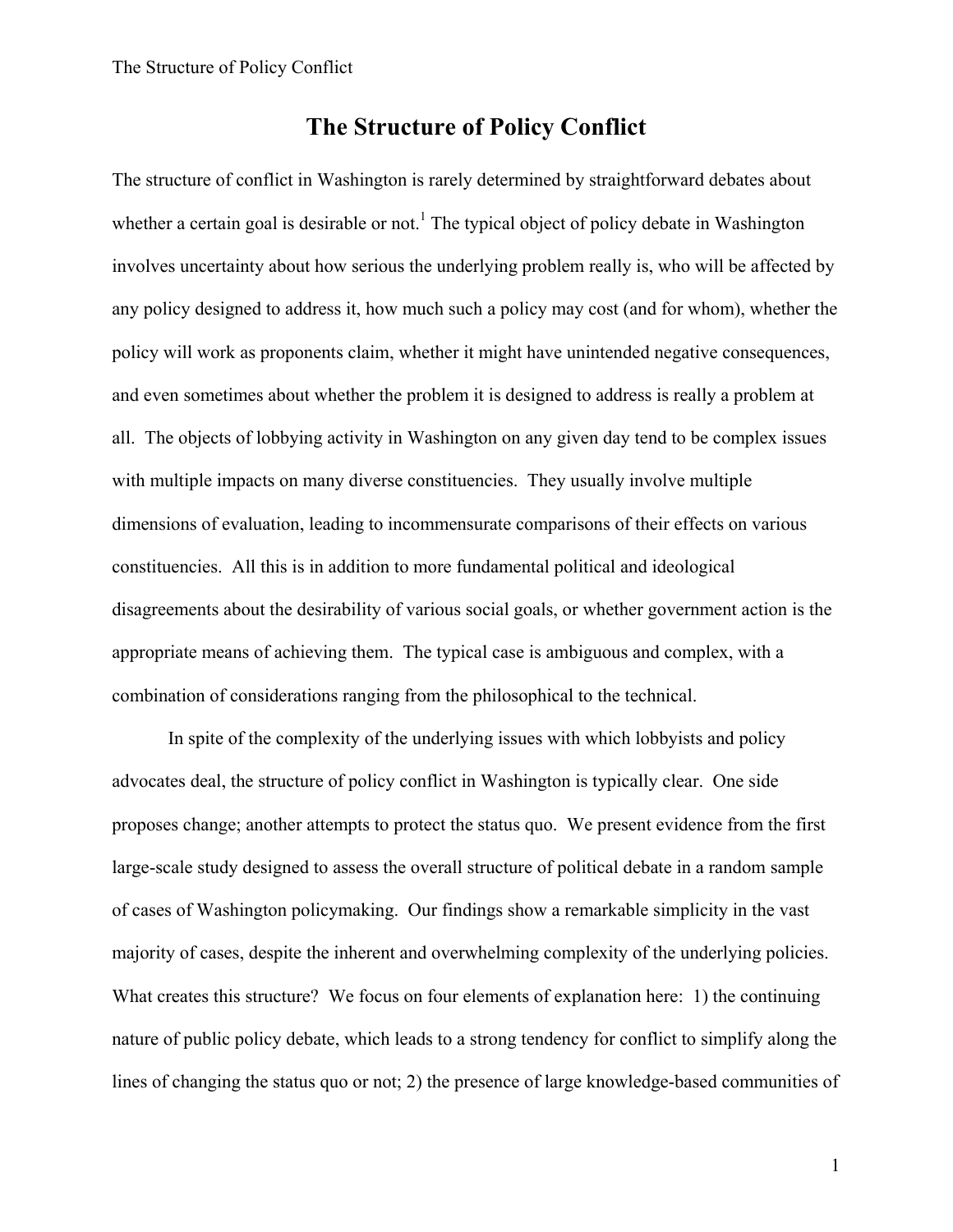experts surrounding virtually all policy programs, which means that new policies are rarely adopted without a full discussion of various diverse effects they may have; 3) cost, which is an almost ubiquitous consideration; and 4) gate-keeping and procedural issues relating to control within governmental institutions. The result of these structuring processes is to take a complex and multidimensional issue and create out of it a highly partisan one. Partisanship and ideology clearly play an important role in the process, and our research here attempts to explain how this occurs.

We deal with a fundamental conundrum between the literature emphasizing the inherently complex nature of the substance of most public policy debates and research noting (quite accurately, in our view) the extreme predictability and low dimensional structure of debates and votes in Congress. (In referring to the policy literature emphasizing complexity, consider Schattschneider 1960; Cobb and Elder 1983; Kingdon 1984; Baumgartner and Jones 1993; Stone 1988; Schneider and Ingram 1993; or virtually any study of the substance of a policy issue over time. In referring to the literature emphasizing structure and stability consider Poole and Rosenthal 1991 and 1997; Shepsle 1978 and 1979; Shepsle and Weingast 1981 and 1987; Krehbiel 1981; or other studies of congressional procedures and voting.)

The relative complexity or simplicity of policy conflict matters in several ways. First, the substantive content of debates in Washington indicate clearly whose interests are being considered as new policies are debated. As complex issues are simplified for public debate, some interests are inevitably marginalized while others remain central to the discussion; knowing what elements of debate are present and which are absent is therefore central to understanding the representative nature of policymaking. The second important element relating to complexity has to do with the causes of the structure we observe. The contrast between the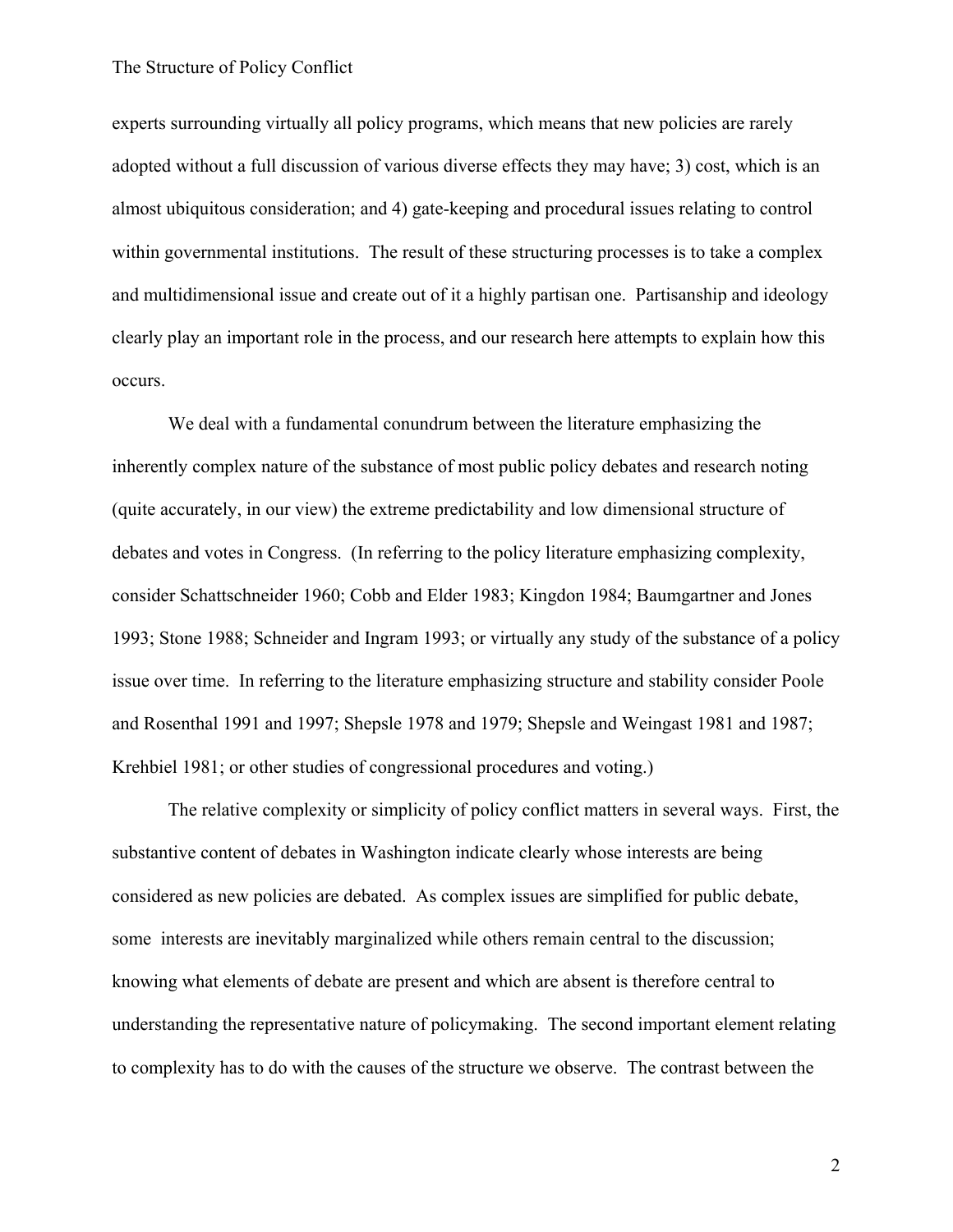two literatures we refer to above, one reflecting the inherent diversity in the substance of most policy issues, and the other emphasizing the clarity of how diverse issues are debated in Congress, poses an important question, but one which has not been fully explored to date in the literature. We hope to move substantially in this paper and in the larger project of which it is a part toward closing this gap. Partisanship and ideological structures are clear, but how do they enter this process? What happens when complex policy debates enter the simplified world of partisan politics?

Our paper is structured as follows. First, we explain the complexity of our issues, in substantive terms. Second, we use our interviews to illustrate the substantive richness of the lobbying world; the deep and shared knowledge about policy issues and government programs that characterizes the communities of professionals which surround the policies we studied. Having established the complexity of the issues and the fullness of the information available to those involved, we move to the issue of structure. We document the extremely simple patterns of conflict that are present in our cases. Then we move to our qualitative explanation of the most important features that appear to be driving this structure: the continuing nature of policy discussions and the status-quo that stems from this; the shared information among experts which keeps most issues stable most of the time; the impact of money in structuring argumentation and participation in the debates; and gate-keeping and institutional procedures. As this is the first paper on this topic, here we explore these questions in some detail and describe our evidence in a univariate and qualitative manner. In later work, we expect to elaborate on this research with a more complex and systematic multivariate treatment.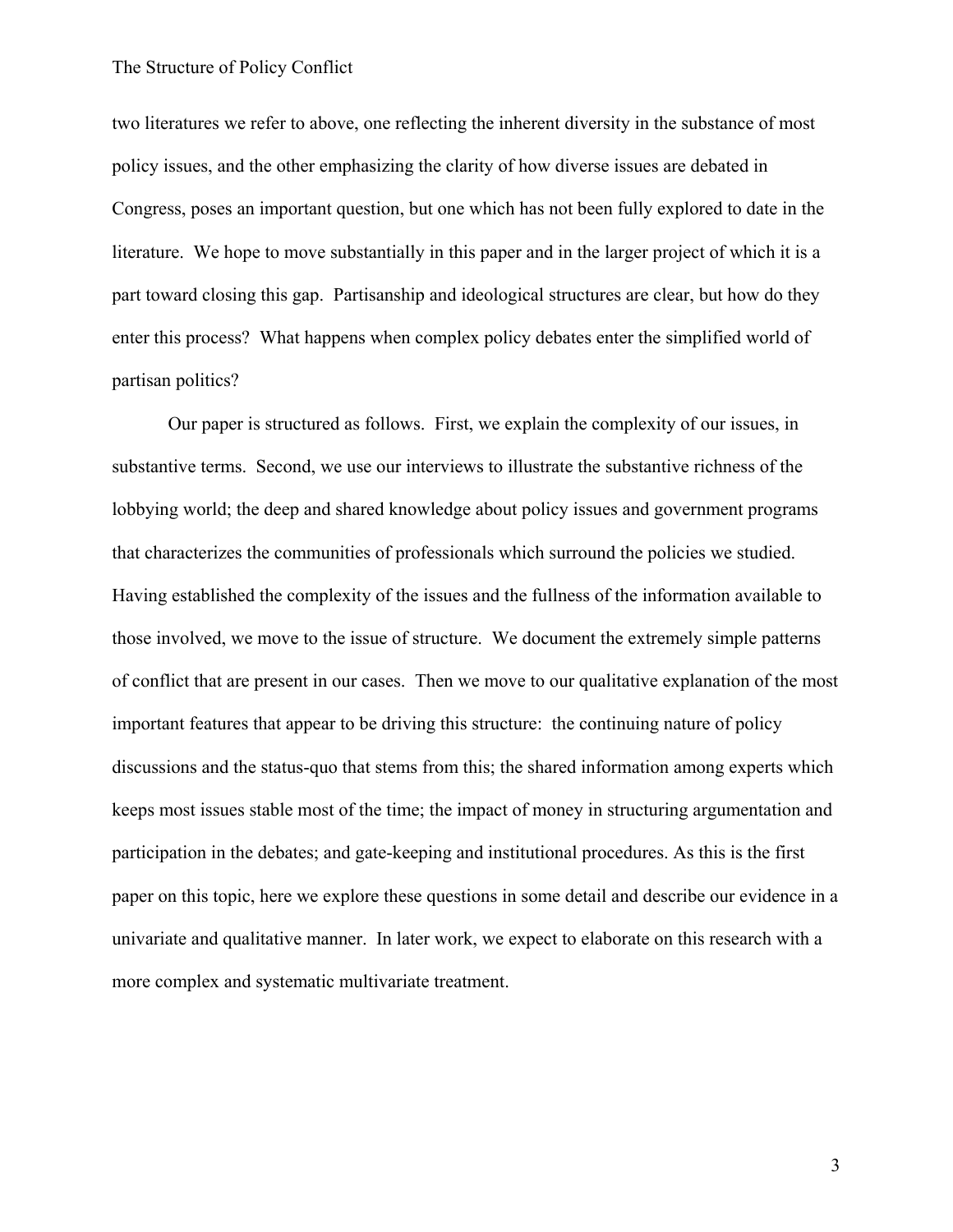### **Simple Issues, and Complex Uncertain Ones**

Some political conflicts such as those surrounding abortion or gun control seem to involve disputes about the desired ends of a policy. Some favor abortion rights; others disagree. Some support wide gun-owning rights; others favor restrictions on guns. There is no subtlety to these debates, little ambiguity, and little room for compromise. Even relatively stark debates may be more complex than they appear on the surface—individuals may have diverse reasons for holding a given opinion, for one. That is, some may support gun rights because they believe they make them safer; others because they don't trust the government; others because they believe the Constitution guarantees it and they don't like seeing that guarantee whittled away. No matter what the diverse motivations may be, all of these people are in fundamental disagreement with gun-control advocates. A second reason why debates may be more complicated than they appear is that even in those cases where disagreements appear fundamental, people may actually agree on some higher-level principles. When gun owners propose privacy and individual freedom justifications for their views, they are evoking fundamental values with which virtually all Americans agree. Similarly, when their opponents refer to child shootings and the high level of violence in America, they also evoke concerns shared by the vast majority of Americans. These are stark debates, however, and relatively clear in their structures because the focus of the debate is on the substance of issue: One side wants Policy A, the other wants something close to the opposite.

In spite of the clarity of many debates, the vast majority of public policy conflicts do not involve such clear disputes. More common are much more complicated fights, typically not about goals at all, but about the diverse effects of the policy, its feasibility, alternative mechanisms of achieving the same goal, cost, and unintended consequences. In fact, every one of our 98 issues involved multiple dimensions of evaluation. Whether or not the overriding goal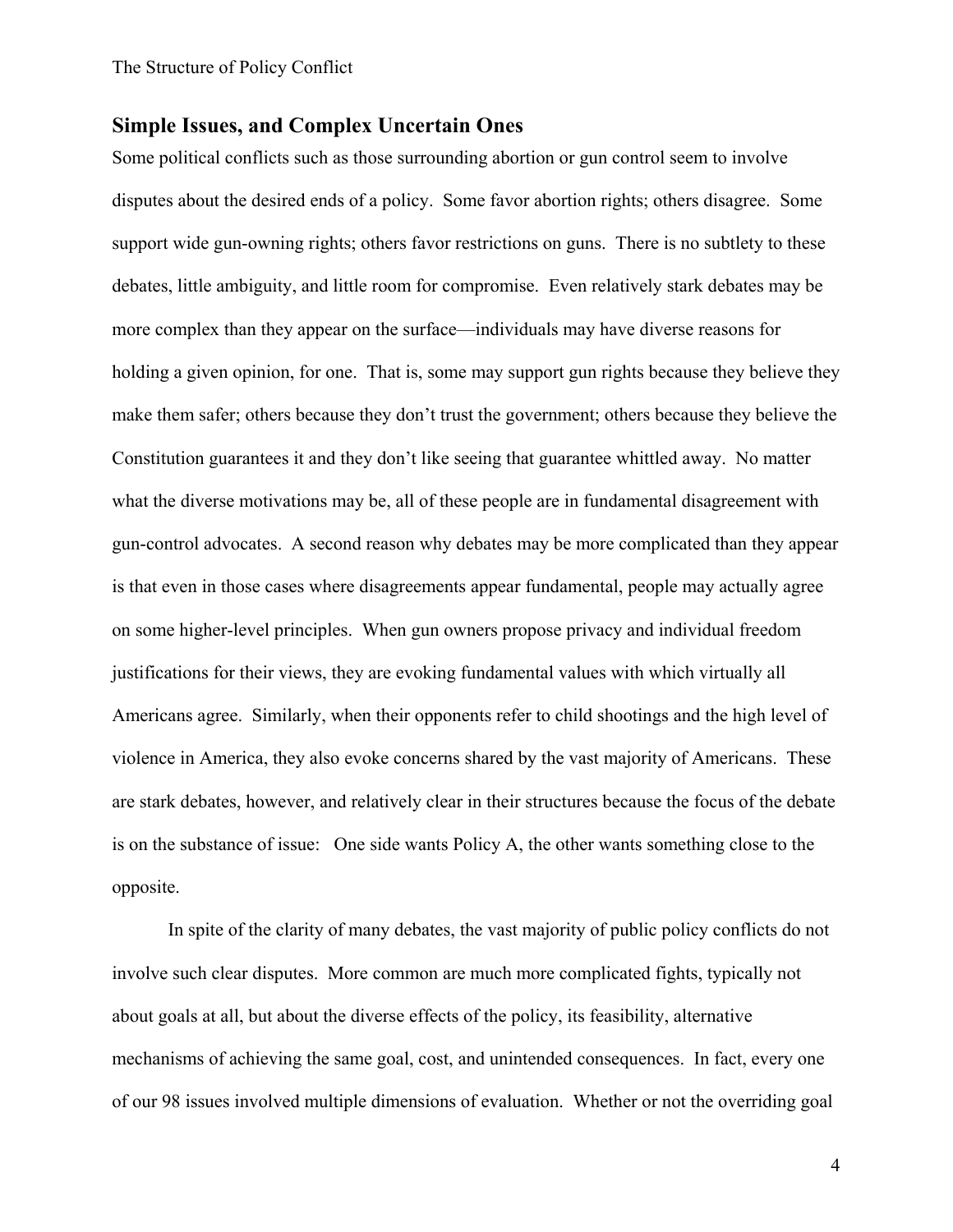of the policy was in dispute, none of our issues could be understood along only a single dimension. Typically, these dimensions involve disagreements about the various effects of the policy, some of which may be universally recognized as valuable. In fact, for a given policy outcome, often there is no disagreement whatsoever about whether it involves a worthwhile social goal (in contrast to the abortion or gun control examples above). Rather, conflict erupts around questions surrounding the likely effects of the policy overall. Take computer export controls, which was one of our issues. Some of the largest and most influential informationtechnology companies in America were aligned in the Computer Alliance for Responsible Exports, and these massive companies worked hard to convince the government to change the way they identified "high performance" computers, the only ones subject to export limitations. Among other things, these groups noted that computers actually used to design and test nuclear weapons are largely custom-made in any case, and not subject to export. Nonetheless, even such an impressive and well-heeled set of corporate heavy-hitters as Dell, Intel, Microsoft, IBM, AOL-Time Warner and others were not able to shake members of the Senate Armed Services Committee from a desire never to look "soft on defense." The corporate lobbying effort went nowhere (see http://lobby.la.psu.edu/090\_Export\_Controls/frameset\_export.html).

No one disputes the goals of enhancing American exports abroad, building a stronger high-tech industrial base in America, protecting American jobs, enhancing profits, or beating foreign economic rivals. But, then again, no one wants to give the tools to design nuclear weapons to Iran, North Korea, or Libya. Obviously both sets of goals matter to U.S. policymakers; there is no disagreement about any of them taken singly. The problem, and the policy conflict, stems from the combination of incommensurate effects of the same policy; every one of our cases has this feature. The multidimensional nature of each of our issues means that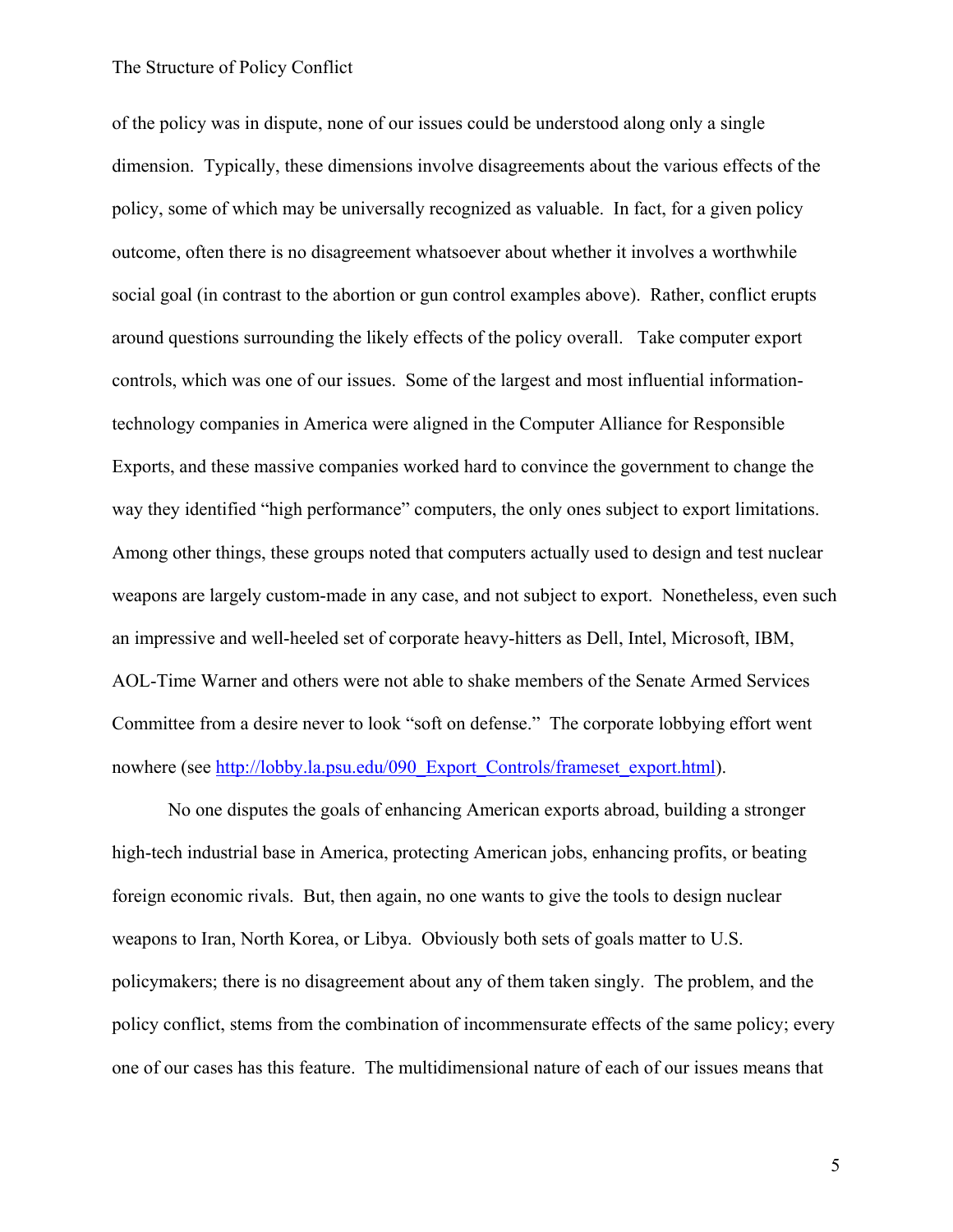they all involve trade-offs of apples to oranges. An important element of such debates is that the resource-rich do not always win, as in the Computer Export Control example.

Not only were the issues we studied invariably multidimensional, but they were characterized by uncertain as well. Uncertainty refers to whether a given policy will produce a given outcome. How much market share would American companies gain if export restrictions were lifted? How much more likely would it be that a given rogue state would develop nuclear weapons if they had more advanced computers? Typically we have only uncertain answers to such questions. Of course, the uncertainty associated with various outcomes makes the incommensurate trade-offs in many policies even more confusing: How much unknown lost market share is it worth for an unknown reduction in the probability that North Korea will develop or enhance its weapons, a reduction that may be equal to zero if they can simply buy the same computer from a foreign producer? As Defense Secretary Donald Rumsfeld is fond of noting, quite often we don't even know what information we don't know. In thinking about the intersection of multidimensionality and uncertainty, one starts to understand the complexity of most lobbying in Washington.

The multidimensional nature of our issues has implications greater than mere uncertainty, since even if people reduced uncertainty to zero they would still disagree about whether positive results along one dimension outweighed possible negative consequences along some other dimension. For example, let's assume for the moment that we knew exactly how much freer trade would affect domestic consumer prices. That still would not tell us whether these potential benefits in terms of lower consumer prices would outweigh potential domestic job losses or the environmental dangers of moving factories overseas where standards are weaker. Most of our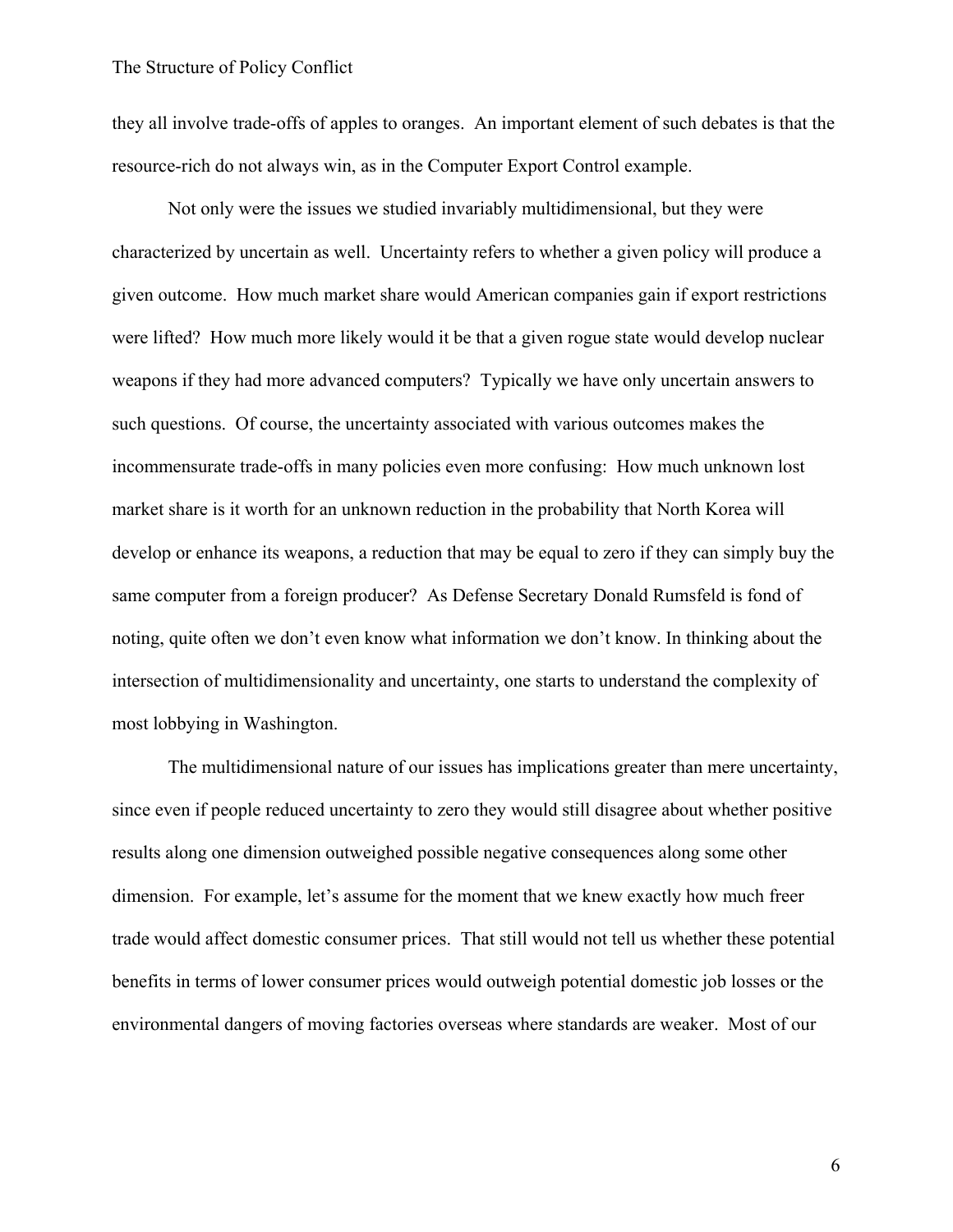issues involve not just one but many trade-offs of this sort. Of course, they have uncertainty as well.

Sometimes the political system may respond to the mobilization of interest groups who attempt to focus attention on the dimension of debate that concerns them the most (such as labor unions being concerned with domestic job loss, or businesses which are large consumers of certain goods, such as sugar, explaining how much lower their prices would be if they could purchase at the world market rather than pay a higher domestic price). In this sense the mobilization of affected interests is an integral part of determining the way a given issue is debated in the public sphere. Constituencies mobilize to ensure that their view on the debate is given substantial weight. As the debates themselves often involve incommensurate comparisons, there is considerable room for various political actors to give more weight to one dimension than to another, even while recognizing that the other factors are relevant. In sum, it is not easy to determine how a given issue will be discussed in the public sphere; many factors determine how much weight various actors will assign to the various possible relevant dimensions of evaluation, and how they will make trade-offs among them.

All this implies that one would expect the structure of policy conflict to be quite complex, reflecting the multidimensional nature of the issues themselves. In fact, as we will see, the conflict itself tends to be surprisingly clear-cut. Interest groups and professionals surrounding the policy make it so by mobilizing to maintain or enhance attention to "their" dimension of the debate. This counteractive behavior reduces the ability of any other actors unilaterally to reframe or re-define the debate, pushing attention to an element of the debate that favors them. Lobbying becomes a struggle for attention to one set of dimensions rather than another, and for the most part rival lobbyists and rival policymakers hold each other in check.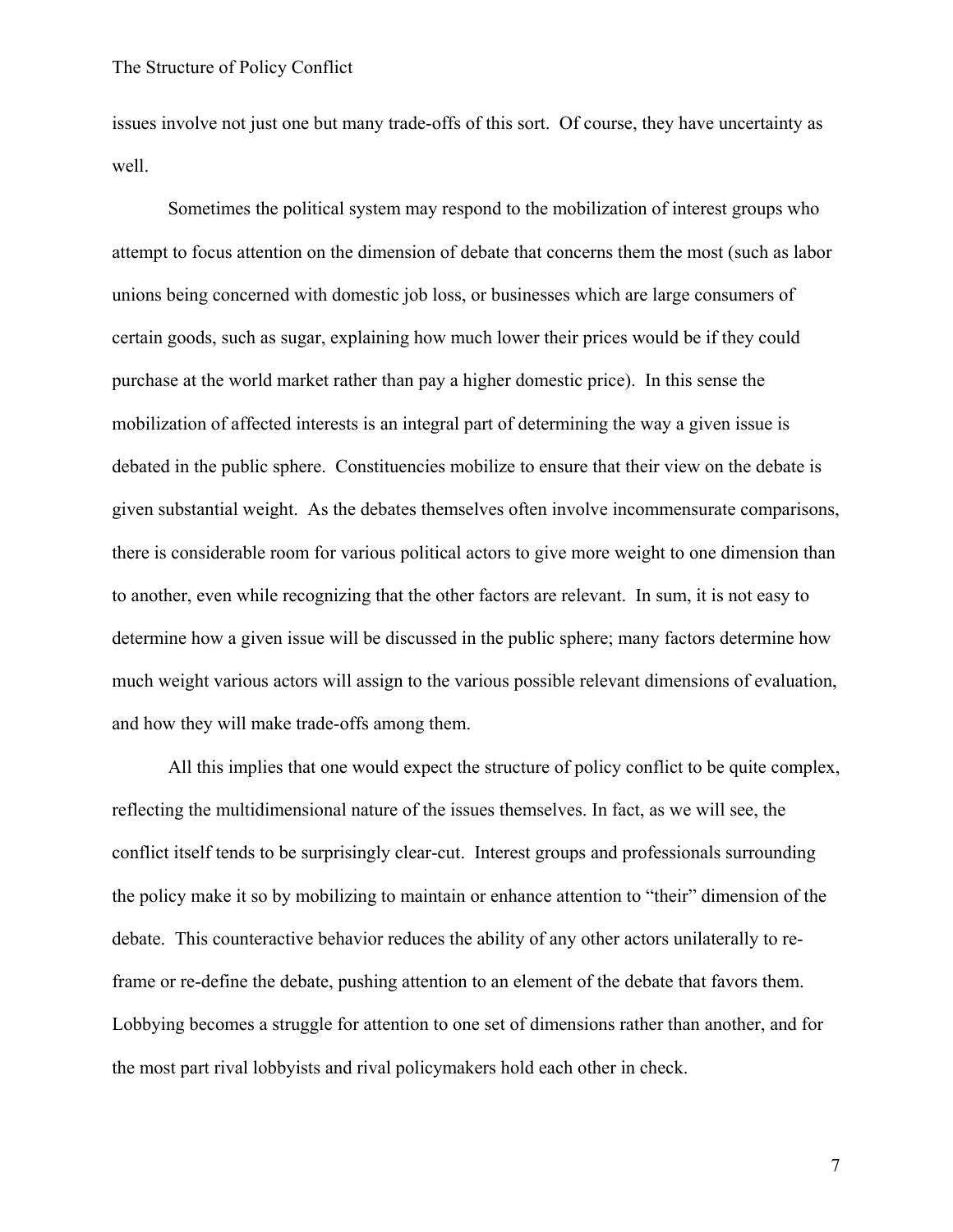Not only do our cases involve incommensurate goals with uncertainty about their likely occurrence, but they also typically include debates about how much the policy may cost, who will pay, how various constituencies will be affected, whether the policy can in fact be implemented, and other questions. There is no such thing as a simple issue; at least in our random sample of 98 cases we did not encounter any. If uncertainty refers to the likely results of a given policy proposal, and complexity refers to the multiple trade-offs that must be made on incommensurate dimensions of evaluation, then each of our cases is both complex and uncertain. But the conflict surrounding them typically is neither complex nor uncertain. An impressive structure keeps Senator Kennedy typically on the other side of the vast bulk of issues from Senator Frist. In spite of the complex nature of every one of our cases, at the end of the day when a vote is taken in Congress there is tremendous regularity in who lines up with whom. Republicans often line up on one side; Democrats on the other. Most roll-call votes in Congress, after all, can be explained by simple partisanship. While unremarkable to anyone familiar with Washington politics, perhaps this should be remarkable.

How do policymakers move from the complex underlying multidimensionality that is inherent in all of our cases to an up-or-down decision on the final outcome? What causes a simple ideological structure to make a common "fit" in issues as diverse as the Bear Protection Act, the proposed USAirways – United Airlines merger, extending patent protection on certain pharmaceuticals, the patient's bill of rights, and ergonomics standards in the workplace? Each of these issues alone is tremendously complex, raising economic, geographic, social, and environmental dimensions of debate familiar to those who are experts on the issue. Each is uncertain as well, since few could say for sure exactly what would be the impact of a given policy change. But in the end when Congress votes, to a large extent these diverse issues are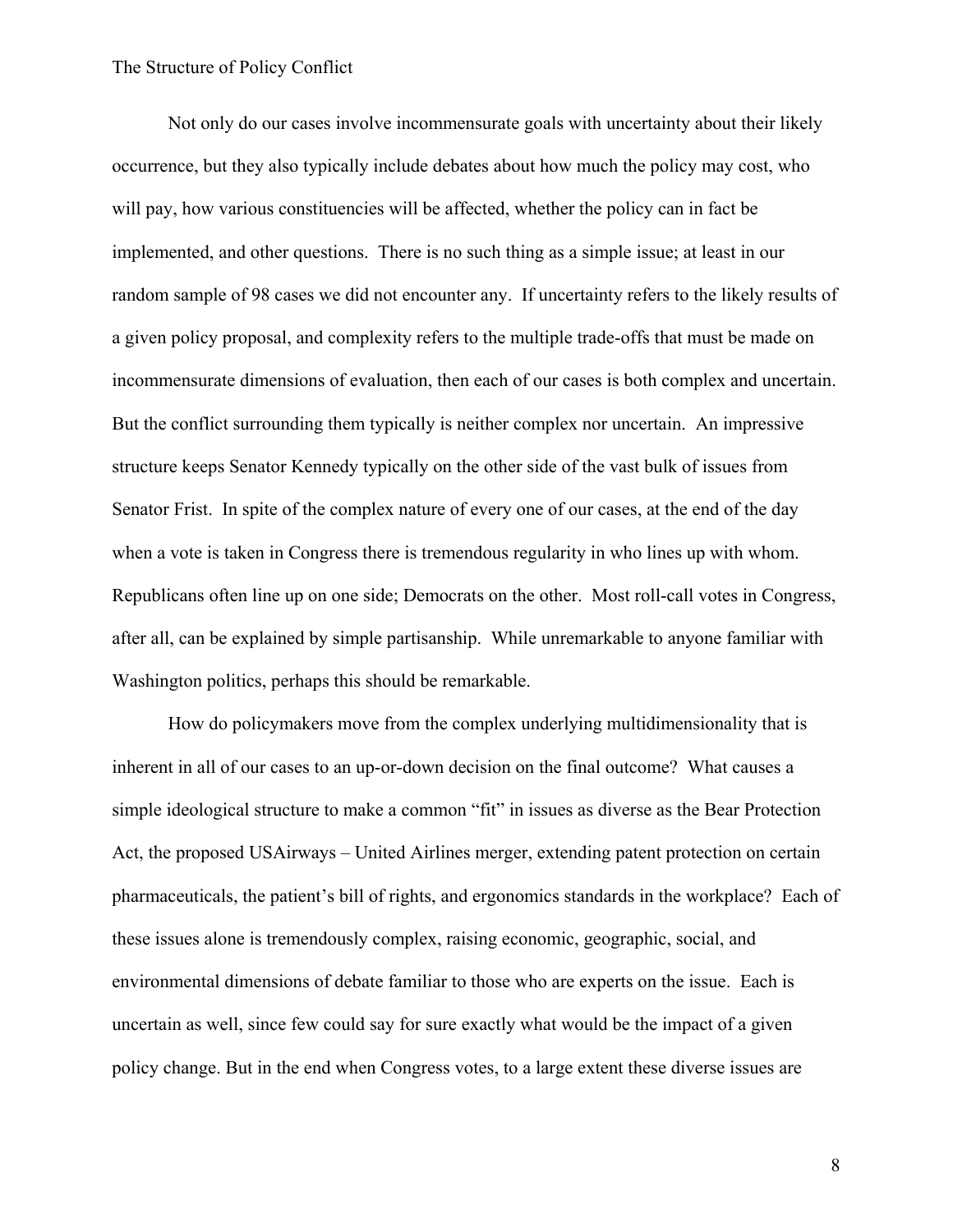whittled down to a single structure. Even more remarkable, it is largely the same structure across all the cases. We explore the structure of political conflict here. Our first argument is simply that this structure does not stem from the clarity of the underlying issues.

# **The Informational Richness of Lobbying**

As discussed above, each of the issues that we studied was complex. By that we mean that the issue was recognized by all concerned as having multiple and typically incommensurate dimensions. Even the simplest issue may have the consequence of increasing the purview of the federal government over the states, for example. Trade questions relating to China are inevitably linked to views about that country's human rights record, or abortion, or national security. Agriculture issues have environmental impacts. No matter what the substance of the issue, one way to look at any issue is who wins and who loses economically; this dimension of evaluation may or may not lead to the conclusion that proponents like. Many issues have differential geographic impacts, for example they may favor rural areas more than urban areas, or they may affect the Northeast adversely, or they may affect a single state, or a particular social, racial, or economic sector of the population. The differential impacts of various policy choices may be completely unrelated to theoretical arguments about "good public policy." The best thought-out policy proposal which leads to job loss in a particular state will be a tough sell for at least two senators. If the policy will affect rural areas for the worse, then the entire Senate may be reticent. Woe to the Washington lobbyist who would overlook arguments about geographic impact.

It is clear that different dimensions of evaluation lead different groups to support and oppose a given policy. For example, on computer export controls, if the issue is evaluated on the dimension of promoting U.S. exports and the high-tech industry then Republicans would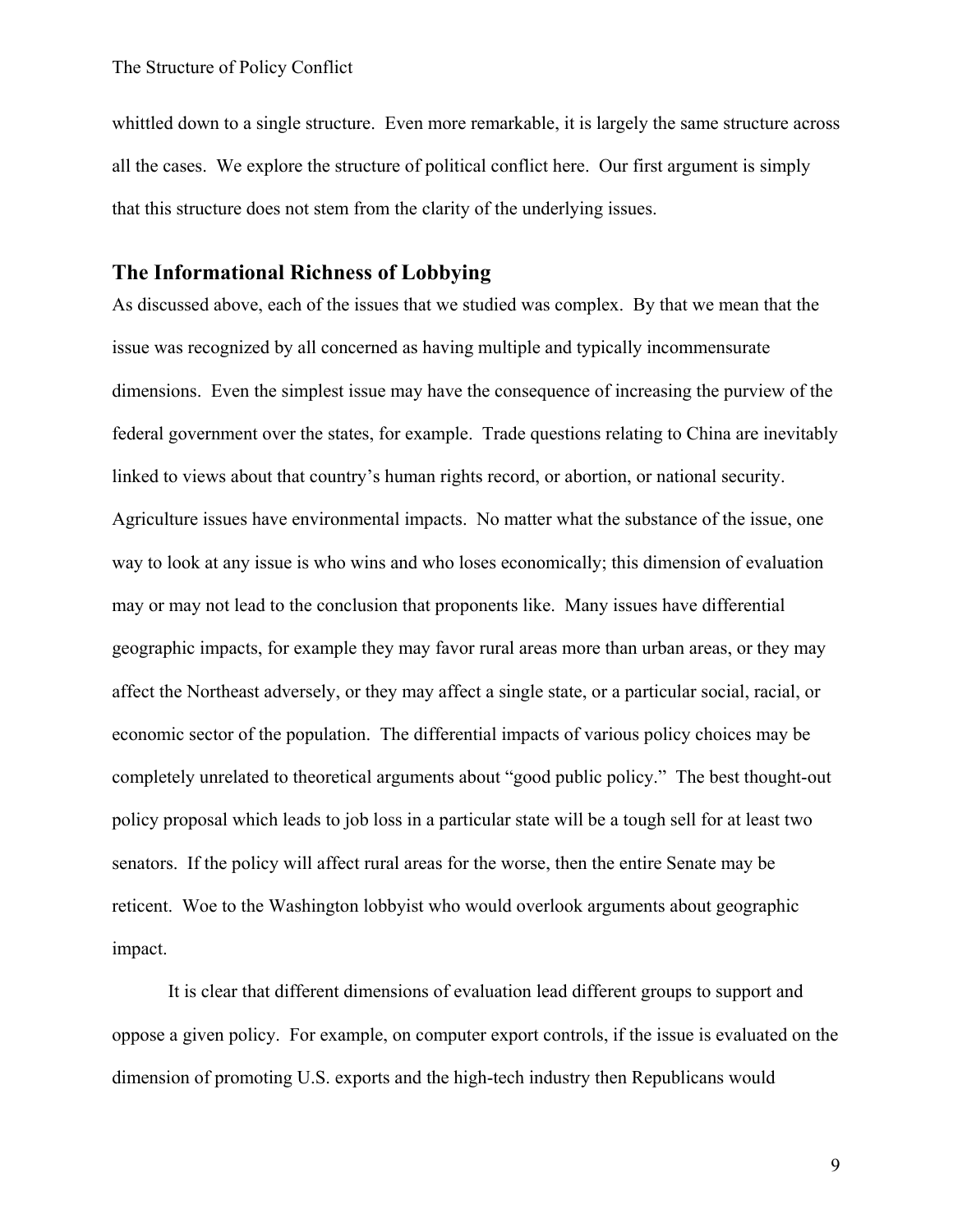naturally be in favor of this. But if national security trumps then the same group may be in opposition. William Riker (1984, 1986) saw the importance of these questions and made it seem that strategically sophisticated policymakers should be able to manipulate arguments in order to promote the dimension of evaluation that leads to the right outcome. But how easy is it to accomplish this? Can lobbyists determine the dimensions of debate that become salient? They would certainly like to.

If the richness, complexity, and depth of understanding of the issues being debated among the various communities of professionals whom we interviewed was truly remarkable, so was the clarity and the simplicity of the debate among political leaders. If there were ten dimensions of evaluation clear enough to any expert on the policy, its history, and its various effects on different economic, social, or geographic groups, typically only one or two of them emerged as the subjects of most political debate. Perhaps the experts all agree that the other effects are acceptable, so the debate centers around those few areas of remaining disagreement, making it seem as if there is always significant disagreement when in fact there may be more agreement than not. But there is more to it than that.

Surrounding each issue that we studied is a community of professionals who spend their careers dealing with the details of a given issue, day-in and day-out. These people tend to have their opinions, of course, about what policies should be adopted and how serious the underlying problem is. But what is most striking about these communities of experts to a group of outsiders (such as those of us who did the interviews reported here) is the tremendous knowledge about the issues that all members share. These people know their issues. They know their side, and they know the arguments of their opponents. They know the histories of the policies; the personalities of the original champions who created the policies in the first place; the justifications for and the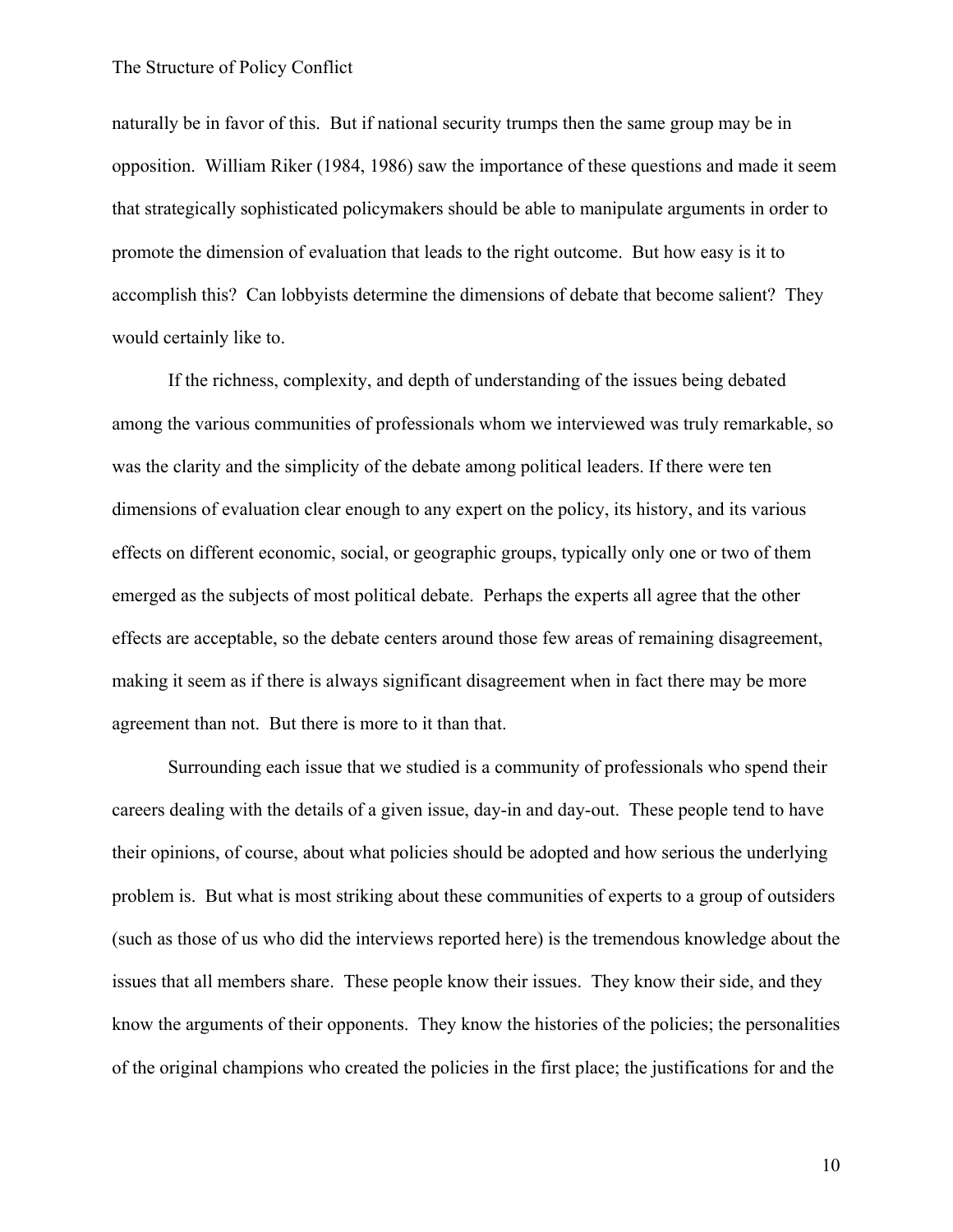problems with how the programs were originally structured; how these have evolved over time; how similar policies have been tried (or not) in the states and in other countries; they know whatever there is to know about their issues. Judging from our interviews, given the opportunity many of these people could sit down and write a book about the history and development of their little corner of the U.S. federal government.

Many of the advocates we interviewed had been working in the area where they are active for decades. And even if they had not, in each policy area there are people if not entire institutions that have been involved in the ins-and-outs of the policy for a long time. We conducted an average of three interviews on each case, using a snowball sampling procedure described elsewhere (see Table A-1 for a list of interviews per case and http://lobby.la.psu.edu for more information about our procedures). These interviews became very repetitive after a while as people explained the background of the issue to us and the current disputes. While every respondent had their own particular arguments, of course, they also knew the arguments of the others, and they all were able to give a similar description of the general background of the issue, what it was about, the rationale for the existing policy, various arguments for and against possible revisions to the policy, who is affected, who supports and opposes it, etc. Among people who spend their careers dealing with a given social problem or government policy, they all know pretty much the same things, and they all know a lot.

The shared knowledge of all these people provides structure, as we will show. Single individuals typically do not have the ability to change the way an entire community of professionals looks at an issue. In response to arguments by one side that an issue is "really" about jobs and exports, others involved speak up: "No, it's not about that; it's an issue of national security," they might argue. Of course the outcome of the debate depends on who wins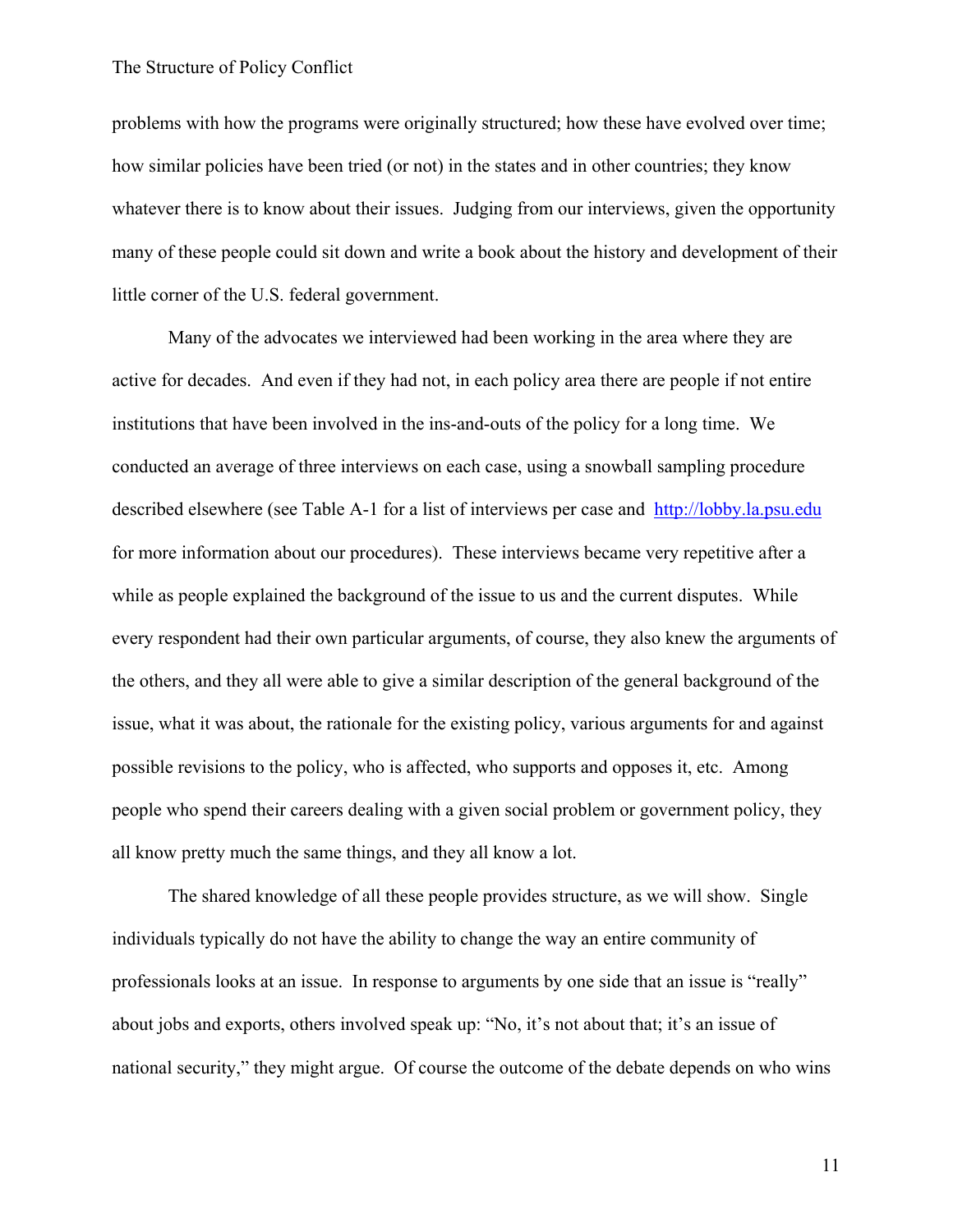this war of rhetoric, but the battle is never one-sided, and all sides are armed with pretty much the same, and very complete, understanding of the underlying complexity of the issue. Which few of the many possible dimensions of debate will emerge most prominently is of course fundamental to the political response. However, it is difficult to control and manipulate because it is kept in check by rivals and no single group determines the way an entire community of professionals views an issue.

The nature of political response to a policy issue changes only rarely, but when it does it can lead to a shift in policy direction. It is the object of virtually constant efforts by lobbyists on all sides to get political leaders to see their issue "in the proper light"—that is, emphasizing the most favorable dimension. But these arguments are usually countered by opponents who benefit from the status quo understanding of the issue. Each side may argue that the other side has oversimplified the case, but none will want to do without their own sound-bites and favorite examples if these can make headway among those who are less expert on the history and complexities of the issue. Through this process of informational richness, and mutual checks and balances, we can understand the extreme status-quo bias associated with most issues in Washington, but also how things occasionally shift dramatically. What new information would be sufficient to re-define the complex debates that surround most Washington policies? Do elections do it? New scientific studies? Cultural shifts? Venue-shopping? Slick PR campaigns? Campaign contributions? Institutional rules? Leadership? Each of these has been proposed as the cause of important policy shifts, but as we will see this is very unusual and typically no single factor determines a dramatic policy change, and even in combination most of these are insufficient to overcome the extreme bias toward the status quo that we observe in our cases.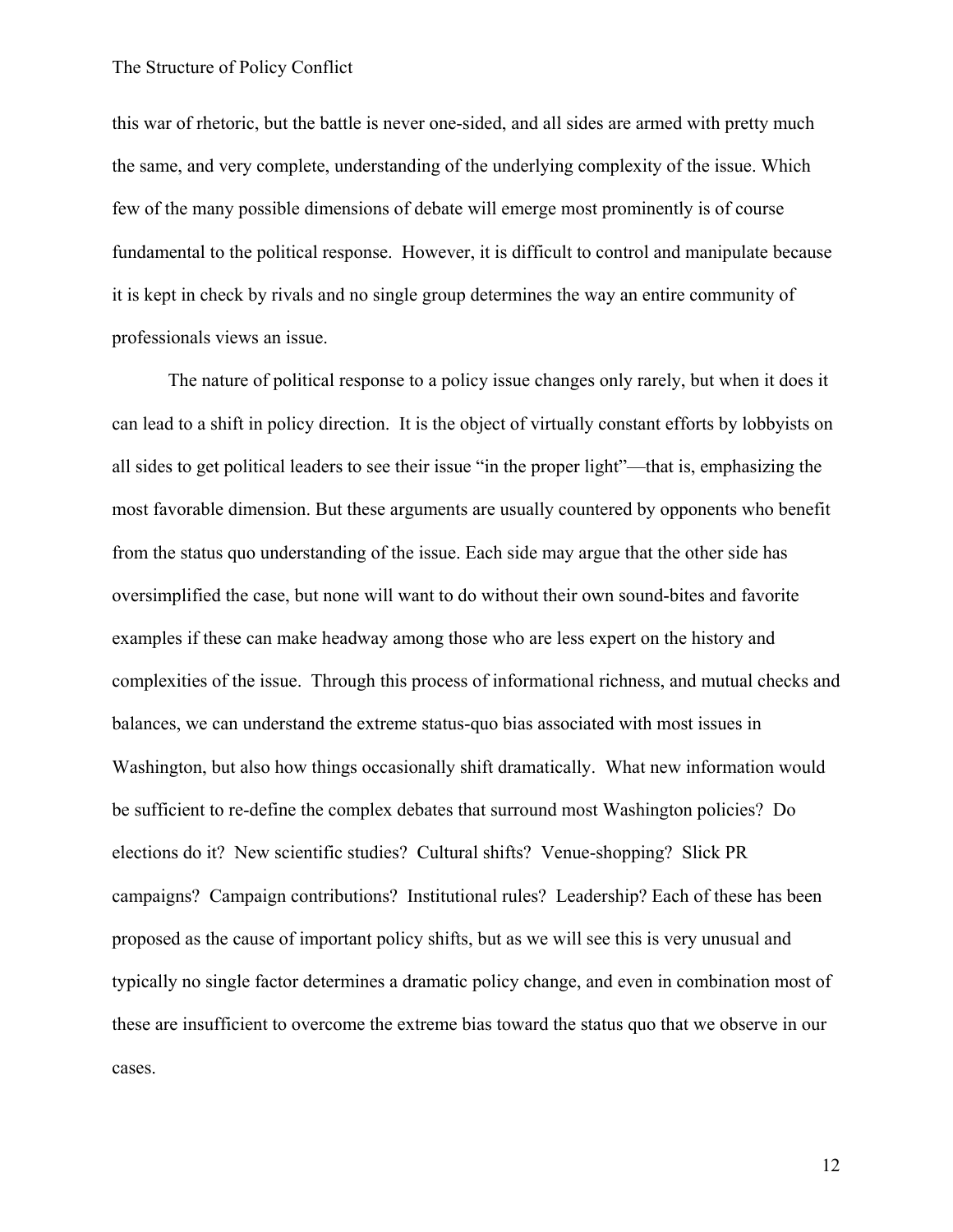Complexity and uncertainty provide the opportunity for instability and radical change in policy, but information provides the structure that prevents it from happening in any but the rarest of cases. The informational richness of the policy process, the shared knowledge about so many diverse consequences of the policy, the lack of private information, and the ongoing nature of the policy process ensure that for most issues most of the time, stability will rule the day. We will return to the question of status-quo bias below. Let us turn to some empirical descriptions of the structure of conflict across our sample of cases.

# **From Complexity to Simplicity**

In the previous sections we have made clear our assessment based on hundreds of interviews in a random sample of issues in all areas of American public policy that the issues are uniformly complex. One of the most complex and well-publicized debates in our sample related to the debate to grant Permanent Normal Trade Relations to China. This involved many interrelated and some disconnected debates about free trade, consumer prices, jobs, environmental impact, abortion, human rights, free speech, agricultural exports, military relations, and maintaining diplomatic relations with a rising world power. But at the end of the day when the issue was debated in Congress, there were only two perspectives: some wanted to grant PNTR; others wanted to maintain annual congressional review. Here we move to explaining the degree of simplicity present in the vast bulk of our cases, looking not at the substance of the underlying arguments, but at the structure of policy conflict. We look very simply at what goals the various participants in the policy process were attempting to reach.

We define a policy perspective as a group of actors attempting to achieve the same policy outcome. Note that these advocates may or may not be working together. Typically, the members of a given perspective do indeed coordinate their efforts informally or through a formal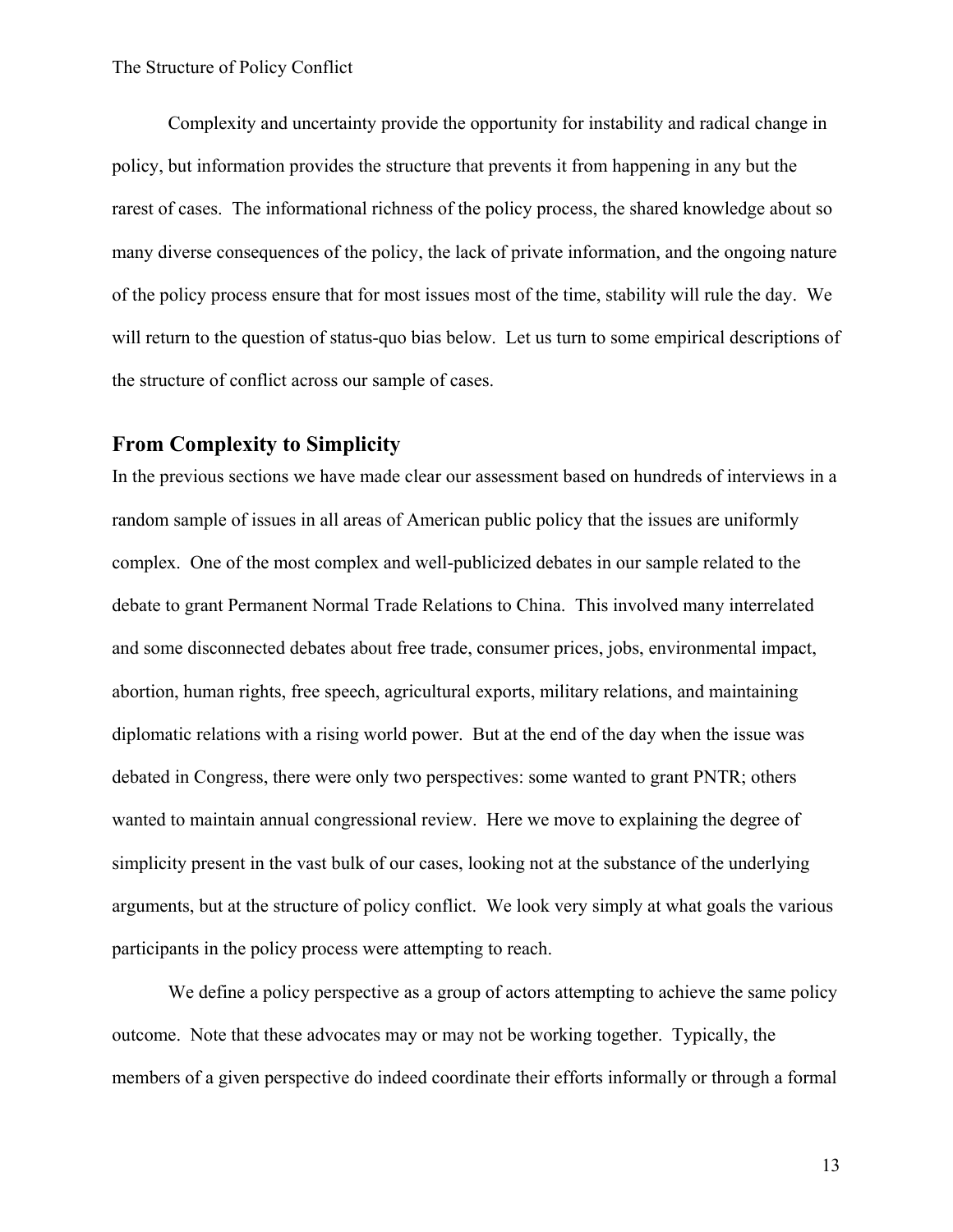coalition. Perspectives include anyone attempting to promote the same goal, whether these advocates are within or outside of government. So a perspective may include private corporate actors, lobbyists, trade groups, executive branch officials, members of Congress, or even the president himself. While members of a given perspective typically work together, there may be important advocates working to achieve the same goal, but with no coordination or even communication with the others. For us, a perspective is broader than a coalition, therefore. It includes anyone playing a significant role in the policy process who is actively attempting to achieve a given goal. Our definition of a perspective, then, is equivalent simply to counting the number of distinct goals that various policy advocates are attempting to reach.

With this definition of a perspective in place, we can summarize the structure of conflict across our cases easily by noting the number of distinct perspectives in each case. Across our 98 issues, we identified a total of 216 distinct perspectives, or just over two per case, on average. Table 1 shows how many were active in each case.

#### (Insert Table 1 about here)

The table shows that a surprisingly large number of issues (17 cases) consist of a single perspective attempting to achieve a goal to which no one objects or bothers to mobilize. Ironically, the lack of counter-mobilization may be one of the strongest predictors of failure. Many of these reflect efforts to put an issue on the agenda which are either too early in the process for anyone yet to have reacted, or which are clearly not moving so others have not gotten involved in the issue. In any case, in our random sample, 17 cases had just one perspective. A majority of cases had two perspectives—58 of our cases had this number. Just 23 out of our 98 cases involve what could be considered a complex structure of conflict (with multiple competing goals), and the bulk of these cases had just three or four perspectives. Typically this consists of a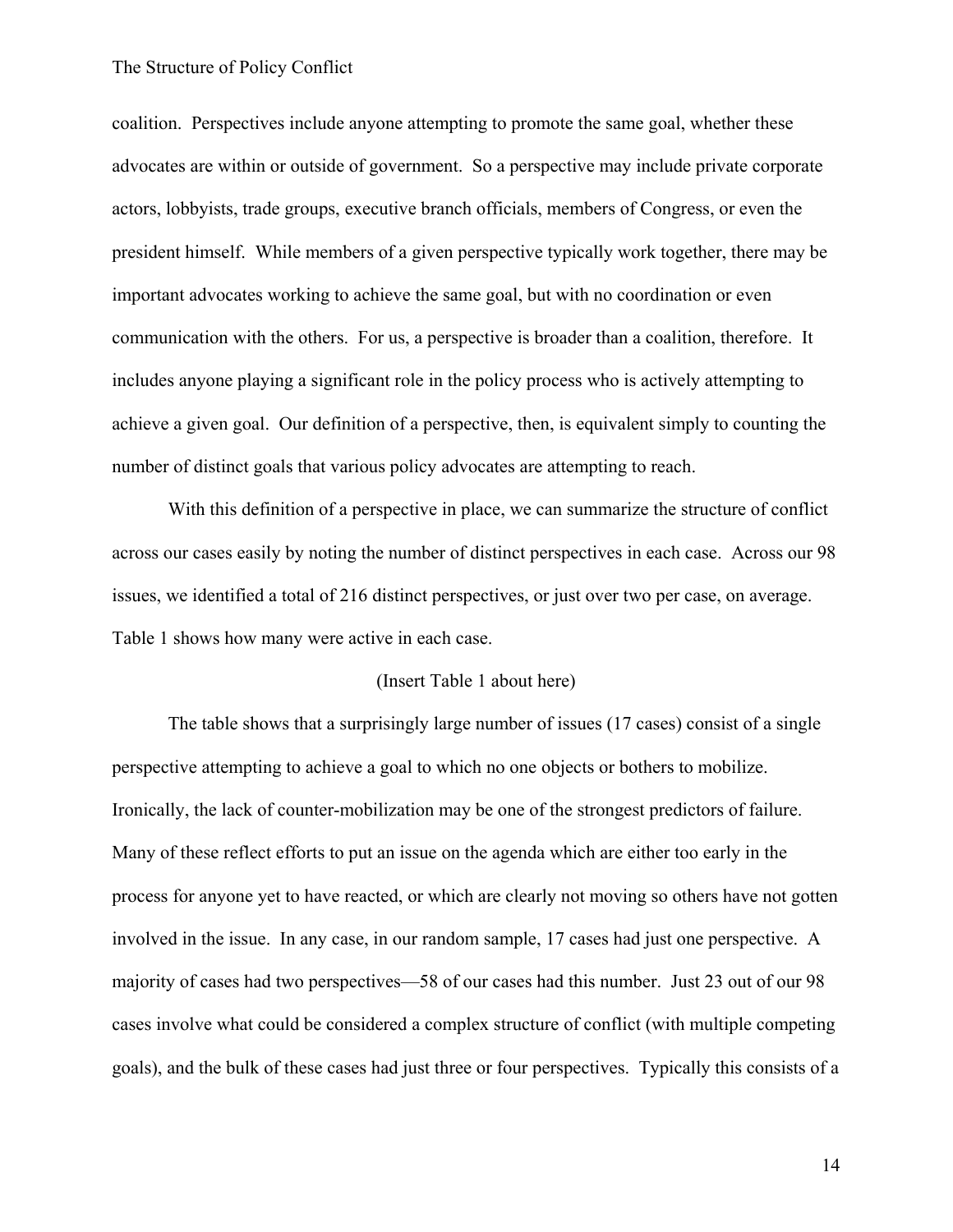status-quo perspective and two or three sets of actors attempting to change the status quo in slightly different ways. These groups may not be directly opposed to each other, but they are not working together, either. Only two cases included five or more distinct perspectives.

Some might believe that issues the multi-dimensional nature of the issues facing government would lead directly to an incoherent, overlapping, and confusing set of policy positions being held by various interested parties, and that this, in turn, explains the policy stalemate and the extreme status-quo bias that we observe in American politics. With advocates seeking multiple and conflicting goals, it might prove impossible to achieve consensus on anything. While there is some intuitive appeal to this argument, the data in Table 1 suggest that this is far from the case in reality. We found only two cases with five or more perspectives active; fully two-thirds of the cases had just one or two perspectives. The causes of stalemate must be different than that.

We did have one case in our sample with seven distinct perspectives; this related to the possible regulation of internet prescriptions (see Table A-1, case 44). Three different perspectives sought different types of regulations; two distinct perspectives argued either that the issues should be handled by the states or that existing federal law with voluntary measures could handle the problems; and two other significant perspectives weighed in on the issue with no proposed solution, but simply to protect their own separate and substantial interests on the matter. Our web site describes the predictable results of this complex situation:

Despite the seriousness of this problem, Congress was initially hesitant to act. Republicans in particular were hesitant to regulate the Internet as they believe strongly in free market principles that should result in consumers having broader choices and lower prices. Republicans also for the most part advocated allowing state governments to deal with the problem, since regulation of pharmacies is covered under state laws. Democrats were more outspoken in favor of additional federal regulations to ensure consumer protection. Work began in the 106th with hearings, and a bipartisan compromise bill that contained some elements favored by both Democrats and Republicans was introduced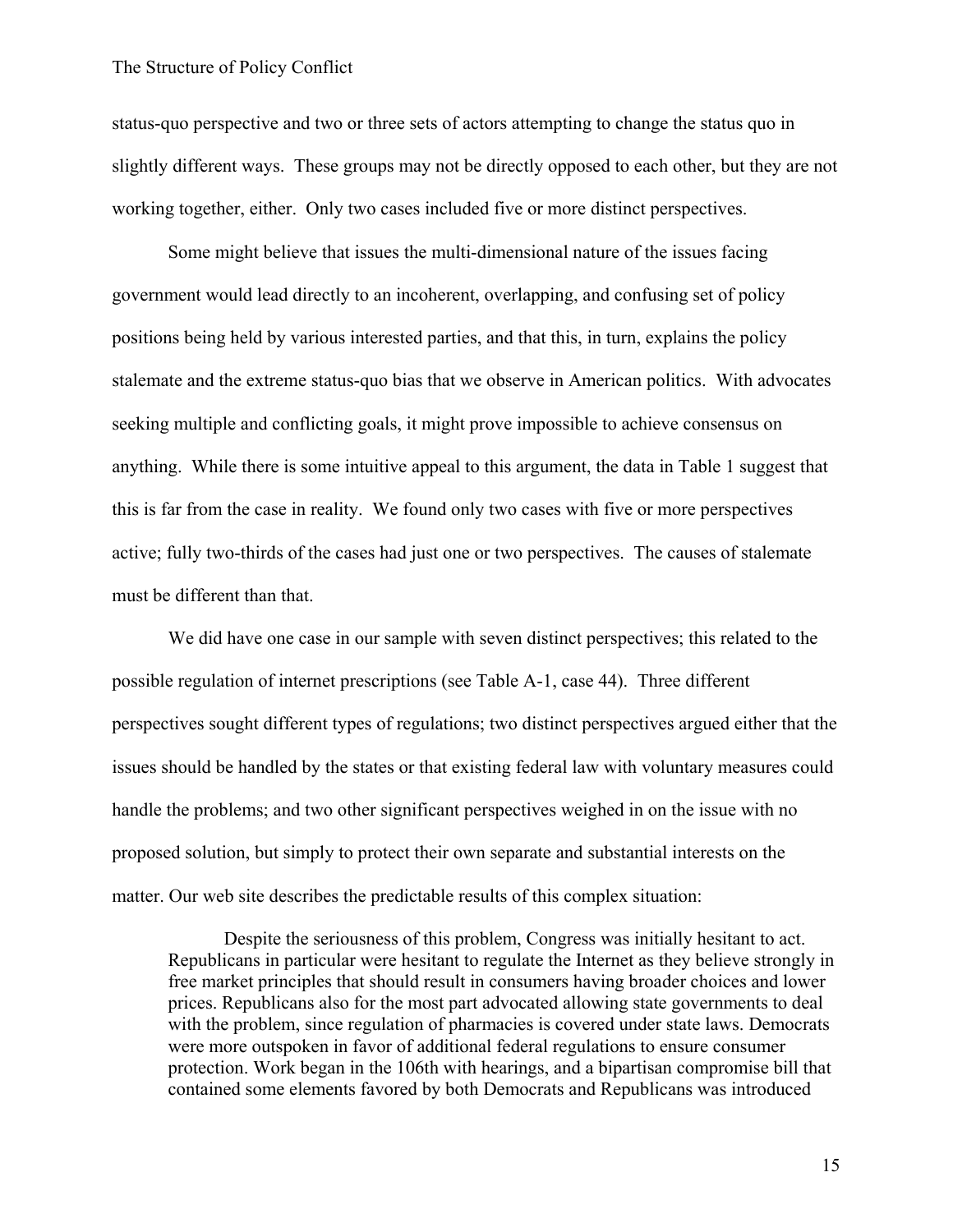just before Congress adjourned for the 2000 elections. Unfortunately for backers of the bill, there was little time left in the session and few strong believers in the feasibility of the bill's goals. The bill was introduced, but never acted upon.

A similar bill was introduced in the 107th Congress, and again in the 108th Congress, but in each of these sessions members of Congress focused more attention on the issue of prescription affordability, and regulation of internet prescriptions was never acted upon.

(http://lobby.la.psu.edu/044\_Internet\_Prescriptions/frameset\_prescriptions.html)

The inability to forge a new policy consensus in the complex environment associated with seven distinct policy perspectives each with powerful actors fighting over various elements of a complex mixture of policies is completely understandable. But our data show this is extremely rare; the typical case included just one or two perspectives. The structure of conflict is typically crystal-clear, and has a lot to do with the ongoing nature of public policy disputes. (Indeed, the relative newness of the internet as a policy area may have helped make the multiple competing perspectives possible, since the policy subsystems at work are less set in their ways.)

Across all our issues, 130 perspectives (60 percent of the total) sought to change policy, and 86 (40 percent) worked to protect the status quo. Table 2 shows the number of "pro-active" and "reactive" perspectives on each issue.

# (Insert Table 2 about here)

Looking first at the distribution of cases in terms of the groups attempting to protect the status quo, numbers here are typically quite low. First, a surprisingly high number (22 cases) have no such perspective at all. This could be because all agree the status quo policy must be changed, and the only question is how to change it. However, the lack of organized protection for the status quo arises much more commonly because momentum for policy change is weak and fails to threaten anyone enough that they to mobilize actively to oppose it. Many proactive groups work in vain even to bring attention to their issue, and status-quo protectors do not automatically mobilize in response to each rumor, threat, or hopeful press conference by the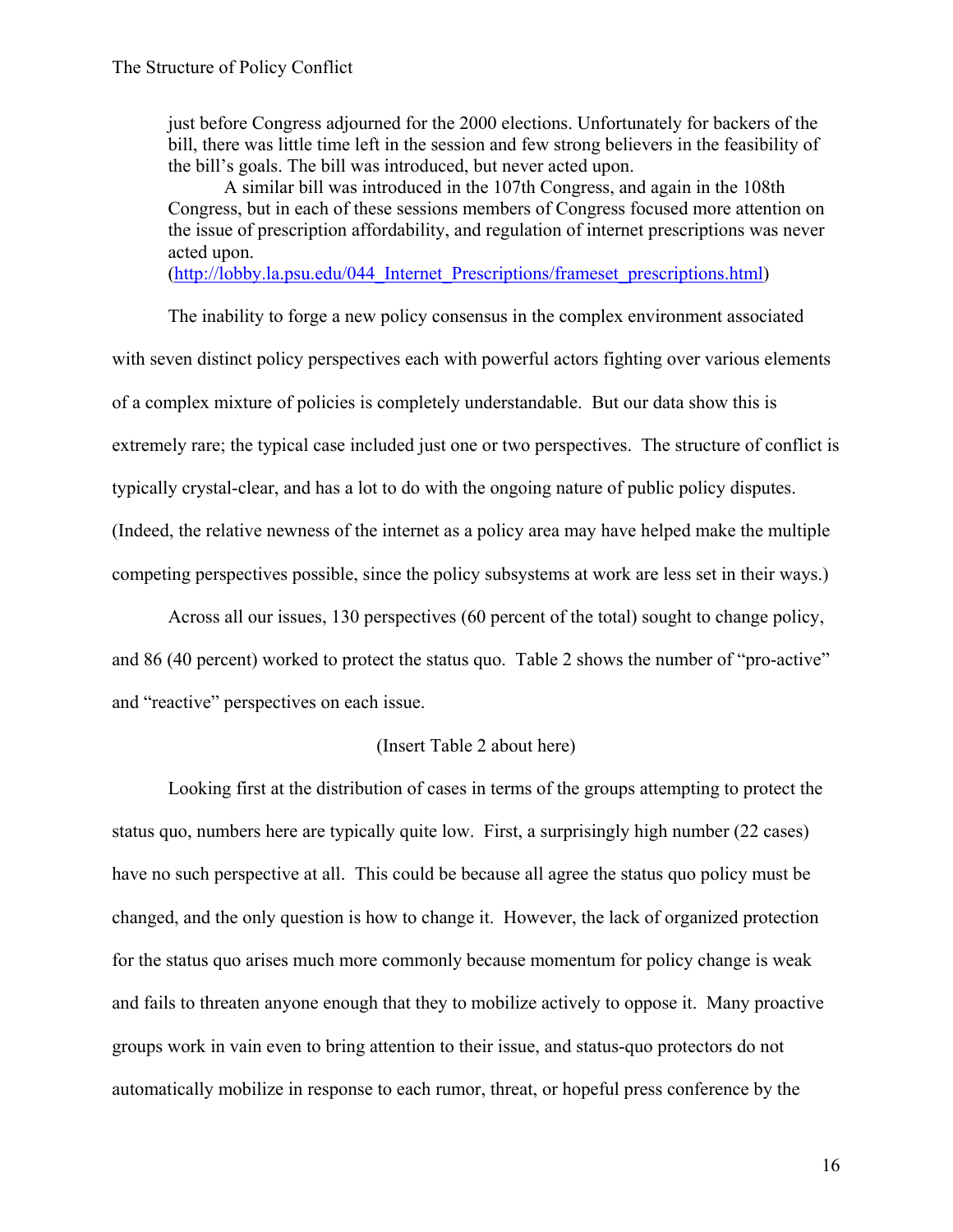other side. Second, two-thirds of the cases have exactly one status quo perspective. We saw only eight cases with multiple status-quo coalitions. (These would be where distinct groups mobilize to protect different parts of the status quo, as in a large piece of legislation affecting multiple constituencies, and where different groups mobilize to protect their own parts of it, not to kill the entire bill.) One key structure apparent in our data is that there is typically just one "Coalition of the Status Quo." This may be because wherever there is an active perspective attempting to change things, those who oppose it simply coalesce into a single "kill-it" perspective. That is, when they bother to mobilize at all. Fully 90 of our 98 cases had one or fewer status quo perspectives. A lot of structure stems from ongoing nature of most policy debates; there is always a status quo, and some people like it.

Looking at the distribution of proactive perspectives, three-quarters of the cases show just a single such perspective. There are strong incentives, apparently, to work towards a single goal rather than multiple ones. Of course this is not always possible and Table 2 shows 11 cases with three or more distinct goals being sought. Overall, these are not large numbers. Table 3 shows the overwhelming simplicity of the vast majority of issues.

#### (Insert Table 3 about here)

Table 3 shows that 56 cases, an absolute majority, had the simplest structure of all: one active set of participants attempting to change the status quo, and one set opposing them. Twenty-two cases involved one or more perspectives attempting to change things, with no one mobilized on the other side. Nine cases involved more than one pro-active perspective working against a single status-quo perspective. Just two of our 98 issues involved multiple perspectives on both sides of the issue. The continuing nature of public policy structures much of the debate around it, and that structure is typically very simple.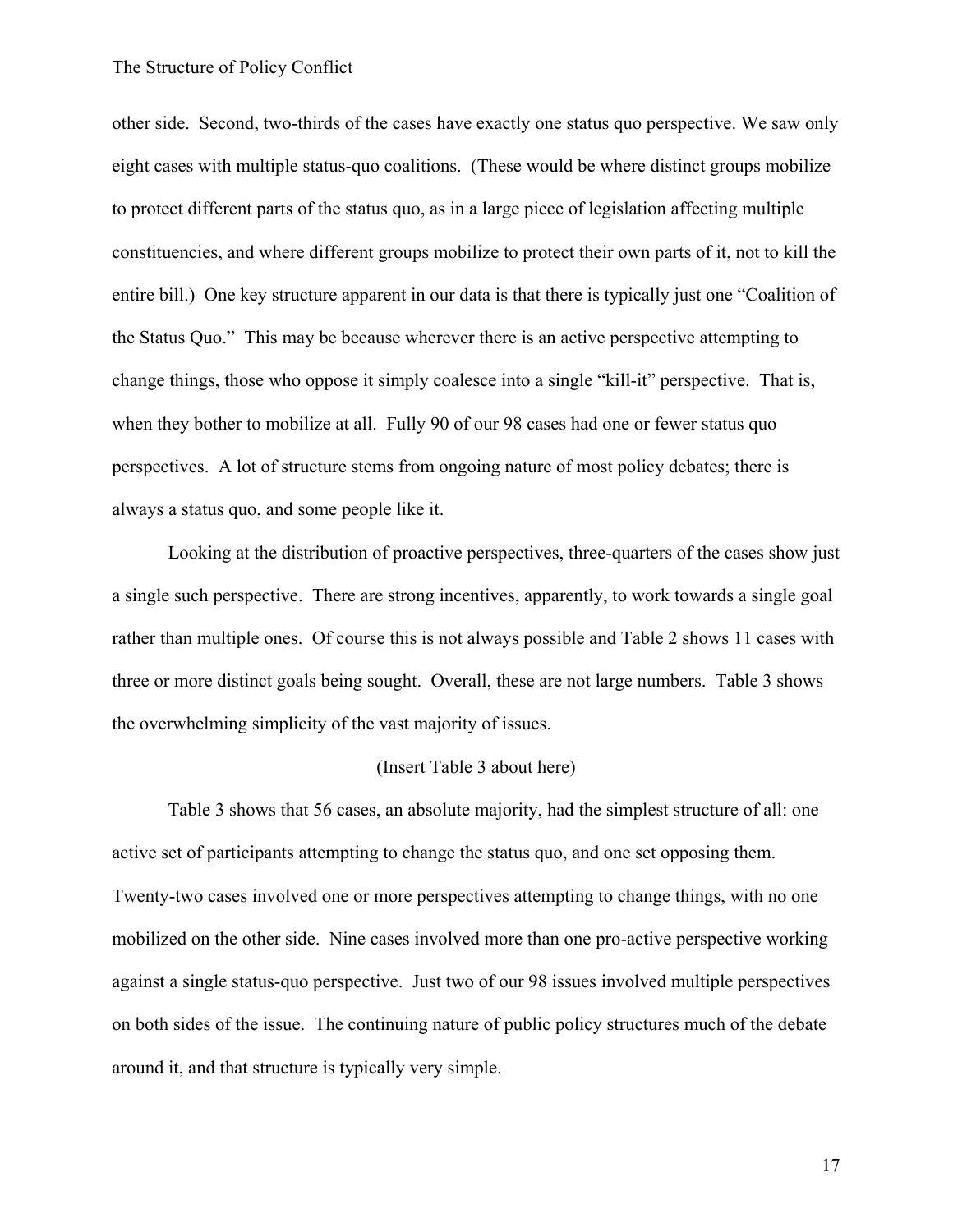# **It's all about the Money**

We can get some further idea about the structure of policy conflict by looking at some particular characteristics of our issues and those active on them. Table 4 provides more information about each of our cases, noting the number and percentage of the 216 perspectives with various types of goals and whether they were involved in policy debates about changes to existing federal government programs or budgetary matters.

#### (Insert Table 4 about here)

We previously noted the slight tendency for greater numbers to be active in seeking change rather than in protecting the status quo. Status-quo protection is not necessary when the threat against it is not strong, and it appears easier to maintain unity in reacting against proposals for change rather than in pushing for policy changes. In any case, about 60 percent of the perspectives active in our cases promote policy changes of some sort, with about 40 percent working to protect the status quo. Sixty-six percent of the perspectives deal with established federal government programs. This means that their lobbying activities center on such things as Medicare reimbursement rates, the Forest Service's policies on building roads in the national forests, or some element of ongoing policy implementation. Only one-third of the cases are unrelated to such ongoing considerations. Such policies would be those where someone proposes a new policy where none exists, where the issue relates to non-federal government policies, or where the policy debate is so diffuse that no particular government program can be said to be directly affected. Such cases reflect a distinct minority.

What drives much of the structure here is money. Just over half of the perspectives active on our issues were involved in cases directly affecting the U.S. federal budget. A smaller number were involved in policy debates that would have some impact on state or local government budgets. Almost two-thirds of the perspectives were active on issues where claims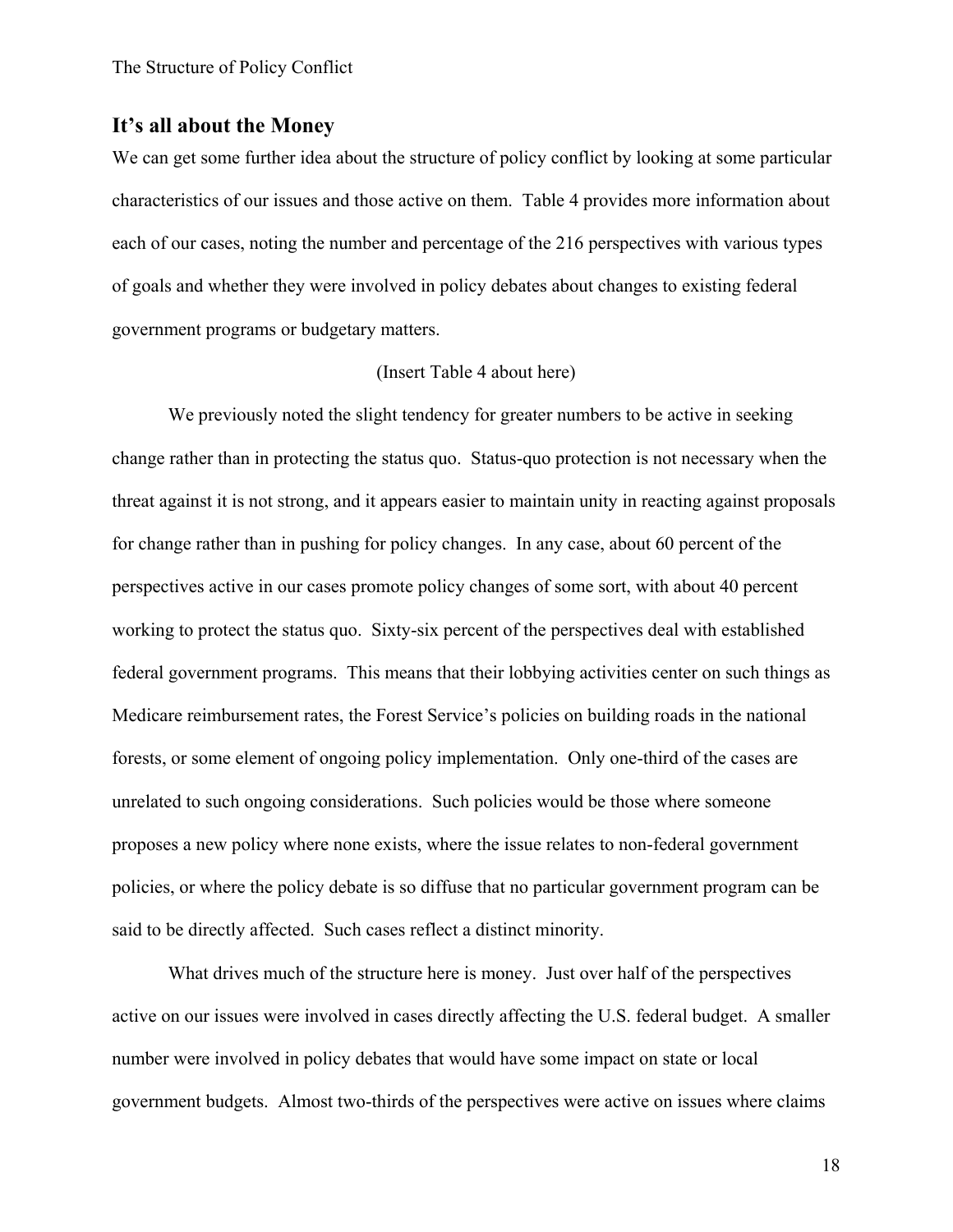were made about the imposition of costs to private sector actors. This might be increased costs to consumers, regulatory burdens on corporations, or something else. Combined, fully 86 percent of the perspectives were active on issues where costs of some sort were part of the argument. It is clearly no exaggeration to say that money matters in politics.

Money matters in several ways, including some that have rarely been considered in the literature. Of course we know that money matters in that it can lead to contributions and lobbying resources, as many authors have noted. We will discuss elsewhere the results of our own large-scale effort to gather information on the political contributions and lobbying expenditures of each of over 2,000 individual interest groups, corporations, trade associations, and others involved in our sample of issues. Money certainly matters in that it can buy access and stimulate lobbying activities of all kinds both within and outside the Beltway. But this is not the only way it matters. We can point to two other important ways.

First, it mobilizes people. Some mobilize to get the money (particularly if there is a large federal program in the area), and some mobilize to avoid paying (particularly where regulatory actions may cut into corporate profits, for example). Second, it structures much of the political debate in Washington since estimates of cost structures and economic impact projections are an important part of so many debates. With 86 percent of all lobbying perspectives active dealing with some kind of budgetary impact, we can see why this is the case.

Cost arguments, once they enter the debate, have a powerful impact on structuring the partisan response to the issue. As we saw, cost arguments almost always enter the debate; 86 percent of our cases had some financial angle. Money structures not only the nature of lobbying in Washington, as many who have studied campaign finance have noted and the recent lobbying and corruption scandals have shown, but it also structures more fundamentally the very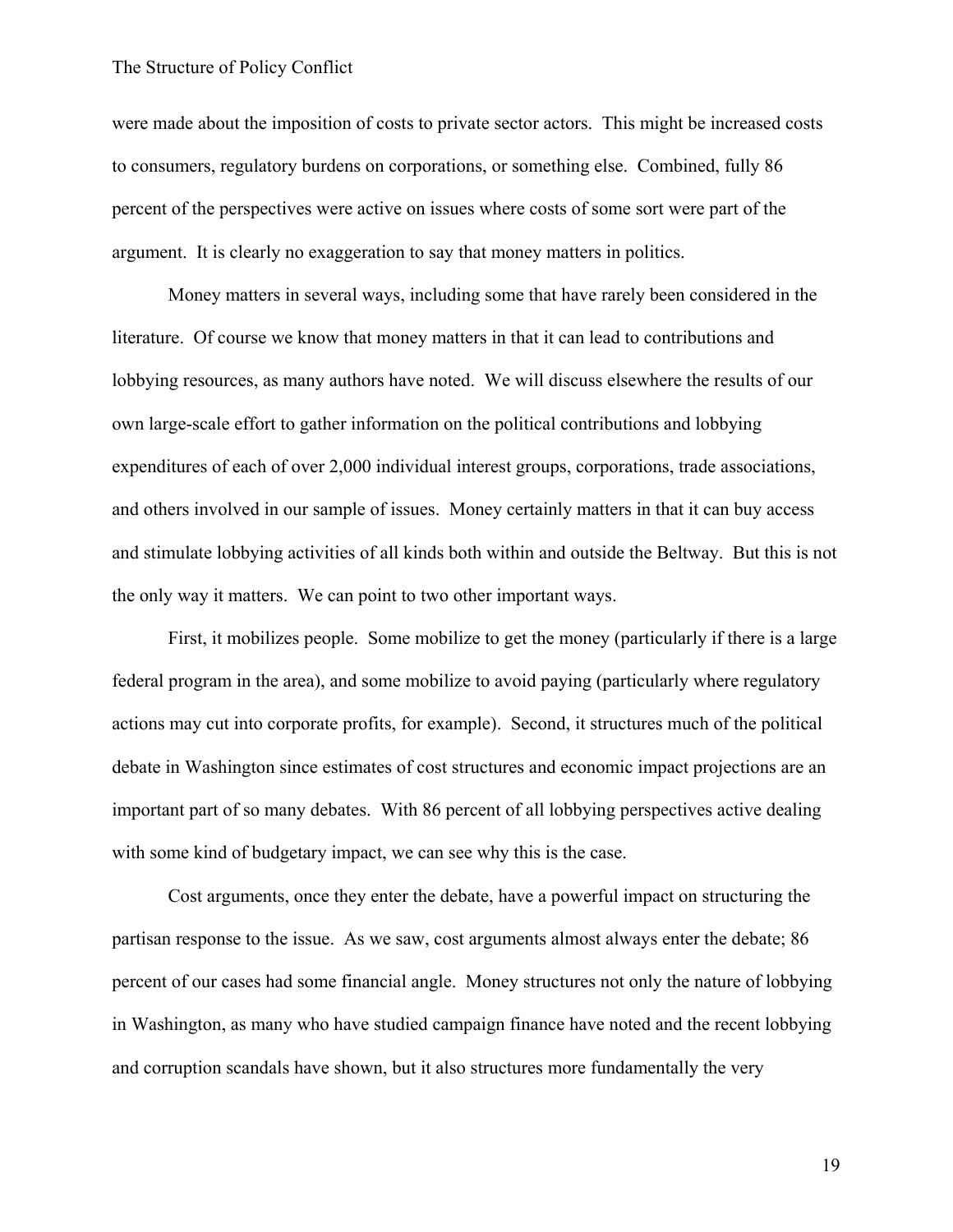mobilization of citizens, the arguments they use, and the relations they maintain with political leaders. We expect to explore these issues in greater detail elsewhere.

# **Continuing Issues, the Status Quo Coalition, and Friction**

The policy process never stops. The ongoing nature of policy debate in Washington creates tremendous resistance to change, or friction, for reasons we lay out here. Friction simply means that policies may change only a little even in the face of substantial pressures until these pressures pass some threshold, at which point policies may change suddenly and substantially. Policies do not change smoothly in proportion to the strength of shifting information; rather, the new information must be quite important to cause anything but the most minor change in policy. If it passes that threshold of importance, it could lead to dramatic change, but most issues most of the time do not pass the threshold. Bryan Jones and Frank Baumgartner (2005) have put a friction model at the center of their theory of attention-shifting in politics, explaining the punctuated-equilibrium nature of policy outputs—tremendous stability for most issues most of the time, interspersed with occasional but dramatic shifts.

Where does friction come from? There are at least three sources. Jones and Baumgartner noted the scarcity of attention. This certainly relates to our study because the typical two-year Congress, for example, sees close to 8,000 bills introduced but only about 400 passed into law. The vast majority of proposals for policy change fall on deaf ears. Since there are many more policy problems than there is time or money to solve them all, some priorities have to be set, and those issues with lower priority, for whatever reason, are simply pushed down in the queue, perhaps to be considered at some time in the future.

A second well-known reason for resistance to change comes from institutional gatekeepers who may oppose efforts to overturn existing policies; after all, they may have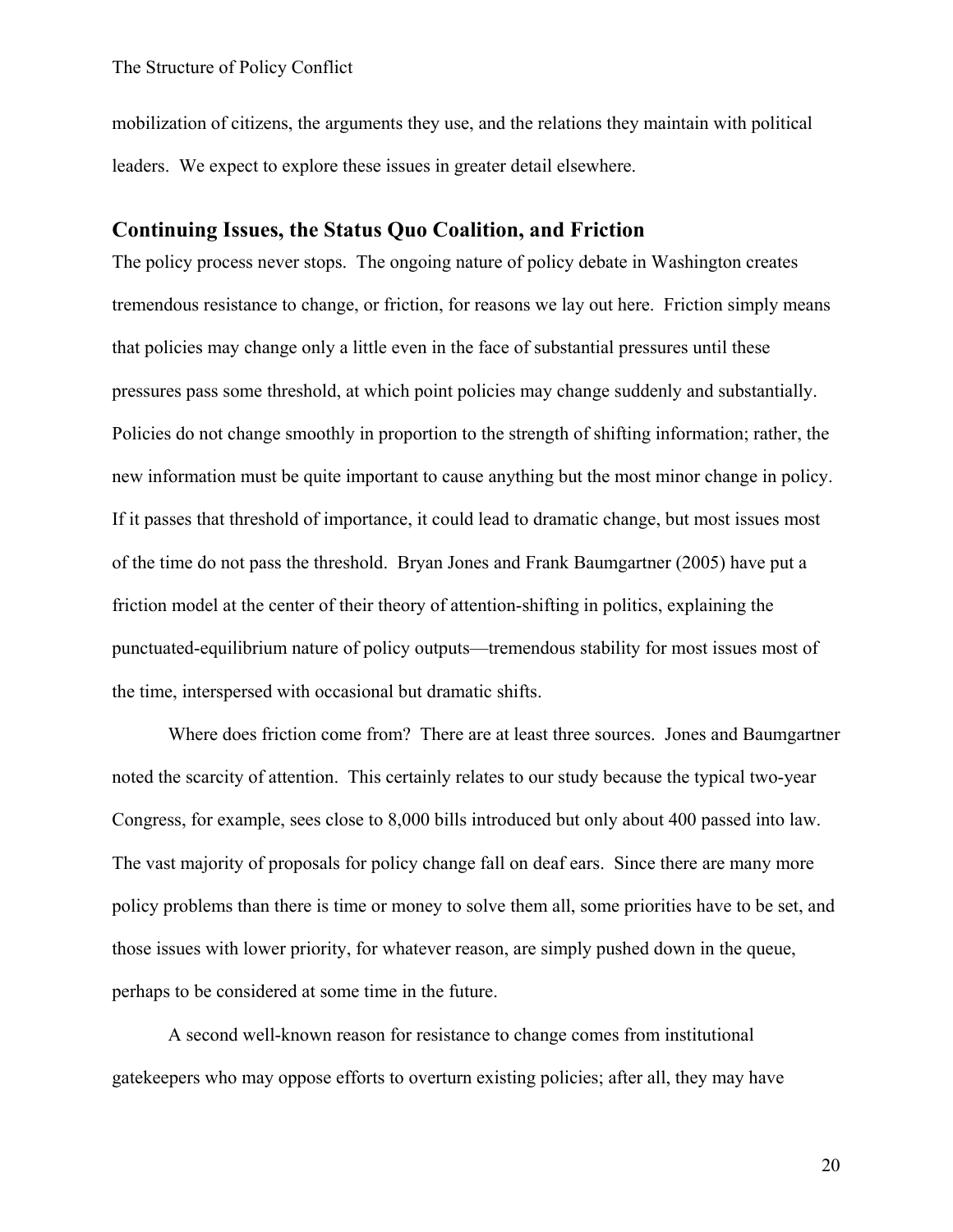written those policies, and they may not be willing to admit that they are not working well. We return to this question below.

The sources of friction in the policy process go beyond the vested interests of institutional gatekeepers, however. As we noted above, we found substantial communities of professionals surrounding each of the policies we studied. They have shared understandings of the justification for the current policy, knowledge of the shortcomings it may have, and information about how different policies have been tried in the past or in other jurisdictions. They update their knowledge of the issue on a day-in and day-out basis. There are few surprises to these experts; they are familiar with the details and various arguments about their policy, just as they should be given that they spend their professional lives dealing with them.

Typically, substantial numbers of those involved in the current policy debate were also involved, if not responsible, for the creation of the status-quo policy. Why should they change their views? To do so essentially requires that they admit that the status-quo policy was a mistake, or that the context has changed so much in the ensuring period that the policy is no longer appropriate for the changed circumstances. This means that advocates for change must often convince others that things have changed so dramatically that the context has fundamentally shifted. The threshold is high.

With hundreds of policies simultaneously being considered, policymakers may not want to tinker with complex programs, risking some unintended consequence, just because there is a small part of the policy that is slightly imperfect, especially if the imperfection affects just a small constituency. There are only so many hours in the day and the most important policy problems have to be addressed before dealing with relatively small issues that were addressed in any case just a year or two earlier. The status quo policy is typically the result of the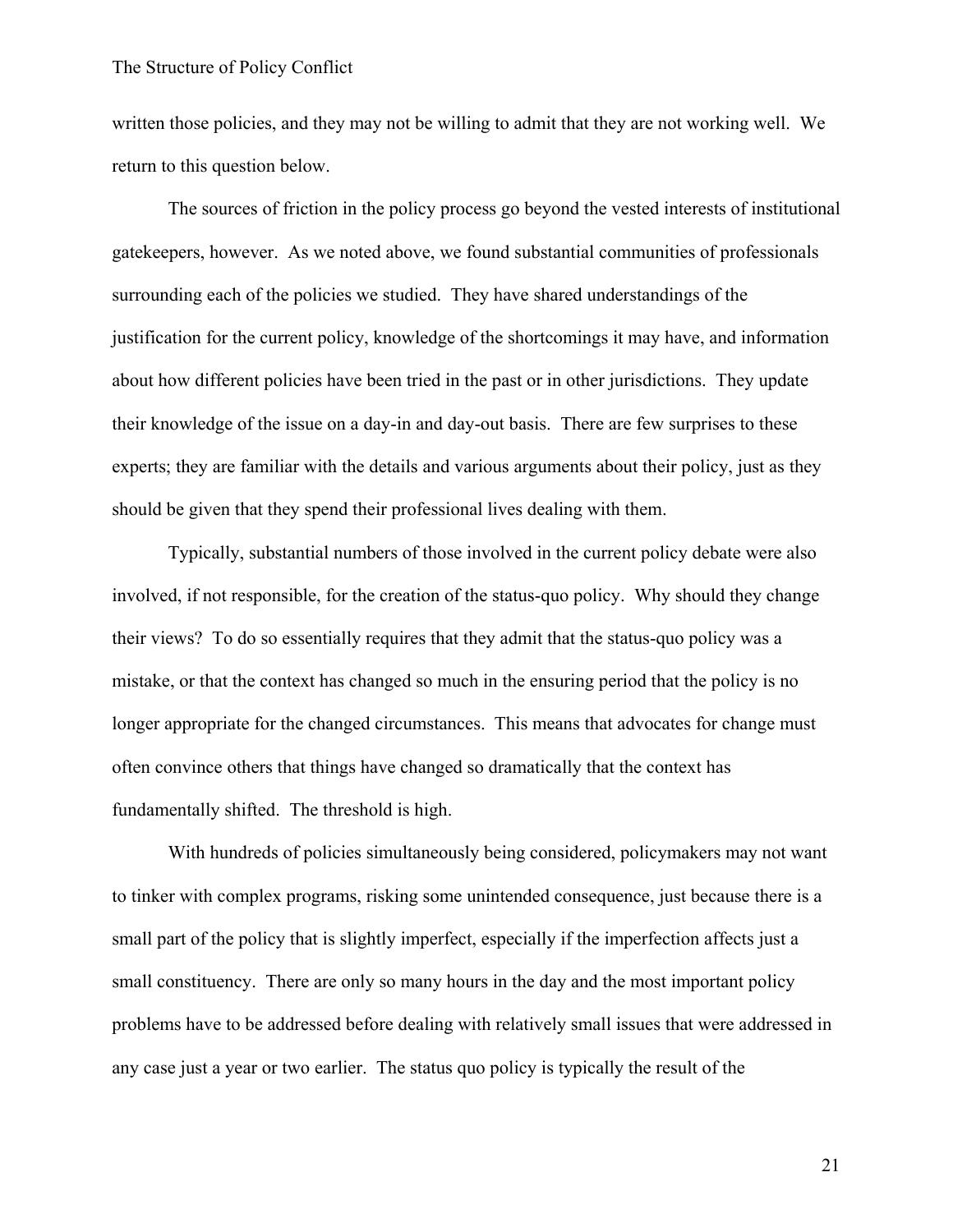accumulated wisdom of decades of work and experience in the area. Proponents of change must convince others that the policy is so far off the mark that a new policy is warranted. This is a tough sell in most cases. People resist change not only because they prefer the substance of the status quo, but also because they understand it and may fear unintended consequences of tinkering with the system. This resistance to change includes the "pride of authorship" that some in gate-keeping positions may have, but it goes far beyond only this question. An example can illustrate this prejudice against change. Consider the difficulties that Clinical Social Workers had in correcting what they saw as an error in the 1997 Balanced Budget Act. Our web site provides this description:

With the passage of the Balanced Budget Act of 1997, Congress required that all reimbursable Medicare services provided through skilled nursing facilities be billed in a bundled invoice. This way the Health Care Financing Agency (HCFA) could cut administrative costs and complexity by writing a single check for services to nursing facilities. When this change was being formulated during the development of the broader budget legislation, the American Medical Association worked vigorously to get Congress to exempt physicians from the bundling provision. Doctors wanted to be able to bill Medicare separately. Physicians were worried that their reimbursements might end up being less than the maximum allowed if their services were bundled along with everything else the nursing home was charging to Medicare. Staff on the House Ways and Means Committee and Senate Finance Committee looked for a precise list of specialties that would fall under such an exclusion from bundling. They quickly settled on the hospital DRG list—essentially a government price list for various medical procedures. Clinical social workers were not on this list because they are not service providers in hospitals, and they were not recognized as legitimate providers of service under Medicare until 1989, after the DRG list was developed. As this provision of the new law was finally written, practitioners on the DRG list bill Medicare individually. All other practitioners in a skilled nursing facility are paid through the bundled payment from Medicare to their employer.

The organized interests that represent clinical social workers were slow to react to the bundling exemption. The Balanced Budget Act was a vast and complex piece of legislation and by the time these organizations found out what was in the bill, it had been finalized and clinical social workers had been left out of the bundling exemption. The clinical social workers' groups protested the change because by being bundled with other services, clinical social workers believed they would receive less money for their services than they would if they could bill Medicare individually (they would be paid the per diem rate authorized by the Medicare Prospective Payment System).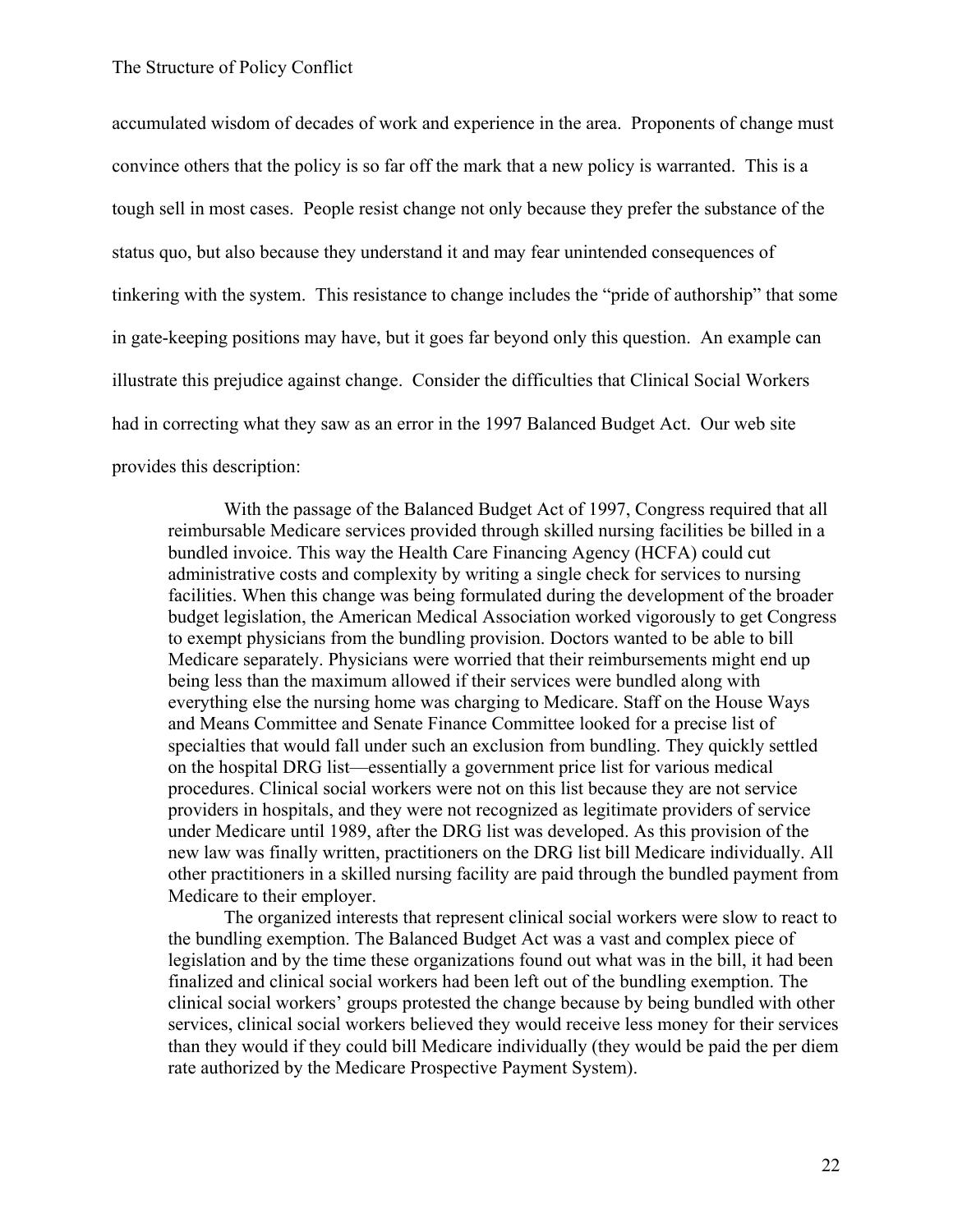After the Balanced Budget Act was passed the social workers' lobbies approached HCFA and asked to be added to the list of professionals exempted from bundling. HCFA determined that the law does not allow the agency to make an administrative decision to add providers to the list of those allowed bill Medicare individually. Given HCFA's decision, the social work groups had no choice but to go to Congress to try to get legislation passed to broaden the exempt list.

As efforts for a "legislative fix" were underway, HCFA took action that complicated the clinical social workers' efforts. In April of 1998, HCFA published a proposed rule indicating that Medicare would not make any additional payments for social work services performed in skilled nursing facilities because these nursing homes are required to have social workers on staff and, thus, the general reimbursement by the government covers such costs. Importantly, this rule does not differentiate traditional social workers from clinical social workers. Clinical social workers provide mental health and psychological services while traditional social workers generally provide assistance with financial and family support issues. Clinical social work counseling is thus an extra service not covered in the general reimbursement agreement between skilled nursing facilities and Medicare. This rule caught the attention of clinical social work organizations because if it went through, the legislation they sought to exempt them from bundling would no longer accomplish their objective of direct reimbursement. Organizations representing clinical social workers mobilized their members to contact HCFA about the rule and eventually HCFA agreed to delay its implementation until July 2000.

At the end of 1998, Representative Pete Stark (D-CA), the ranking member of the House Ways and Means Committee's Subcommittee on Health, subsequently introduced legislation that would amend Title XVIII of the Social Security Act to exempt clinical social workers from the bundled payment rules and to establish separate payment rules for clinical and traditional social workers. Republican Rep. Jim Leach of Iowa cosponsored the bill. Senator Barbara Mikulski (D-MD) has introduced companion legislation in the Senate. At this time (July 2000), both bills are still in committee and no further action has been taken.

(http://lobby.la.psu.edu/007\_Clinic\_Soc/frameset\_clinic\_soc.html)

This issue is no barn-burner. It affects only a single profession. It requires Congress and

HCFA to admit that their original and very complicated legislation included a mistake, and that

even though those affected did not notice it at the time, it is important enough that Congress

should revise the law to fix it. Nothing happened. It is complicated, it costs money, and it is not

likely to mobilize large numbers of constituents or gain anyone reelection. Advocates proposing

change lost not so much because they faced active opposition or hostility in Congress, but more

because their issue was tedious, somewhat expensive, and there was simply not enough pressure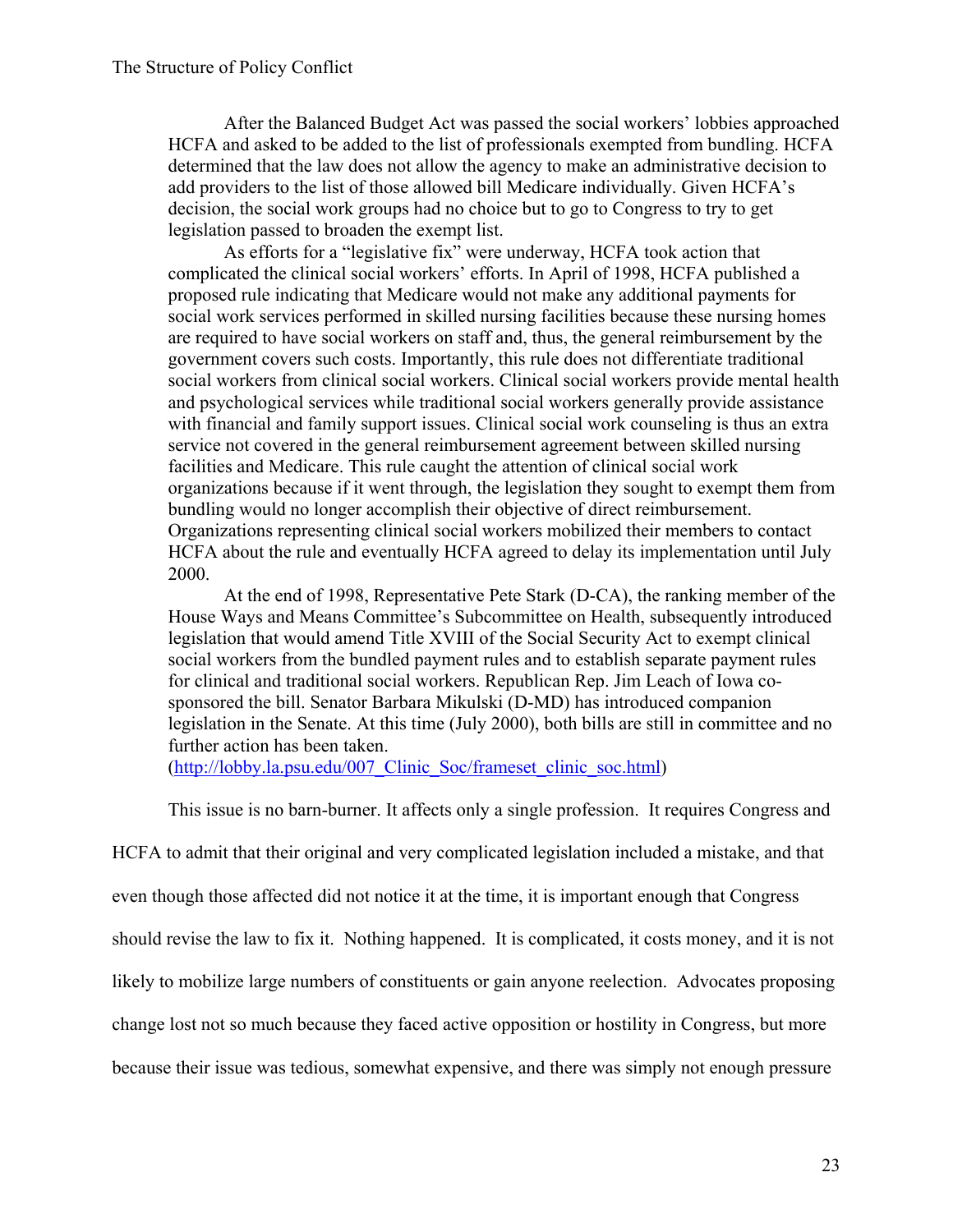to overcome the friction associated with gaining attention to a small issue when there are so many seemingly more important matters being debated in Washington. This is not uncommon. Advocates often continue to fight for years before they find the opportunity to fix their problem, if they ever do.

Policymakers proposing changes to existing ways of doing things face substantial hurdles. Perhaps the first is the implicit question that they may face the first time they broach the idea with the relevant government officials: "Are you saying the original policy, which I wrote, was a mistake?" Even if policymakers recognize that the policy is imperfect or the result of an error, as with the clinical social workers above, it may still be a hard sell to convince others, especially those in leadership positions, that the current policy is working so badly that it must be overhauled. This threshold effect means that the vast majority of policies change either not at all or just a little. A few pass the threshold and may change substantially. (Ironically, it means that it is often easier to change big mistakes than to fix small ones, as by definition these affect fewer people.)

There is another side to any friction model: Sometimes friction is overcome. There can be many reasons for this, including turnover in government positions (either through elections or through normal executive branch turnover between elections). Not only may such turnover bring into positions of authority individuals who have no personal connection to the status quo, but these individuals may also have a desire to "make their mark" by becoming the champion of at least some policy proposal. The second reason is associated with the complexity and uncertainty of the issues themselves. With so many disparate dimensions of evaluation, new information may well come to light, or new factors may arise that cause all those involved in the policy community to give greater weight to an aspect of the issue that they had previously not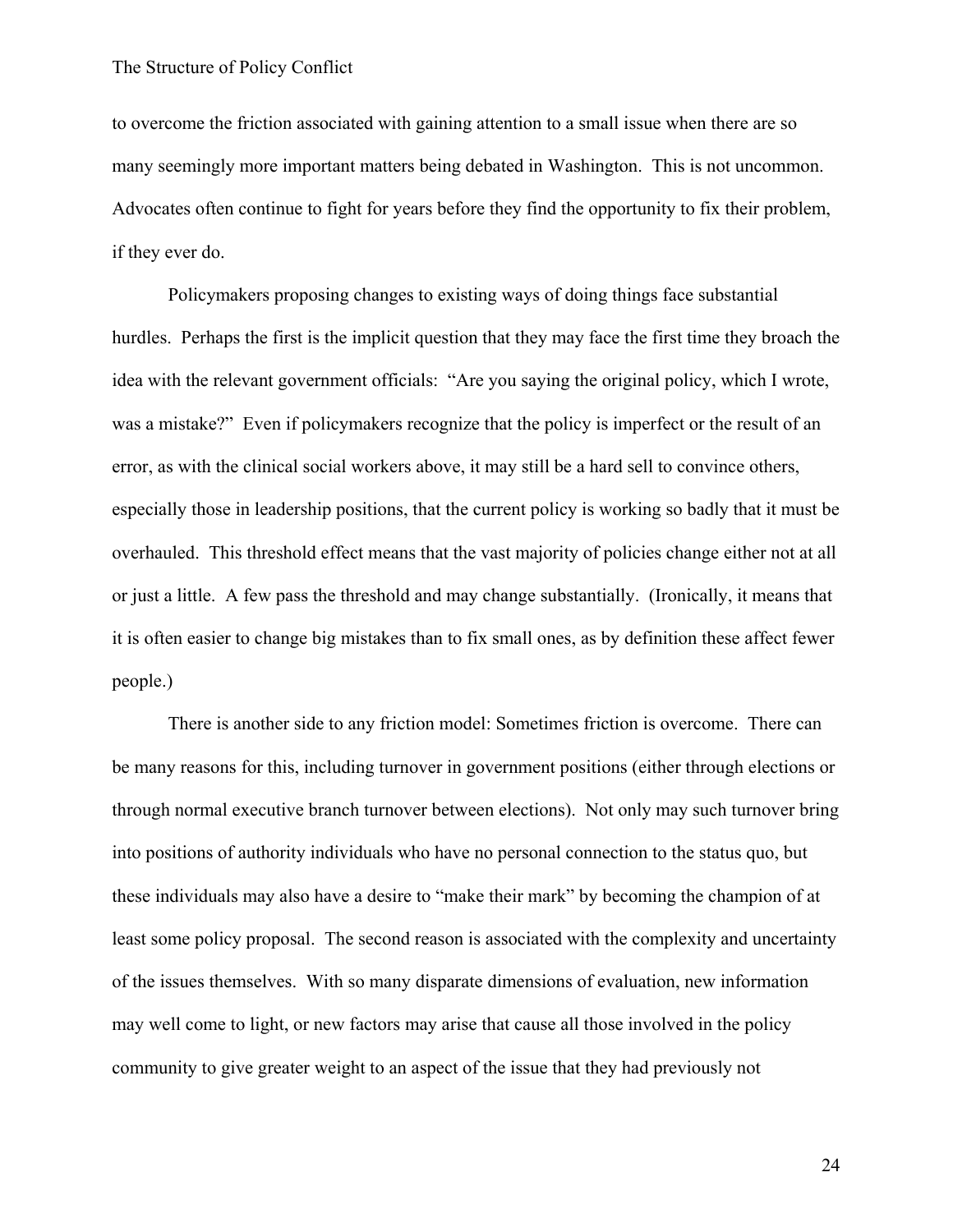considered as much. This could be a new technical or scientific study, as we saw for example in our low-sulfur gasoline case, when a joint oil-auto industry study made clear that a substantial reduction in the sulfur content of gasoline could have huge benefits for air quality, and a dramatic policy change did indeed follow. Increased attention to a new dimension of debate can follow from many sources, but no matter where it comes from it has the potential to push an issue past some threshold of friction, making possible dramatic policy changes. Such events are rare, but they are a constant possibility.

Students of agenda-setting have long noted that dramatic policy changes do occur. William Riker focused our attention on the brilliant tacticians who were able to re-focus collective attention on a new element of debate, causing policies to change, shifting debates through the power of their rhetoric. For most issues most of the time, individual policymakers fight an uphill battle to reframe their issues. One of the most important reasons for this is that the issues are not new and the status-quo policy was probably the result of substantial thought, deliberation, and compromise when it was adopted. Those adversely affected by the proposed change in policy fight back, exposing whatever flaws in the arguments they can find. Attention is so scarce in Washington that the threshold for policy change is substantial. The friction model we have described here is not due only to a particular set of institutional rules (though it may be reinforced by them). Rather, it stems from more fundamental sources rooted in the complexity of the issues themselves, the scarcity of attention, and the structure of professional communities surrounding most policy issues.

### **When Policy Hits Politics**

Experts and professionals may follow the details of Medicare reimbursement rates for clinical social workers or the intricacies of Forest Service policies concerning building roads in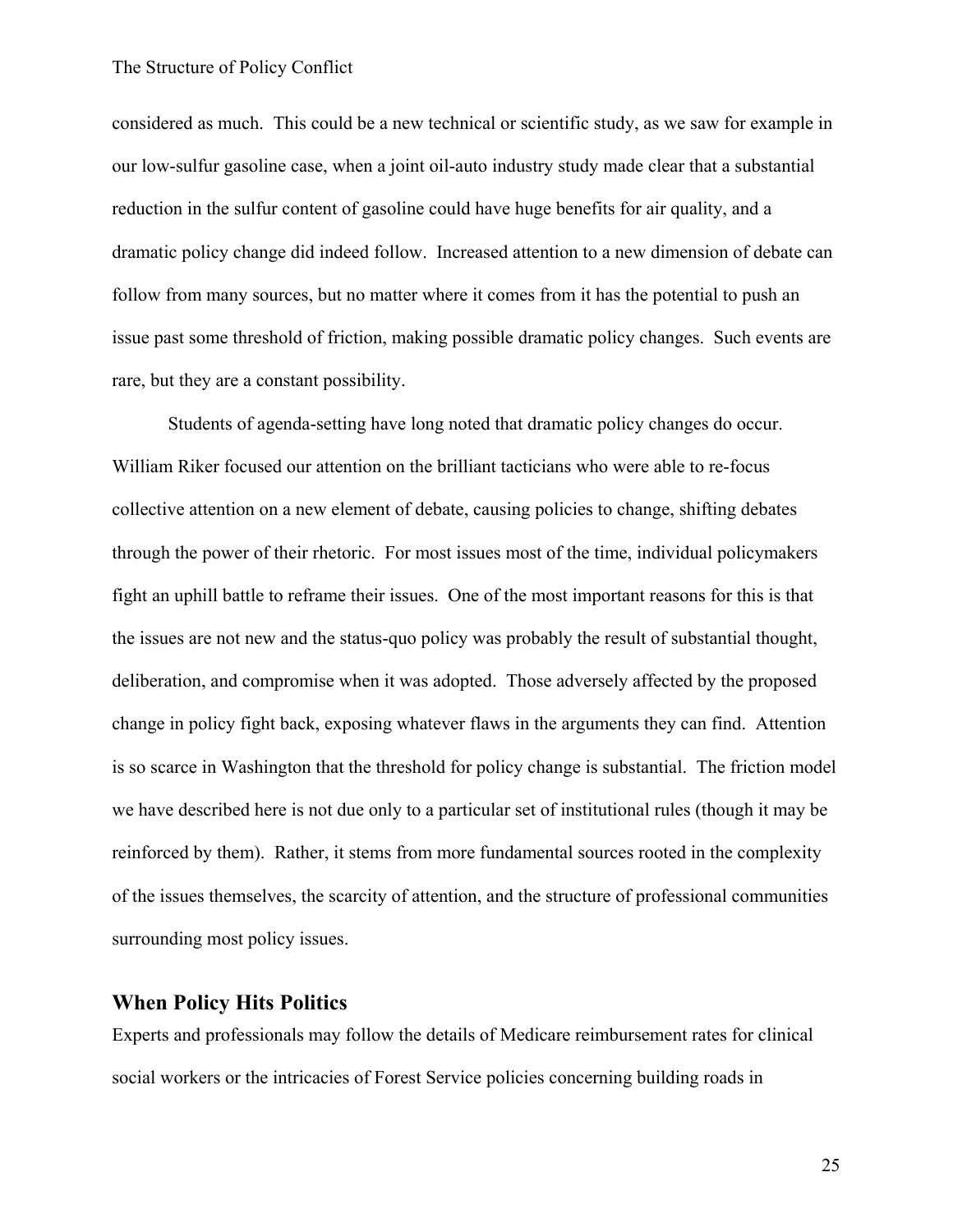wilderness areas, but political leaders do not. No matter how much they are interested in the details of public policy, by virtue of their positions, political leaders cannot be experts since they cannot spend their time on just a few issues. At some point, if important policies are to be enacted, the details of public policy must come into contact with the political world. This is an additional source of structure.

Political leaders follow a logic that incorporates their idea of "good public policy" but they must rely on communities of specialists for technical information concerning the likely effects of any given change in policy. To some extent, the distribution of opinion within the community of professionals surrounding a given policy may structure the political response to it—if all respected professionals share a consensus that a given issue is a serious problem, that inaction will be costly, and that a valid solution exists, then policy change is naturally more likely. If, on the other hand, substantial disputes characterize the community of experts, or if the proposed policy offers only uncertain benefits or helps only a small constituency, then change is less likely. This is simply to say that political leaders do not, and cannot, ignore the substance of the policy and the opinions of those professionals who know about it.

Politicians need no help from technical experts in deciding if they want to be on the side of the President, if they want to support or oppose a policy being promoted by their committee chair or if they want to trust a colleague's recommendation, however. Policy specialists who are not able to construct the right kind of bi-partisan coalition for their idea of "good public policy" may find that once the issue is perceived as a partisan one it is hard to move it any further. Similarly, those without good relations with important gatekeepers such as committee chairs may need to recruit allies who do. As we will discuss elsewhere, the impediments to policy change are great and many of them have virtually nothing to do with the substance of a given policy;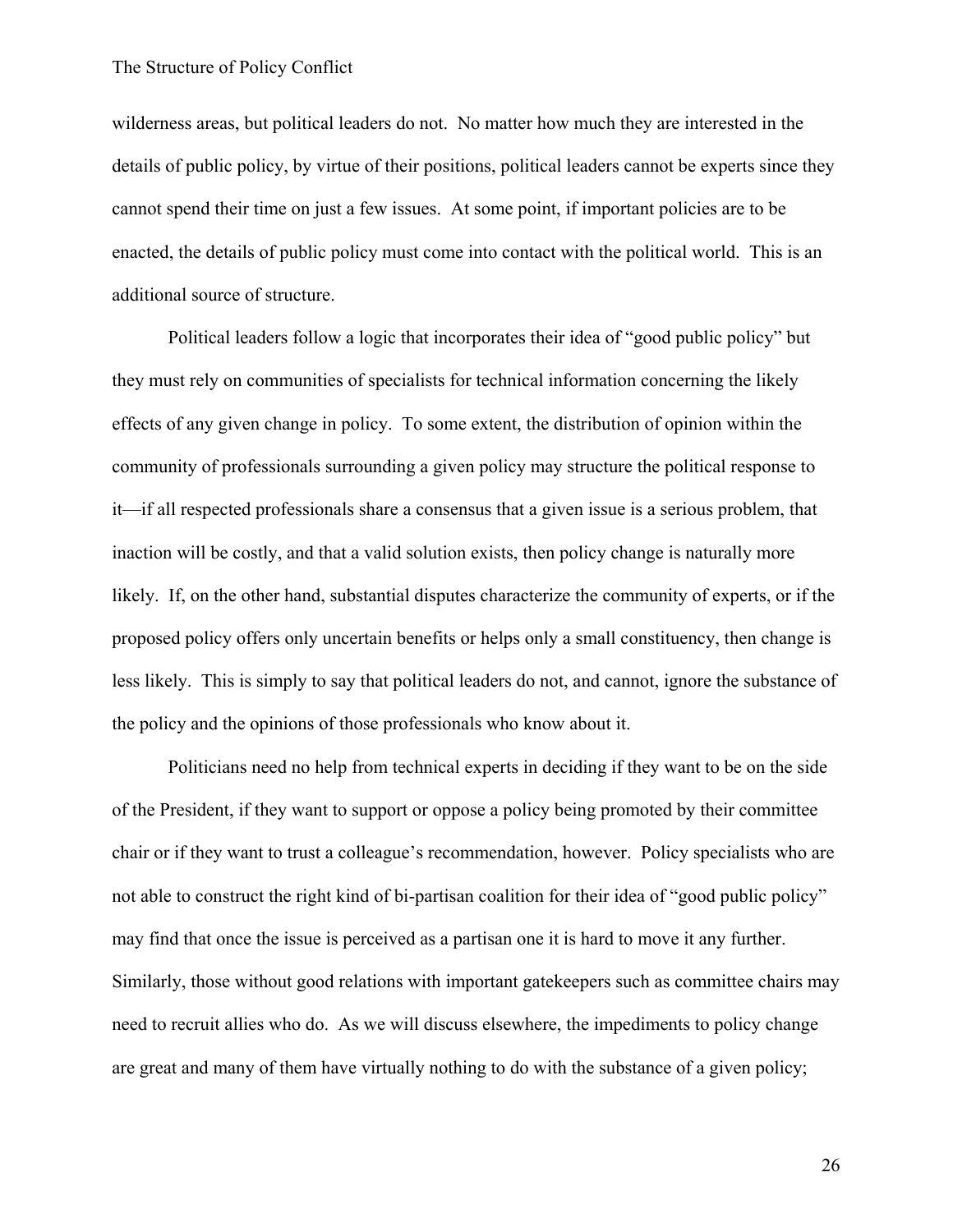rather, they relate to scarcity of attention, the priorities of those in leadership positions, and the desire of other political actors to make those leaders succeed or fail.

The political coalitions that result around certain policy disputes are entirely predictable as they fit into the core structures of American politics. When the Clinton Administration was considering new Occupational Health and Safety Administration (OSHA) rules concerning the reduction of repetitive stress injuries in the workplace, labor unions predictably supported the proposal and Republicans, business interests, and small business owners lined up against (see http://lobby.la.psu.edu/062 Ergonomics Standards/frameset ergonomics.html for details). It is not always so easy to predict who will be on each side, however, because the multidimensional nature of the underlying debates means that most issues could be presented in a way congenial to either Democrats or Republicans. Even if we can't say ahead of time which party will line up on which side of each issue, we can predict that they will. In the political world, leaders take cues from who is promoting the proposal as much as what the proposal is. When unions representing hospital workers pushed in the  $106<sup>th</sup>$  Congress for legislation requiring hospitals to take greater care in handling needles in the workplace, the issue could be seen as part of the fight against HIV/AIDS, since in a hospital setting an inadvertent scratch from the wrong needle could be fatal, or it could be seen as intrusive and expensive regulation of the workplace. In fact, the issue was initially seen as a simple labor issue, so the Republican chair of the relevant committee was loathe to act on it until unions hired a prominent and well-connected Republican lobbyist to convince them that the issue was really part of the fight against HIV/AIDS. The issue shifted from partisan to bipartisan. Legislation was passed and President Clinton signed it into law (see http://lobby.la.psu.edu/047 Needlestick Injuries/frameset needle.html).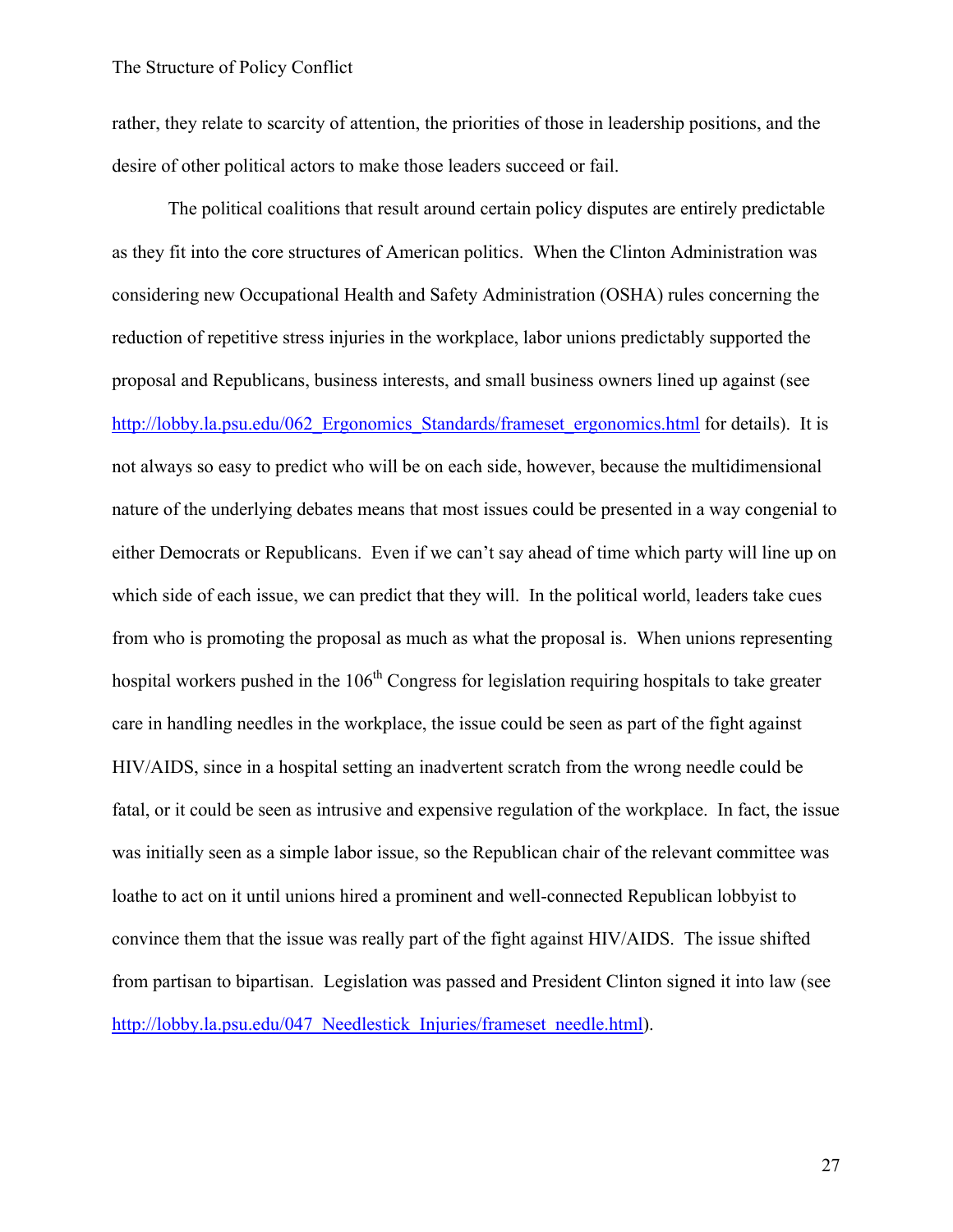Partisanship matters tremendously in Washington, but it does not dictate all outcomes. This is because policies are complex, attention is scarce, and most proposals fail. Political leaders (committee chairs, agency heads, the President, House and Senate leaders) want to be known for policy accomplishments. A new leader cannot simply reverse the policies adopted by a predecessor. (Our study covers the last two years of the Clinton Administration and the first two years of the Bush Administration; the number of policies we followed through the transition period that were overturned or changed dramatically can be counted on the fingers of one hand.) In the complex world of most public policy issues, Democrats and Republicans agree on many more elements than they disagree on. But in the simplified world of partisan politics, they prefer to debate about those areas where they disagree. Further, neither side wants to raise issues they know will go nowhere or make their own side look bad. The result of this is that most policies remain stable even after political transitions such as the arrival of a new president, but that partisanship remains salient nonetheless. Without determining all the outcomes, it permeates much of the structure of political conflict.

Politicians are elected from geographic constituencies, so there should be no surprise that they are sensitive to the geographic impact of policy proposals. In reviewing all the arguments used in our study, we found that large percentages of our cases featured arguments about the differential impact of the policy on various geographical units—be they individual congressional districts, states, regions, or urban v. rural areas. Differential-impact arguments were not limited to geography, either, but were common in many ways—consumers, small business owners, American corporations compared to foreign competitors, the poor, minorities, members of certain professions, kids, all kinds of social groups were mentioned. When policies hit politics,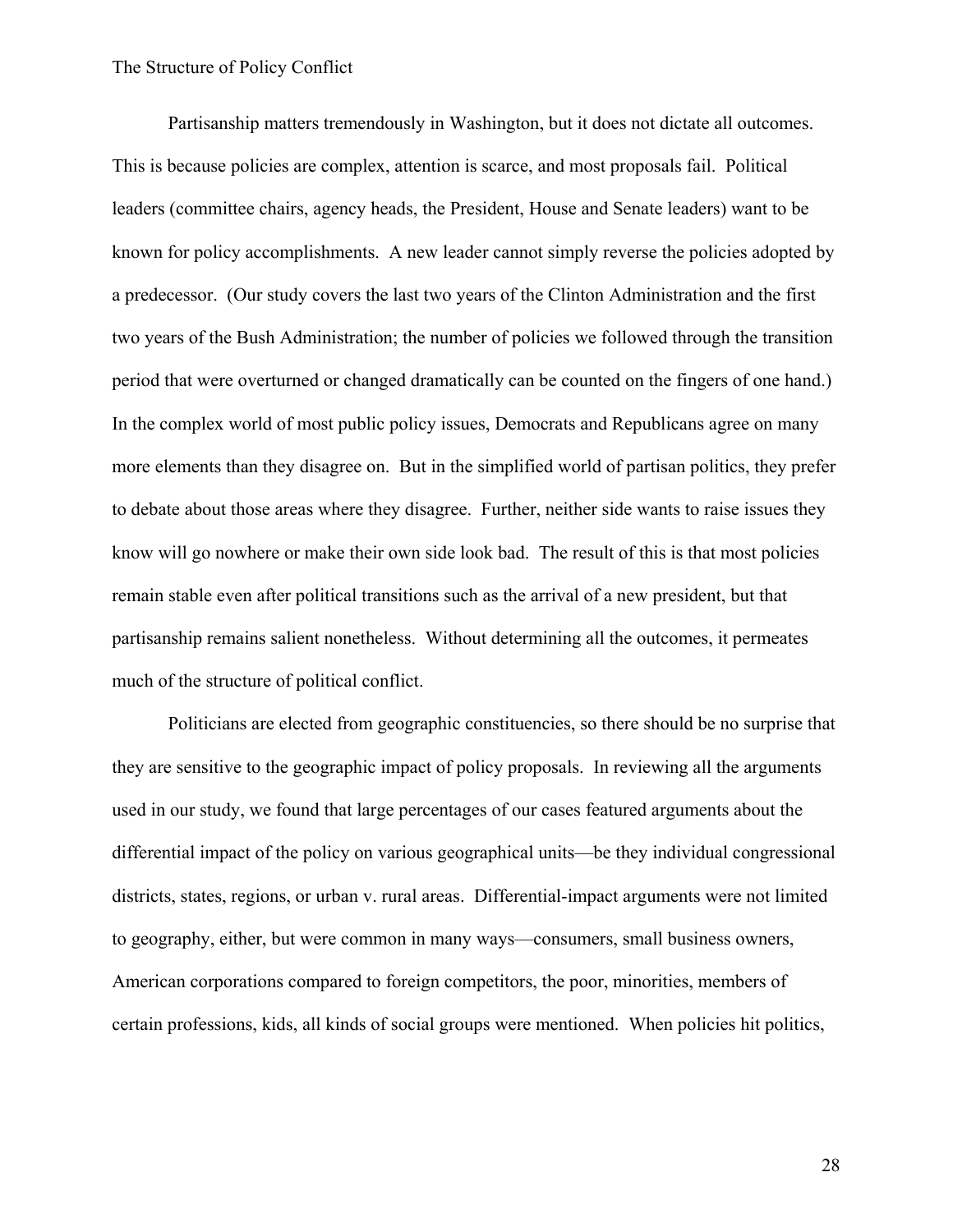the politicians often have a simple question: Who wins and who loses? This produces a great deal of structure.

# **Conclusion**

We have presented evidence about the clarity in the structure of conflict across a random sample of the objects of lobbying activity in the U.S. federal government, in the first systematic study of the kind. We have given qualitative and preliminary explanations for what we believe are the reasons for the structure we have documented. First, it is definitely not related to the substance of the issues, which are uniformly complex. Second, money matters; the vast bulk of the policy issues, 86 percent in fact, had some kind of financial impact either on the U.S. federal budget, states, or private actors. Third, we identified what might be called a "knowledge-based equilibrium" by which we mean that communities of professionals keep each other in check, countering proposals and claims about the value of some new policy with reminders about the flaws in the argument. With large communities of professionals and experts surrounding most public policies, it is rare that a new consensus suddenly emerges across the board. Fourth, the continuing nature of the policy debate, and the scarcity of attention at the highest levels, mean that powerful forces of friction favoring the status quo obtain in virtually every case. These forces of friction are occasionally overcome, but the typical case does not pass the threshold. Finally, we noted that policy changes cannot come without some political involvement, and the political process imposes great deal of structure into policymaking. The partisan structure of Congress, the need to vote up or down on a series of proposals, the institutional imperatives of supporting or opposing those in leadership positions and the differential geographic, social, and professional constituencies of the two parties all lead to a powerful impact of partisanship when debates finally do make it into the political world.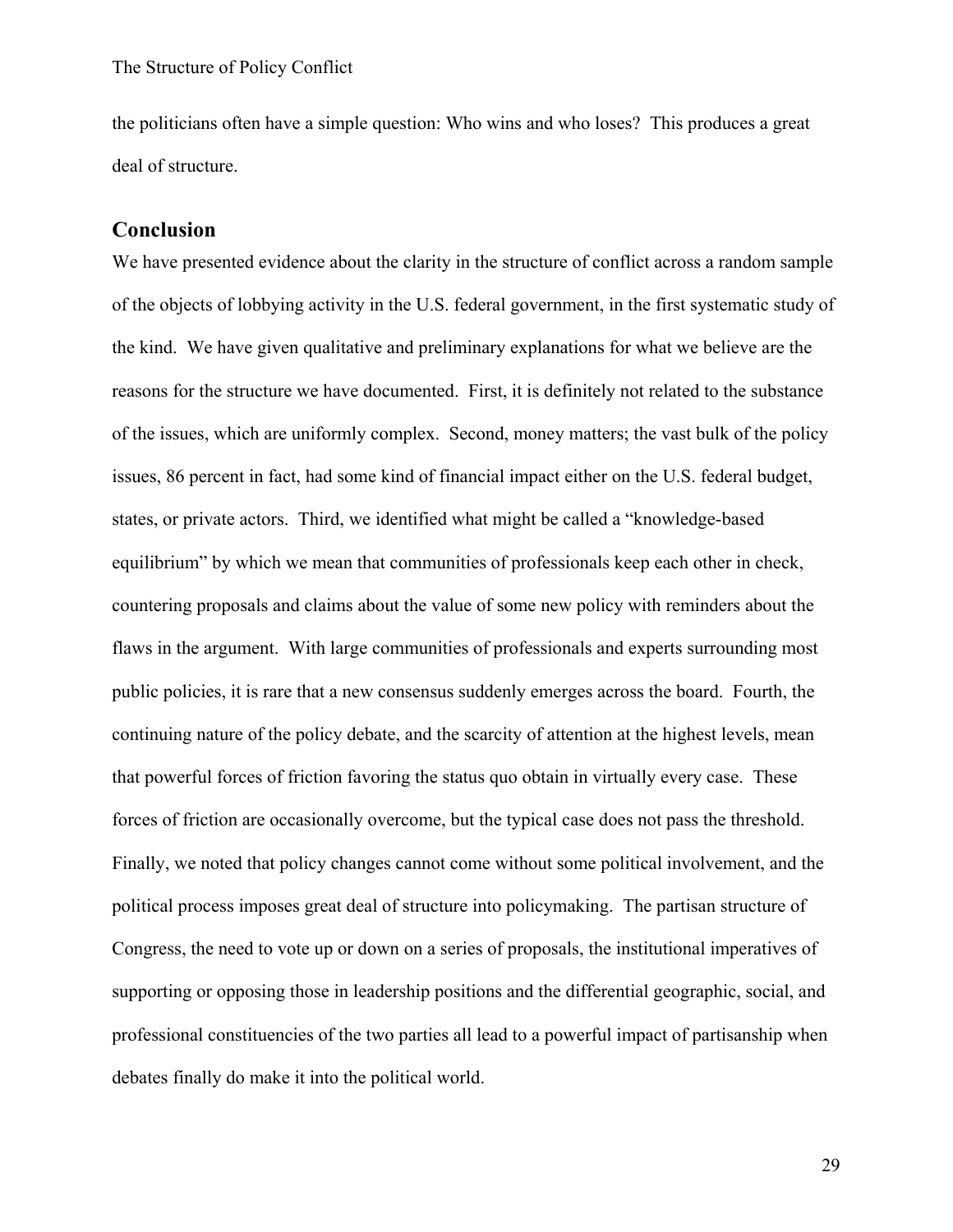The result of all this closely resembles a friction model of the policy process, where only a few major changes occur and where the typical outcome even of intense lobbying campaigns are "three yards and a cloud of dust"—either no gain whatsoever, or only a marginal adjustment to a continuing policy. The stability we observe in politics is due not to the inherent clarity of the underlying issues being debated, but to the great difficulty for any advocate in pushing the collective attention of all those involved in the policy process to dimensions of the debate that have been overlooked in the past. One might wonder why they even try, since the odds appear so strongly stacked against policy change. Let us end with a reminder of one of our cases, one that went absolutely nowhere during the time of our study, but which reflects nonetheless the possibilities of change that are always present.

The case relates to "criminal justice reform," a broad (if not diffuse) effort by civil rights and other progressive advocates to bring attention to systematic racial biases and other flaws in the justice system. According to proponents of this new way of thinking about the "war on crime," the war is flawed by differential sentences for crack and powder cocaine, more aggressive police behavior in minority communities, racial profiling, mandatory sentencing guidelines and "three strikes" laws that have taken discretion away from judges and sometimes led to tremendous penalties for relatively small offences. Toward the end of the Clinton Administration, advocates were just beginning to bring attention to this series of issues, including some success in noting the alleged crime of "driving while black" in which patrol officers were much more likely to monitor the behaviors of minority drivers than whites. When the Bush Administration came to office, Attorney General John Ashcroft showed little interest in these arguments. The war on terror after 9/11 made racial profiling seem like recommended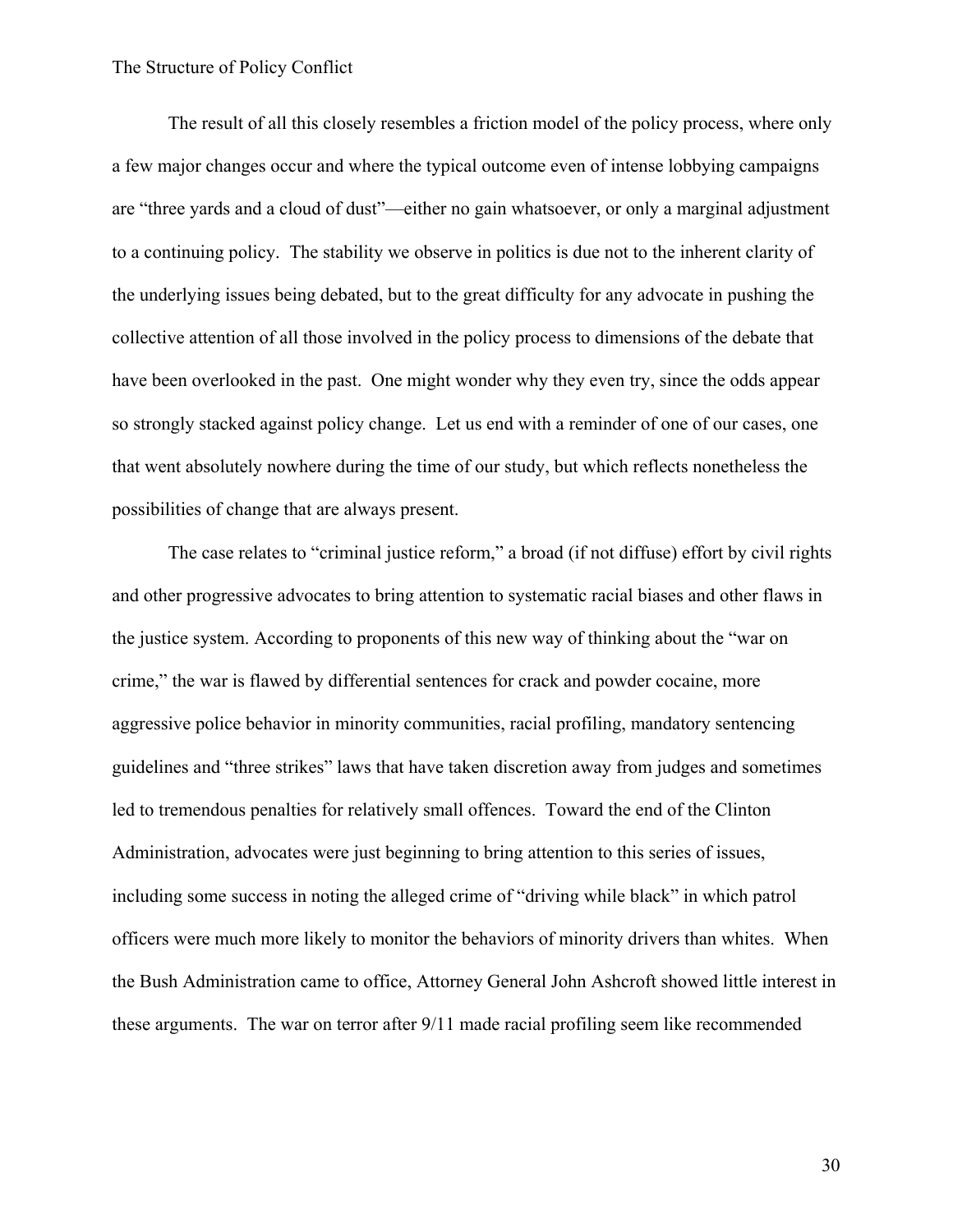police practice, in fact. So the effort seems like a complete failure (for more details on this case, see http://lobby.la.psu.edu/049 Criminal Justice Reform/frameset criminal.html).

One might wonder, given the lack of success, why do advocates for new policy paradigms even bother to try? In our example, advocates understand the long-term nature of their goals. While they got no immediate policy response, they have indeed managed to get some of these background ideas into the policy community. Many states have adopted moratoria on the death penalty after so many flaws and wrongful convictions have been pointed out. Highlevel attention to the "driving while black" phenomenon led to some investigations and revised procedures. While no one would say that the issue has been fully engaged or that advocates have overcome the friction that all policy communities impose on new ideas, who knows what impact these ideas may have at some point in the future? It could be quite substantial. The political system deals with issues as they are presented from the communities of professionals and experts. Changing these cultures and the shared knowledge within these large communities may take time, but it can have substantial policy impacts in the long term.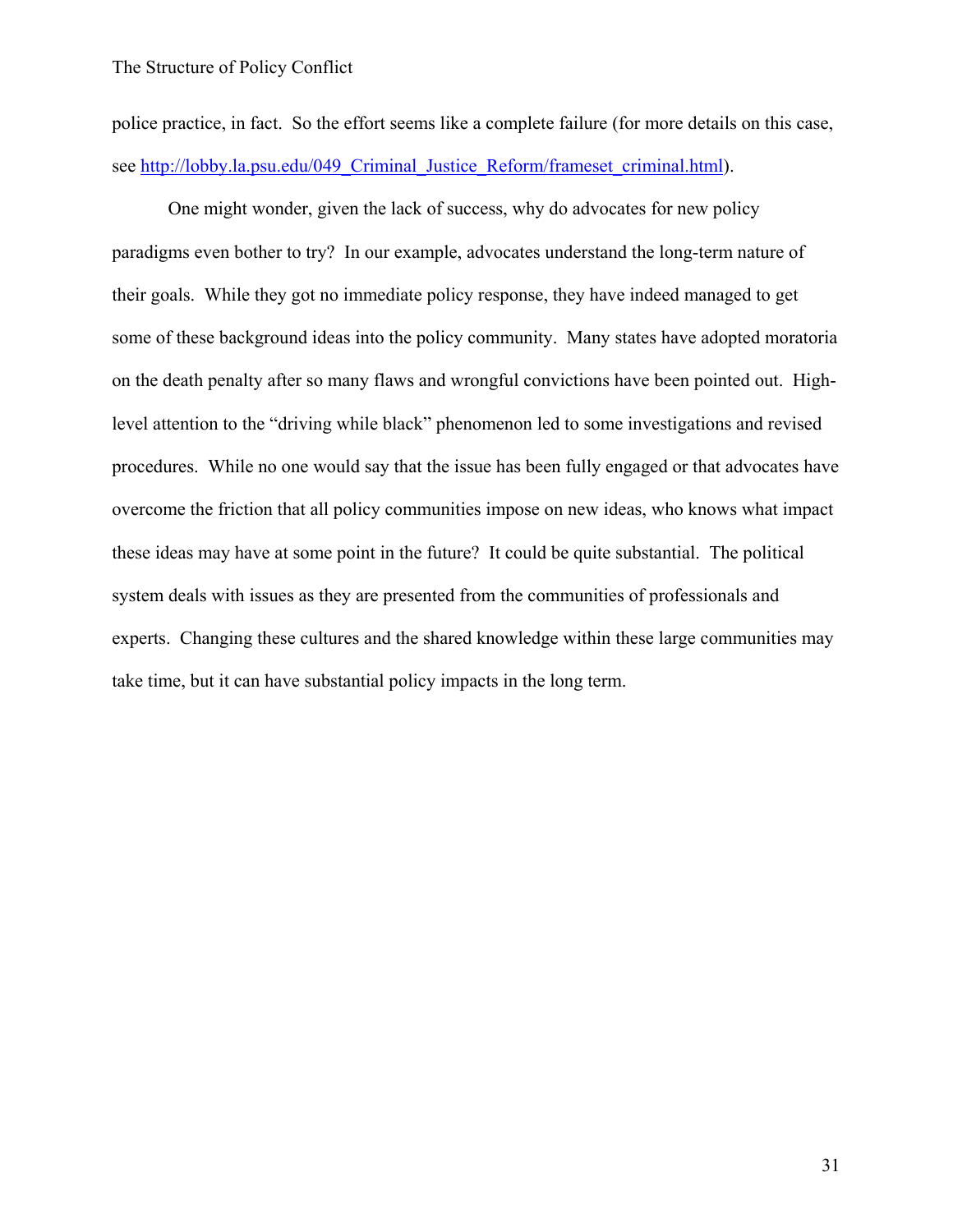#### Table 1. The Simplicity of Policy Conflict.

| f Perspectives<br>No. of |  |  |  |  |
|--------------------------|--|--|--|--|
| <b>No. of Cases</b>      |  |  |  |  |

Note: The table shows the number of cases across our sample with the indicated number of distinct perspectives. A perspective is a group of policy advocates sharing a policy goal.

#### Table 2. Changing or Protecting the Status Quo.

| No. of Perspectives          |  |  |  | ota. |
|------------------------------|--|--|--|------|
| Protect the Status Quo       |  |  |  |      |
| <b>Change the Status Quo</b> |  |  |  |      |

Note: The table shows the number of cases with the indicated number of distinct perspectives attempting to change or to protect the status quo. There were 22 cases with no perspective actively attempting to protect the status quo, but just 4 cases with no groups actively seeking change. Overall, 86 perspectives were active attempting to protect the status quo with 130 attempting to change it. There can be more than one status quo perspective because each may be concerned with protecting a different part of the status quo.

# Table 3. The Structure of Conflict.

|                                | Number of Perspectives Protecting the |    |           |       |
|--------------------------------|---------------------------------------|----|-----------|-------|
| Number of Perspectives Seeking |                                       |    |           |       |
| Policy Change                  |                                       |    | 2 or More | Total |
|                                |                                       |    |           |       |
|                                | 13                                    | 56 |           | 74    |
| 2 or More                      |                                       |    |           | 20    |
| Total                          | フフ                                    |    |           |       |

The table shows that 56 of 98 cases had the straightforward situation of one perspective for change; one for the status quo. Only two cases had multiple perspectives on both sides.

|                                                                    | Number of    |         |
|--------------------------------------------------------------------|--------------|---------|
| Policy Goal                                                        | Perspectives | Percent |
| Seeks to protect the status quo                                    | 86           | 40      |
| Seeks to change the status quo                                     | 130          | 60      |
| Is concerned with an established federal program                   | 142          | 66      |
| Deals with a policy that would affect federal government spending  | 114          | 53      |
| Deals with a policy that would affect state government spending    | 39           | 18      |
| Deals with a policy that would affect private sector spending      | 139          | 64      |
| Deals with a policy that would affect spending by any source above | 186          | 86      |
| Moto: There are 216 normaatives active on 00 issues                |              |         |

Table 4. The Goals of Policy Advocates.

Note: There are 216 perspectives active on 98 issues.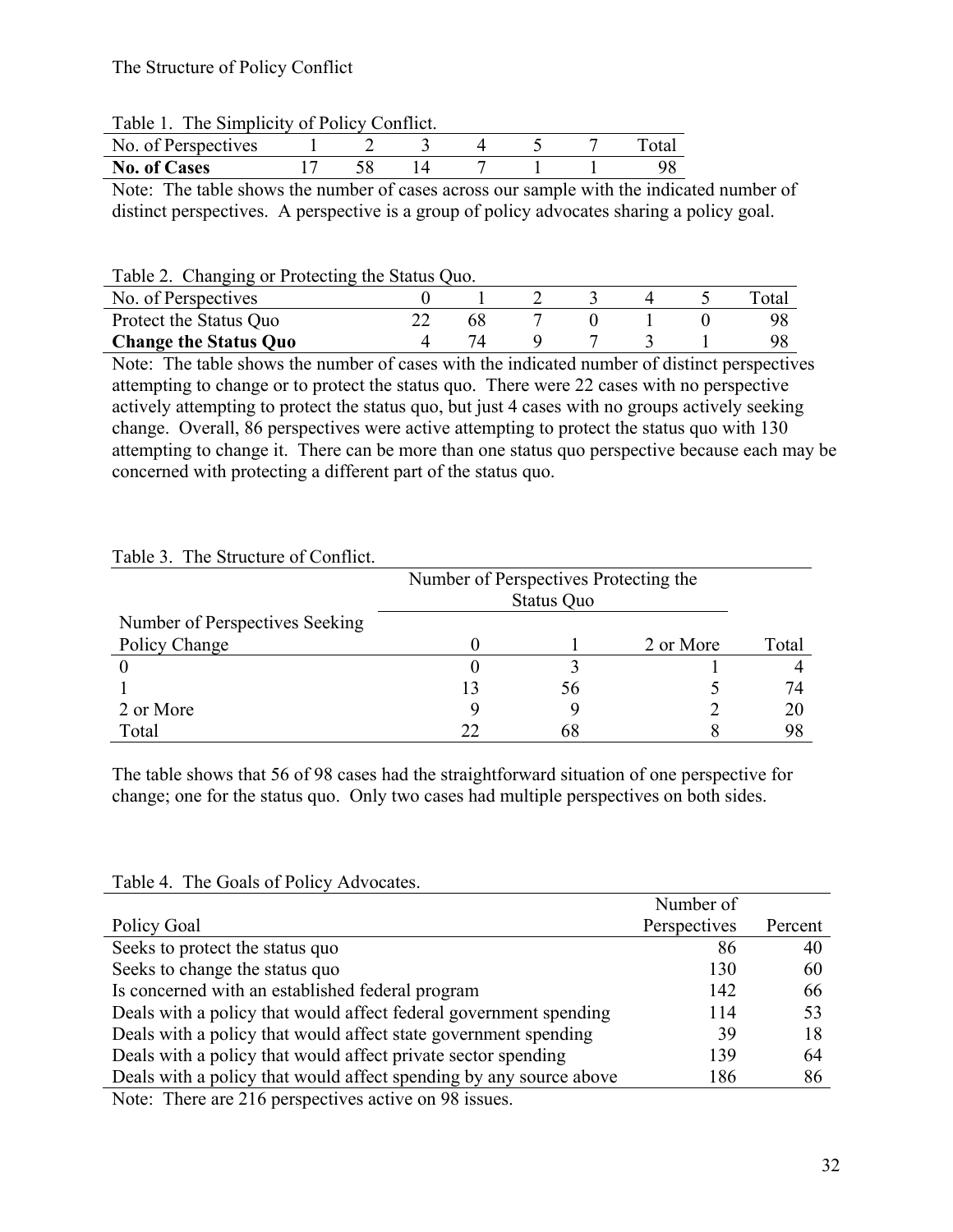### **Notes**

 $<sup>1</sup>$  This is the first of a series of papers presenting the results of a large NSF-supported research</sup> project on lobbying and policy advocacy. We interviewed 315 lobbyists and public officials who played major roles in a random sample of 98 issues that were the object of lobbying activity in the last two years of the Clinton administration and the first two years of the Bush administration (1999 to 2002). We identified 2,220 participants in these issues, constituting the full set of all those identified by others as playing a major role in advocacy. We enumerated every major perspective on the issue and systematically gathered information concerning the resources and activities of every participant in each perspective. Our web site, http://lobby.la.psu.edu contains a full archive of all publicly available information about each of our issues, including newspaper stories, congressional hearings transcripts, bills and amendments, executive branch documents, and press releases taken from interest-group web sites. The documentation section of the web site contains technical information about our sample, describes the nature of our interviews, and gives other details of our research. Table A-1 identifies the 216 perspectives we have identified on these issues. Table A-2 shows the distribution of types of advocates within and outside of government that we identified as playing leading roles across our sample of issues.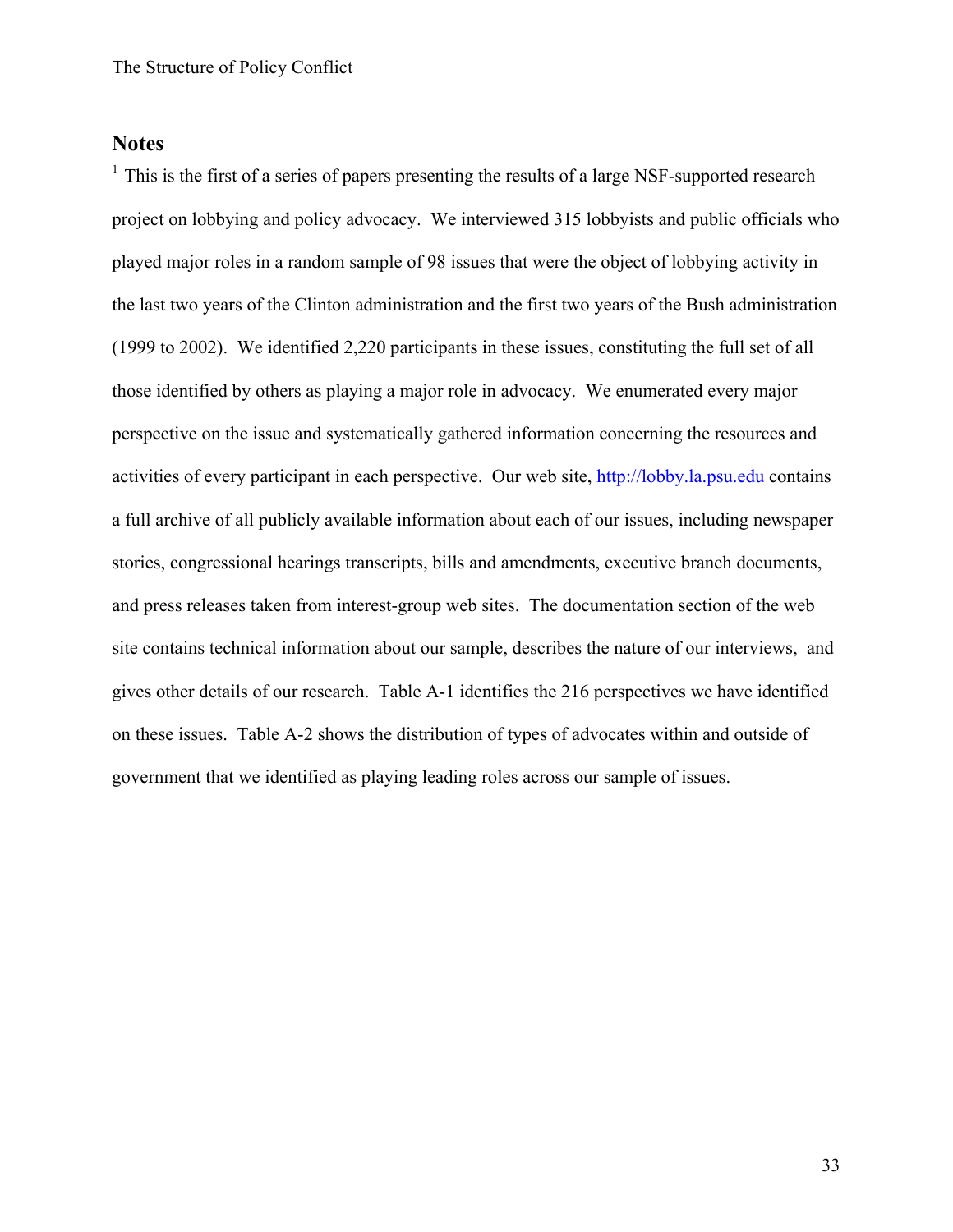# **References**

- Baumgartner, Frank R., and Bryan D. Jones. 1993. *Agendas and Instability in American Politics*. Chicago: University of Chicago Press.
- Cobb, Roger W., and Charles D. Elder. 1983. *Participation in American Politics: The Dynamics of Agenda-Building*. 2d ed. Baltimore, MD: The Johns Hopkins University Press.
- Jones, Bryan D., and Frank R. Baumgartner. 2005. *The Politics of Attention: How Government Prioritizes Problems*. Chicago: University of Chicago Press.

Kingdon, John W. 1984. *Agendas, Alternatives, and Public Policies*. Boston: Little, Brown.

- Krehbiel, Keith. 1991. *Information and Legislative Organization*. Ann Arbor: University of Michigan Press.
- Poole, Keith T., and Howard Rosenthal. 1991. Patterns of Congressional Voting. *American Journal of Political Science* 35: 228–78.
- Poole, Keith T., and Howard Rosenthal. 1997. *Congress: A Political-Economic History of Roll Call Voting*. New York: Oxford University Press.
- Riker, William H. 1984. The Heresthetics of Constitution-Making: The Presidency in 1787, with Comments on Determinism and Rational Choice. *American Political Science Review* 78  $(1): 1-16.$
- Riker, William H. 1986. *The Art of Political Manipulation*. New Haven: Yale University Press.
- Schattschneider, E. E. 1960. *The Semi-Sovereign People*. New York: Holt, Rinehart and Winston.
- Schneider, Anne, and Helen Ingram. 1993. Social Construction of Target Populations: Implications for Politics and Policy. *American Political Science Review* 87 (2) 334–47.

Shepsle, Kenneth A. 1978. *The Giant Jigsaw Puzzle.* Chicago: University of Chicago Press.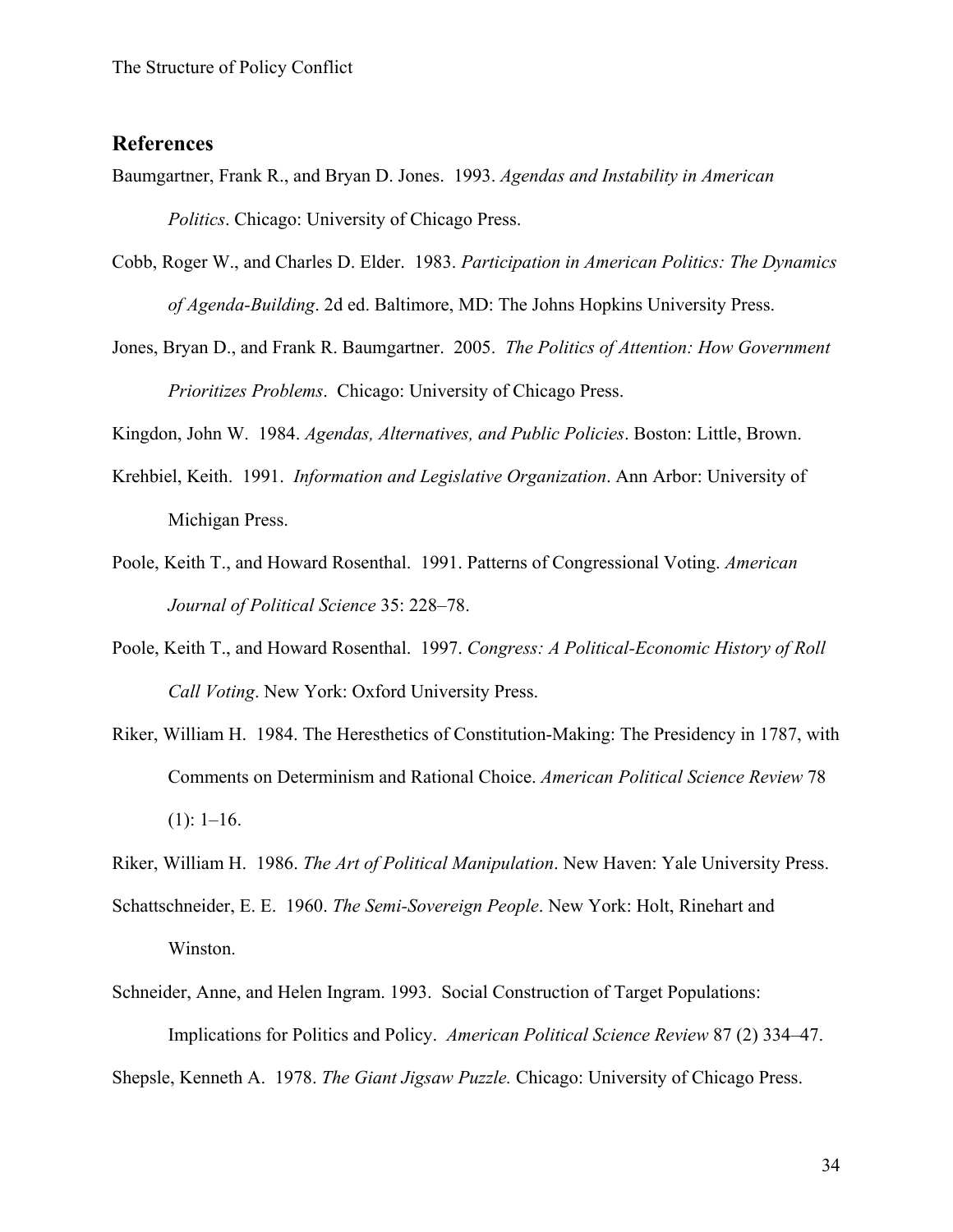- Shepsle, Kenneth A. 1979. Institutional Arrangements and Equilibrium in Multidimensional Voting. *American Journal of Political Science* 23 (1): 27–59.
- Shepsle, Kenneth A., and Barry R. Weingast. 1981. Structure-induced Equilibrium and Legislative Choice. *Public Choice* 37: 503–19.
- Shepsle, Kenneth A., and Barry R. Weingast. 1987. The Institutional Foundations of Committee Power. *American Political Science Review* 81: 85–104.

Stone, Deborah A. 1988. *Policy Paradox and Political Reason*. Glenview, Ill.: Scott, Foresman.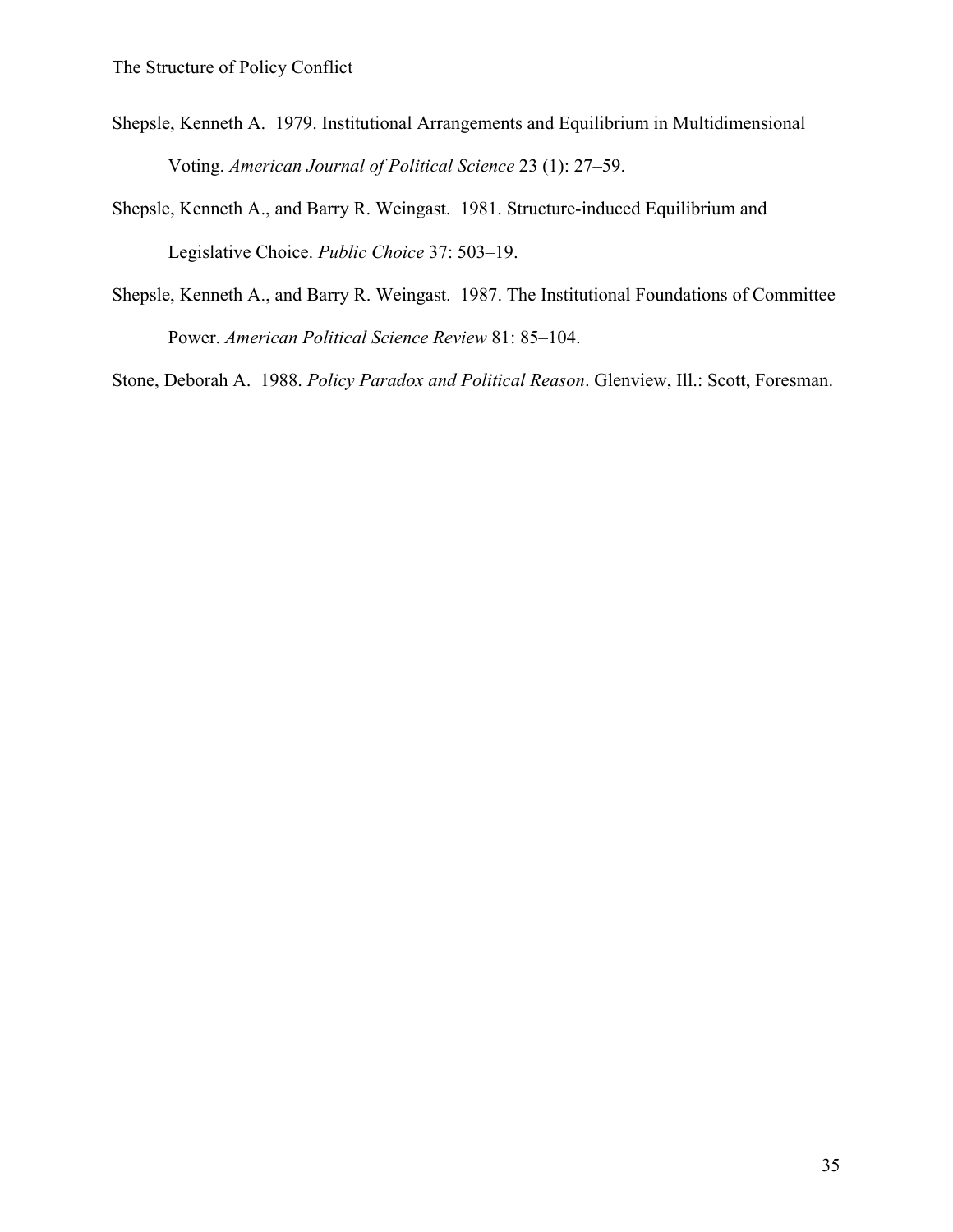# **Appendix**

Table A.1. Issues, Perspectives, Participants, and Interviews

|                                                                                     | Partici-       | Inter-<br>views       |
|-------------------------------------------------------------------------------------|----------------|-----------------------|
|                                                                                     | pants          |                       |
| 1. Managed Care Reform                                                              | 54             |                       |
| Proponents of a Patient's Bill of Rights<br>1<br>$\overline{2}$                     |                | 11                    |
| Opponents of a Patient's Bill of Rights that contains employer mandates             | 19             | $\overline{4}$        |
| 2. Patent Extension                                                                 |                |                       |
| Proponents of granting patent extension to pipeline drugs<br>1                      | 8              | $\mathbf{1}$          |
| Opponents of granting patent extension to pipeline drugs<br>2                       | 15             | $\overline{2}$        |
| 3. Infant Hearing Screening                                                         |                |                       |
| Proponents for funding hearing screenings                                           | 29             | 3                     |
| 4. Risk Adjuster                                                                    |                |                       |
| Decision maker who supports the imposition of a risk adjuster to limit<br>1         | $\mathbf{1}$   | $\boldsymbol{0}$      |
| overpayments (opposed to $3, 4$ )                                                   |                |                       |
| Support the idea of a risk adjuster (opposed to $3, 4$ )<br>$\overline{2}$          | $\overline{2}$ | $\boldsymbol{0}$      |
| 3<br>Oppose the imposition of a risk adjuster as currently envisioned by HCFA       | 13             | 1                     |
| (opposed to $1, 2, 5$ )                                                             |                |                       |
| Oppose the imposition of a risk adjuster but believe there are bigger<br>4          | 5              | $\mathbf{1}$          |
| Medicare & Choice problems to address (opposed to $1, 2, 5$ )                       |                |                       |
| Support the idea of a risk adjuster but believe there are bigger Medicare $\&$<br>5 | $\overline{4}$ | $\mathbf{1}$          |
| Choice problems to address (opposed to $3, 4$ )                                     |                |                       |
| Neutral parties providing technical assistance<br>9                                 | $\overline{4}$ | 2                     |
| 99<br>Unknown / missing data                                                        | 3              | $\boldsymbol{0}$      |
| 5. PAP Screening                                                                    |                |                       |
| Proponents for increased Medicare payments for PAP screenings<br>1                  | 13             | 3                     |
| Opposed to changing status quo<br>$\overline{2}$                                    |                | $\boldsymbol{0}$      |
| 9                                                                                   | 1<br>1         | $\boldsymbol{0}$      |
| Neutral / No position                                                               |                |                       |
| <b>6. Coverage Parity</b>                                                           |                |                       |
| Proponents of coverage parity for the treatment of mental illness under<br>1        | 29             | 4                     |
| Medicare (and generally)                                                            |                |                       |
| Neutral<br>9                                                                        | 1              | $\boldsymbol{0}$      |
| <b>7. Clinical Social Workers</b>                                                   |                |                       |
| Proponents of excluding CSW's from the bundled payment rules<br>1                   | 5              | 4<br>$\boldsymbol{0}$ |
| Neutral / No position<br>9                                                          | $\mathbf{1}$   |                       |
| <b>8. Appropriations ADAP</b>                                                       |                |                       |
| Proponents of funding ADAP at the level of ADAP Working Group estimate<br>1         | 38             | 4                     |
| 2<br>Proponents of funding ADAP but not necessarily at the level of ADAP            | 1              | $\overline{0}$        |
| Working Group estimate                                                              |                |                       |
| 10. Providing Health Insurance for the Uninsured                                    |                |                       |
| Proponents of a refundable tax credit for individuals (between 100 and 150<br>1     | 12             | 1                     |
| percent of poverty) that is large enough to purchase health insurance               |                |                       |
| coverage (no direct opponents)                                                      |                |                       |
| Proponents of refundable tax credits for individuals (who work but lack<br>2        | 3              | $\overline{0}$        |
| insurance) that would not cover the full cost of health coverage (no direct         |                |                       |
| opponents)                                                                          |                |                       |
| Proponents of income-related refundable tax credits for everyone to purchase<br>3   | $\overline{4}$ | 1                     |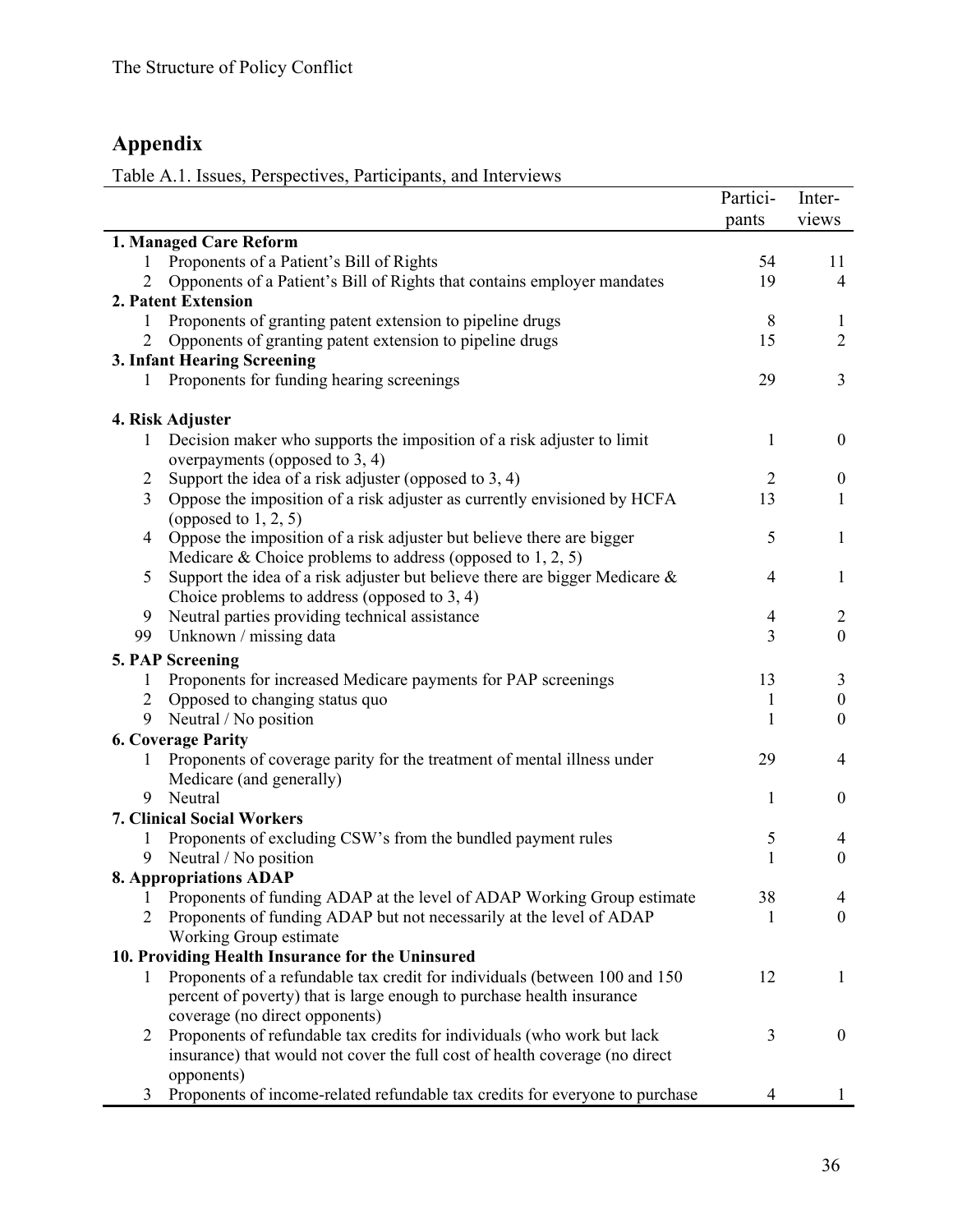|                | health insurance (no direct opponents)                                                                                                                                                 |                |                  |
|----------------|----------------------------------------------------------------------------------------------------------------------------------------------------------------------------------------|----------------|------------------|
| $\overline{4}$ | Proponents of single-payer, universal health insurance coverage (no direct                                                                                                             | $\overline{2}$ | 1                |
|                | opponents)                                                                                                                                                                             |                |                  |
| 9              | Neutral / No position                                                                                                                                                                  | 3              | $\overline{0}$   |
| 99             | Unknown / missing data                                                                                                                                                                 | $\overline{2}$ | $\mathbf{0}$     |
|                | 11. Grad-med                                                                                                                                                                           |                |                  |
| 1              | Proponents of maintaining or increasing funding for specific segments of the<br>allied health professions either through the status quo or other funding plan<br>(no direct opponents) | 7              | $\overline{3}$   |
| 2              | Proponents of changing the rationale/conceptualization of GME from<br>training to enhanced patient care but still funding GME through the status                                       | 1              | 1                |
|                | quo funding mechanism (opposed to $3, 4$ )                                                                                                                                             |                |                  |
| 3              | Proponents of an all-payer (or Medicare and all-payer) trust fund to support                                                                                                           | 9              | 3                |
|                | GME (opposed to 2, 4)                                                                                                                                                                  |                |                  |
| 4              | Proponents of funding GME through an annual appropriation from general                                                                                                                 | $\overline{4}$ | $\boldsymbol{0}$ |
|                | revenues (opposed to 2, 3)                                                                                                                                                             |                |                  |
|                | 12. Chiropractic Coverage                                                                                                                                                              |                |                  |
| $\mathbf{1}$   | Proponents of coverage of Chiropractic services                                                                                                                                        | 8              | $\overline{2}$   |
| 2              | Opponents of changing regulations to include Chiropractic services                                                                                                                     | 1              | $\boldsymbol{0}$ |
|                | 13. Contraceptive Coverage                                                                                                                                                             |                |                  |
| 1              | Proponents of mandating contraceptive coverage by insurance companies                                                                                                                  | 18             | 4                |
| 2              | Opposed of mandating contraceptive coverage by insurance companies                                                                                                                     | 9              | $\mathbf{0}$     |
|                | <b>14. Medical Devices</b>                                                                                                                                                             |                |                  |
| 1              | Proponents of revising Medicare coverage policies (for procedures, devices,<br>etc.) to increase physician input (no direct opponents)                                                 | 5              | 1                |
| $\overline{2}$ | Proponents of revising the Medicare review process for assessing coverage                                                                                                              | 9              | $\overline{2}$   |
|                | of medical devices, imposing non-cost review criteria, and instituting an<br>appeals process (opposed to 3)                                                                            |                |                  |
| 3              | Proponents of imposing a cost-related criteria for the Medicare coverage                                                                                                               | $\overline{2}$ | $\boldsymbol{0}$ |
|                | reviews of medical devices (opposed to 2)                                                                                                                                              |                |                  |
| 9              | Neutral / No position                                                                                                                                                                  | $\overline{2}$ | $\boldsymbol{0}$ |
|                | 15. Disinfectant Byproducts                                                                                                                                                            |                |                  |
| 1              | Proponents of decreasing disinfectant byproducts in drinking water (opposed                                                                                                            | 8              | 1                |
|                | to $2, 3$                                                                                                                                                                              |                |                  |
| 2              | Opposed to (significantly) decreasing disinfectant byproduct levels in<br>drinking water/opposed to switching to alternative (non-chlorine)<br>disinfectants (opposed to $1, 3$ )      | $\mathbf{1}$   | 1                |
| 3              | Proponents of minimizing disinfectant byproduct levels/opposed to major                                                                                                                | 7              | 1                |
|                | changes in treatment or disinfectant technology (opposed to $1, 2$ )                                                                                                                   |                |                  |
| 9              | Neutral / No position                                                                                                                                                                  | 1              | $\perp$          |
| 99             | Unknown / missing data                                                                                                                                                                 | 3              | $\mathbf{0}$     |
|                | 16. Funding for CH-47                                                                                                                                                                  |                |                  |
| 1              | Proponents of increased funding for the CH-47 Chinook Helicopter                                                                                                                       | 11             | 1                |
|                | 17. Mine Waste Disposal                                                                                                                                                                |                |                  |
| 1              | Proponents of limiting the number of mill sites at mine sites                                                                                                                          | 15             | 1                |
| 2              | Opponents of limiting the number of mill sites at mine sites                                                                                                                           | 12             | $\overline{2}$   |
|                | 19. Broadband Deployment                                                                                                                                                               |                |                  |
| 1              | Proponents of revising the 1996 Telecommunications Act to give<br>regional/local phone companies access to other service markets without their                                         | 14             | $\mathbf{0}$     |
|                | opening access to the local service market (opposed to 2)                                                                                                                              |                |                  |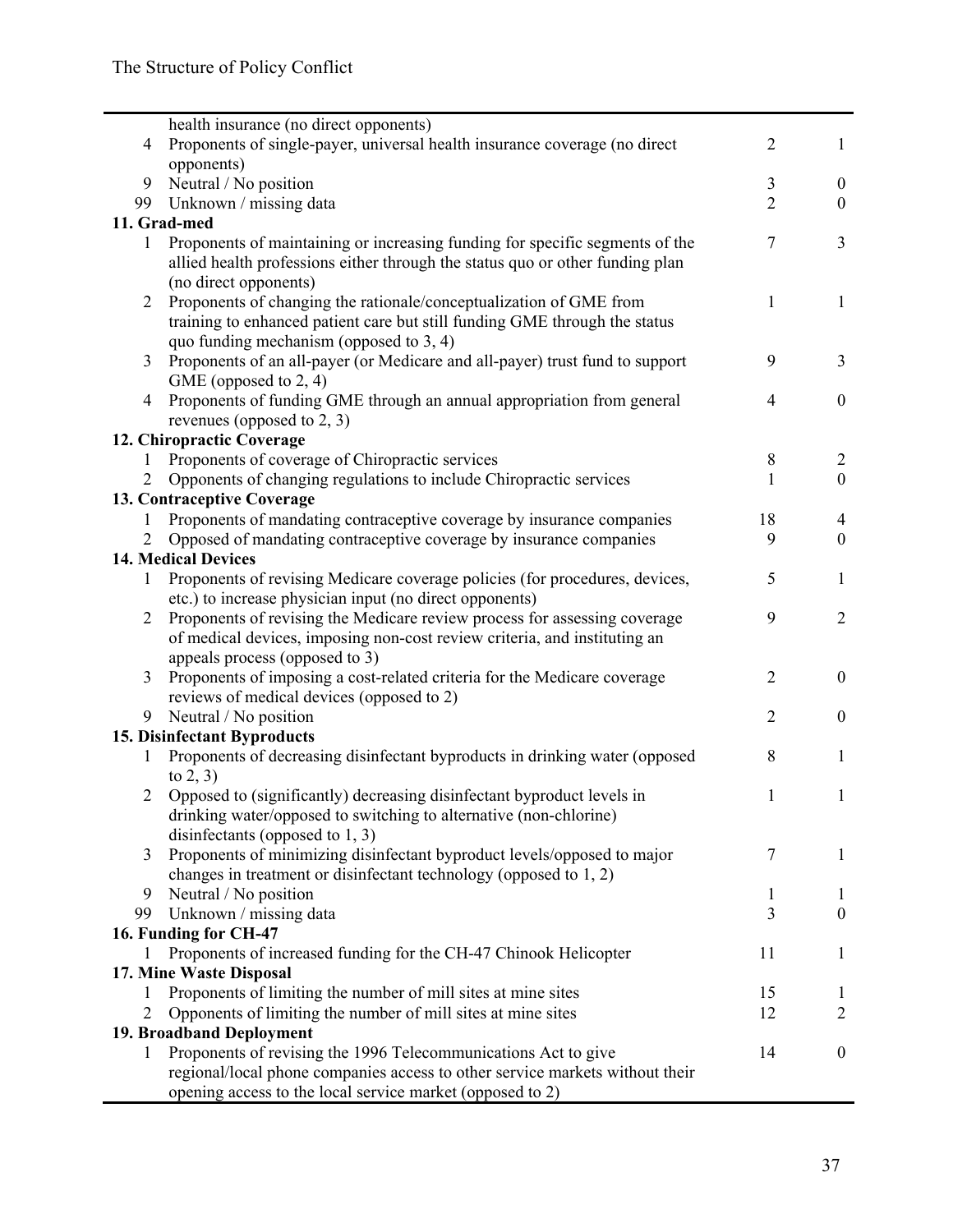| $\overline{2}$ | Opponents of revising the 1996 Telecommunications Act (opposed to 1)            | 23             | $\overline{2}$   |
|----------------|---------------------------------------------------------------------------------|----------------|------------------|
| 3              | Position on 1996 Telecommunications Act unclear; proponents of policies         | 3              | $\overline{0}$   |
|                | designed to encourage deployment of broadband (no direct opponents)             |                |                  |
| 9              | Neutral / No opinion                                                            | $\sqrt{2}$     | $\boldsymbol{0}$ |
| 99             | Unknown / missing data                                                          | 1              | $\boldsymbol{0}$ |
|                | <b>20. Compulsory Licensing</b>                                                 |                |                  |
| 1              | Proponents of vaccine R&D tax credit, opposed to compulsory licensing           | 8              | 3                |
|                | provision/executive order (opposed to $2, 4$ )                                  |                |                  |
| 2              | Proponents of vaccine R&D tax credit, proponents of compulsory licensing        | 1              | $\boldsymbol{0}$ |
|                | provision/executive order (opposed to 1)                                        |                |                  |
| 3              | Proponents of vaccine R&D credit, no formal or known position on                | 20             | $\overline{2}$   |
|                | compulsory licensing provision/executive order (no direct opponents)            |                |                  |
| 4              | Proponents of compulsory licensing provision/executive order, no formal or      | 13             | 1                |
|                | known position on the vaccine $R&D$ tax credit (opposed to 1)                   |                |                  |
| 99             | Unknown / missing data                                                          | 1              | $\mathbf{0}$     |
|                | 21. Postal Service Reform                                                       |                |                  |
|                |                                                                                 |                |                  |
| 1              | Proponents of modernizing the postal service (opposed to 2, 3)                  | 25             | $\overline{2}$   |
| $\overline{2}$ | Opponents of modernizing the postal service (opposed to 1)                      | 7              | $\boldsymbol{0}$ |
| 3              | Proponents of modernizing the postal service in theory but refuses to allow     | $\mathbf{1}$   | $\boldsymbol{0}$ |
|                | the proposal of perspective one to move forward (opposed to 1)                  |                |                  |
|                | 22. Modifying FQPA                                                              |                |                  |
| 1              | Proponents of modifying the FQPA of 1996 in a way that further regulates        | 18             | $\overline{2}$   |
|                | how & when the EPA releases and presents safety information about               |                |                  |
|                | chemicals used in food preparation $\&$ production                              |                |                  |
| 2              | Opponents of modifying the FQPA of 1996.                                        | 6              | 1                |
|                | 23. CAFE Standards                                                              |                |                  |
| 1              | Proponents of increasing the Corporate Average Fuel Economy Standards           | 12             | $\mathbf{0}$     |
|                | for light trucks and vans                                                       |                |                  |
| $\overline{2}$ | Opponents of increasing the standards                                           | 15             | 2                |
| 9              | Neutral / No Position                                                           | $\mathbf{1}$   | $\mathbf{0}$     |
|                | <b>24. Low Sulfur Gasoline</b>                                                  |                |                  |
| 1              | Proponents of Low Sulfur Regulations                                            | 14             | 2                |
| 2              | Opponents of Low Sulfur Regulations                                             | $\overline{4}$ | 1                |
|                | <b>25. Low Power FM Licenses</b>                                                |                |                  |
|                | Proponents of granting Low Power FM Radio Licenses                              | 16             | 3                |
|                | Opposed to granting Low Power FM Radio Licenses                                 | 12             | $\overline{2}$   |
|                | 27. Estate Tax                                                                  |                |                  |
| 1              | Proponents of repealing the estate tax (opposed to 2)                           | 19             | 3                |
| 2              | Opponents of repealing the estate tax (opposed to 1)                            | 3              | 1                |
| 3              | Advocates of various alterations to the tax, not repeal (not opposed to 1 or 2) | $\overline{2}$ | $\mathbf{0}$     |
|                | 28. WEP and GPO                                                                 |                |                  |
| 1              | Proponents of repealing or reducing the government pension offset $\&$          | 21             | $\overline{2}$   |
|                |                                                                                 |                |                  |
|                | windfall elimination provision.                                                 |                |                  |
|                | 29. Conservation and Reinvestment Act                                           |                |                  |
| 1              | Proponents of permanent and mandatory funding of conservation programs          | 5              | 1                |
|                | via CARA/Lands Legacy Initiative with restrictions on how coastal impact        |                |                  |
|                | funds are used (opposed to $2, 4$ )                                             |                |                  |
| 2              | Proponents of permanent and mandatory funding of conservation programs          | $\overline{4}$ | $\mathbf{0}$     |
|                | via CARA/Lands Legacy Initiative but with no restrictions on how coastal        |                |                  |
|                | impact funds are used (opposed to 1, 4)                                         |                |                  |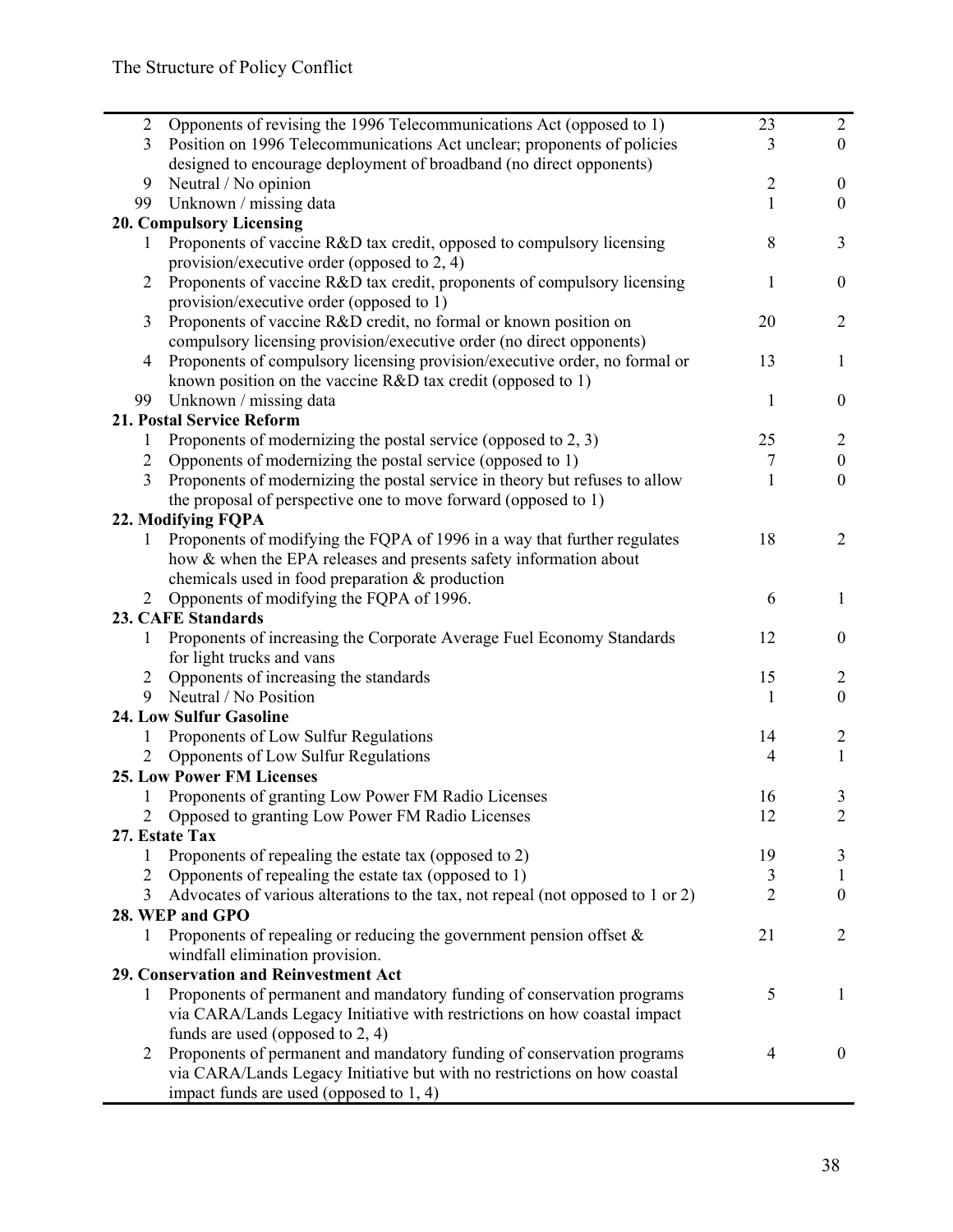| 3              | Proponents of permanent and mandatory funding of conservation programs        | 14             | $\mathbf{1}$     |
|----------------|-------------------------------------------------------------------------------|----------------|------------------|
|                | via CARA/Lands Legacy Initiative, generally (opposed to 4)                    |                |                  |
| 4              | Opponents of permanent and mandatory funding of conservations programs        | 1              | $\boldsymbol{0}$ |
|                | via CARA/Lands Legacy Initiative (opposed to 1, 2, 3)                         |                |                  |
|                | 40. China Trade (PNTR)                                                        |                |                  |
|                | Proponents of normalized trade with China                                     | 16             | $\overline{2}$   |
| 2              | Opponents of normalized trade with China                                      | 15             | $\overline{4}$   |
|                | 41. Defense Line Item                                                         |                |                  |
| 1              | For                                                                           | 5              | $\overline{2}$   |
| $\overline{2}$ | Against                                                                       | $\overline{2}$ | $\boldsymbol{0}$ |
|                | <b>42. Predator Control</b>                                                   |                |                  |
| 1              | Proponents of ending funding for federal control of predators on private      | 15             | $\overline{2}$   |
|                | lands                                                                         |                |                  |
| $\overline{2}$ | Opponents of ending funding for federal control of predators on private       | 25             | $\mathbf{1}$     |
|                | lands                                                                         |                |                  |
|                | 43.3% Excise Tax                                                              |                |                  |
| 1              | Proponents for cutting the 3% excise tax                                      | 16             | 4                |
| 9              | Neutral / No position                                                         | $\overline{2}$ | $\mathbf{0}$     |
|                | <b>44. Regulation of Internet Prescriptions</b>                               |                |                  |
| 1              | Proponents of developing increased regulations for internet prescriptions     | 4              | $\overline{2}$   |
|                | (opposed to $4, 5$ )                                                          |                |                  |
| 2              | Proponents of increased federal regulations for internet Prescriptions—       | 1              | $\boldsymbol{0}$ |
|                | disclosure only of pharmacy licensing sought (opposed to 4, 5)                |                |                  |
| 3              | Proponents of increased federal regulations for internet Prescriptions-FDA    | 1              | $\boldsymbol{0}$ |
|                | licensing of internet pharmacies sought (opposed to 4, 5)                     |                |                  |
| 4              | Opponents of increased federal regulations for internet prescriptions—it is a | 2              | $\boldsymbol{0}$ |
|                | state issue and additional state laws are needed (opposed to $1, 2, 3$ )      |                |                  |
| 5              | Opponents of increased federal regulations for internet prescriptions—        | 9              | $\mathbf{1}$     |
|                | existing laws need to be better enforced and voluntary efforts encouraged     |                |                  |
|                | (opposed to $1, 2, 3$ )                                                       |                |                  |
| 6              | Agrees that illegal prescriptions are a problem, but wants to make sure       | 5              | $\mathbf{1}$     |
|                | Congress knows that this actor is not to blame. Wants to make sure that any   |                |                  |
|                | new regulations don't hurt its business. Wants better enforcement of existing |                |                  |
|                | laws but is vague on what other solutions are needed (no direct opponents)    |                |                  |
|                | Wants better patient education about internet prescriptions, but is neutral   |                | $\boldsymbol{0}$ |
|                | regarding how this is done (no direct opponents)                              |                |                  |
| 9              | Neutral                                                                       | 6              | $\mathbf{0}$     |
|                | 45. Credit Union Membership                                                   |                |                  |
| $\mathbf{I}$   | Proponents of making it easier to have broad credit union membership          | 3              | $\overline{2}$   |
| $\overline{2}$ | Opponents of making it easier to have broad credit union membership           | 3              | $\mathbf{1}$     |
|                | <b>46. Bankruptcy Reform</b>                                                  |                |                  |
| 1              | Proponents of bankruptcy reform legislation                                   | 17             | $\overline{2}$   |
| 2              | Opponents of bankruptcy reform legislation                                    | 4              | $\boldsymbol{0}$ |
| 9              | Neutral—provider of statistics and other information                          | 1              | $\boldsymbol{0}$ |
|                | 47. Needlestick Injuries                                                      |                |                  |
| 1              | Proponents of a federal law requiring OSHA to draft a regulation requiring    | 13             | $\overline{2}$   |
|                | hospitals to use "safe" needles so that needlesticks are avoided.             |                |                  |
| 2              | Opponents of a federal law requiring OSHA to draft a regulation requiring     | 2              | 1                |
|                | hospitals to use "safe" needles so that needlesticks are avoided.             |                |                  |
| 9              | Neutral                                                                       | $\overline{2}$ | 1                |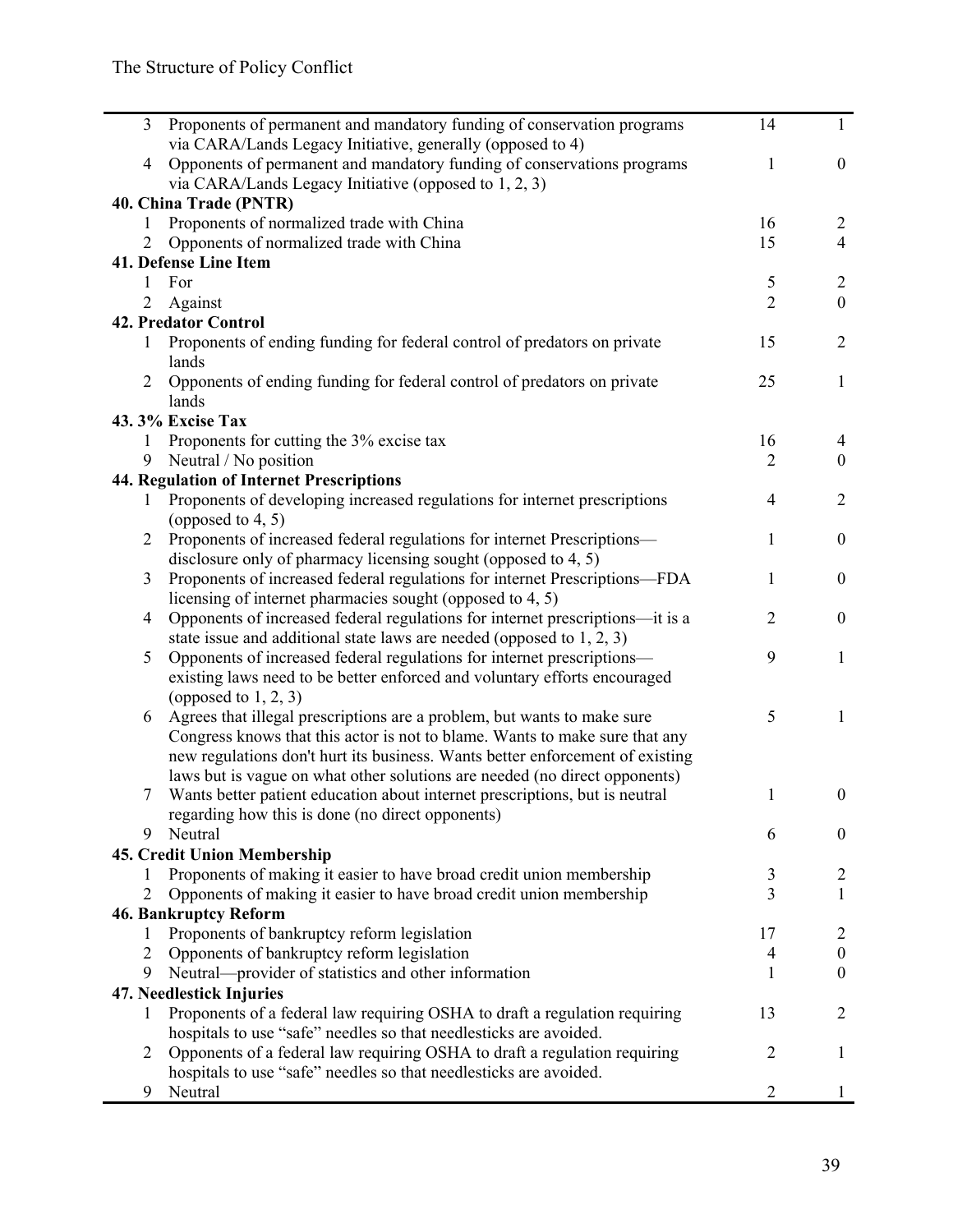|                | <b>48. Commuter Rail Subsidies</b>                                            |                |                  |
|----------------|-------------------------------------------------------------------------------|----------------|------------------|
|                |                                                                               | 11             | $\overline{2}$   |
| 1              | Proponents of giving favored treatment to all commuter rail authorities       |                |                  |
|                | throughout the country.                                                       | $\overline{2}$ |                  |
| $\overline{2}$ | Opponents of giving favored treatment to commuter rail other than Amtrak.     |                | $\mathbf{1}$     |
|                | 49. Criminal Justice Reform                                                   |                |                  |
| 1              | Proponents of changes to the criminal justice system                          | 7              | $\overline{2}$   |
|                | <b>50. Electric Utility Deregulation</b>                                      |                |                  |
| 1              | Private utilities, which want to minimize the capital gains taxes for selling | $\overline{2}$ | $\mathbf{1}$     |
|                | off part of their businesses as part of deregulation/restructuring. They want |                |                  |
|                | to minimize the benefits public power receives, since they are in competition |                |                  |
|                | now.                                                                          |                |                  |
| $\overline{2}$ | Public power, which wants greater control over how bond money can be          | 11             | 1                |
|                | used. They only support tax breaks for private utilities if the spun-off      |                |                  |
|                | electrical generation is sold to a public entity.                             |                |                  |
| 9              | Neutral / no position. Supportive of the two groups coming to some            | $\overline{4}$ | $\boldsymbol{0}$ |
|                | agreement.                                                                    |                |                  |
|                | 51. Nuclear Waste                                                             |                |                  |
| 1              | Proponents of releasing funds that Congress has already collected from        | 3              | 1                |
|                | nuclear power plants to pay for developing a permanent disposal site.         |                |                  |
| 2              | Opponents of releasing the funds.                                             | 5              | $\boldsymbol{0}$ |
|                | <b>60. Aviation Trust Fund</b>                                                |                |                  |
| 1              | Proponents to mandate aviation trust fund be spent completely on aviation     | 8              | 3                |
| 2              | Opposed to changing status quo                                                | $\overline{c}$ | $\boldsymbol{0}$ |
| 9              | Neutral / no position                                                         | $\overline{2}$ | $\boldsymbol{0}$ |
|                | 61. Reauthorization of ESEA, Title I                                          |                |                  |
| $\mathbf{1}$   | Proponents for reauthorization of ESEA (no direct opponents)                  | 11             | 2                |
| $\overline{c}$ | Proponents for funding through a block grant (opposed to 3)                   | $\mathbf{1}$   | 1                |
| 3              | Proponents for funding through categorical grants (opposed to 2)              | $\mathbf{1}$   | 1                |
|                | <b>62. Ergonomics Standards</b>                                               |                |                  |
| 1              | Proponents of Ergonomic Regulations                                           | 3              | $\mathbf{I}$     |
| 2              | Opponents of Ergonomic Regulations                                            | 10             | $\overline{2}$   |
| 9              | Neutral / No Position                                                         | $\overline{2}$ | $\boldsymbol{0}$ |
|                | 63. Individuals with Disabilities Education Act                               |                |                  |
| 1              | Support IDEA w/ full mainstreaming, access (no direct opponents)              | 10             | 2                |
|                | Support IDEA, general (no direct opponents)                                   | $\overline{c}$ | $\boldsymbol{0}$ |
| 3              | Support strengthening of rights to discipline kids (no direct opponents)      | 3              | $\boldsymbol{0}$ |
| 4              | Want greater funding of special ed to help schools (no direct opponents)      | 4              | 1                |
|                | <b>64. Legal Services</b>                                                     |                |                  |
| 1              | <b>Support Legal Services</b>                                                 | 7              | 2                |
| 2              | <b>Against Legal Services</b>                                                 | 4              | $\boldsymbol{0}$ |
|                | <b>65. Religious Licenses</b>                                                 |                |                  |
| 1              | Proponents of providing educational broadcast licenses to religious           | 9              | 1                |
|                | organization rather than more expensive standard licenses                     |                |                  |
| 2              | Opponents of providing educational broadcast licenses to religious            | 11             | 2                |
|                | organization rather than more expensive standard licenses                     |                |                  |
|                | <b>66. Nuclear Repository</b>                                                 |                |                  |
| 1              | For Yucca Mountain Nuclear Repository                                         | 1              | $\mathbf{I}$     |
| 2              | <b>Against Yucca Mountain Nuclear Repository</b>                              | 7              | $\mathbf{I}$     |
| 9              | Neutral / No Position                                                         | 1              | $\boldsymbol{0}$ |
|                | 67. Rise in Gasoline Prices                                                   |                |                  |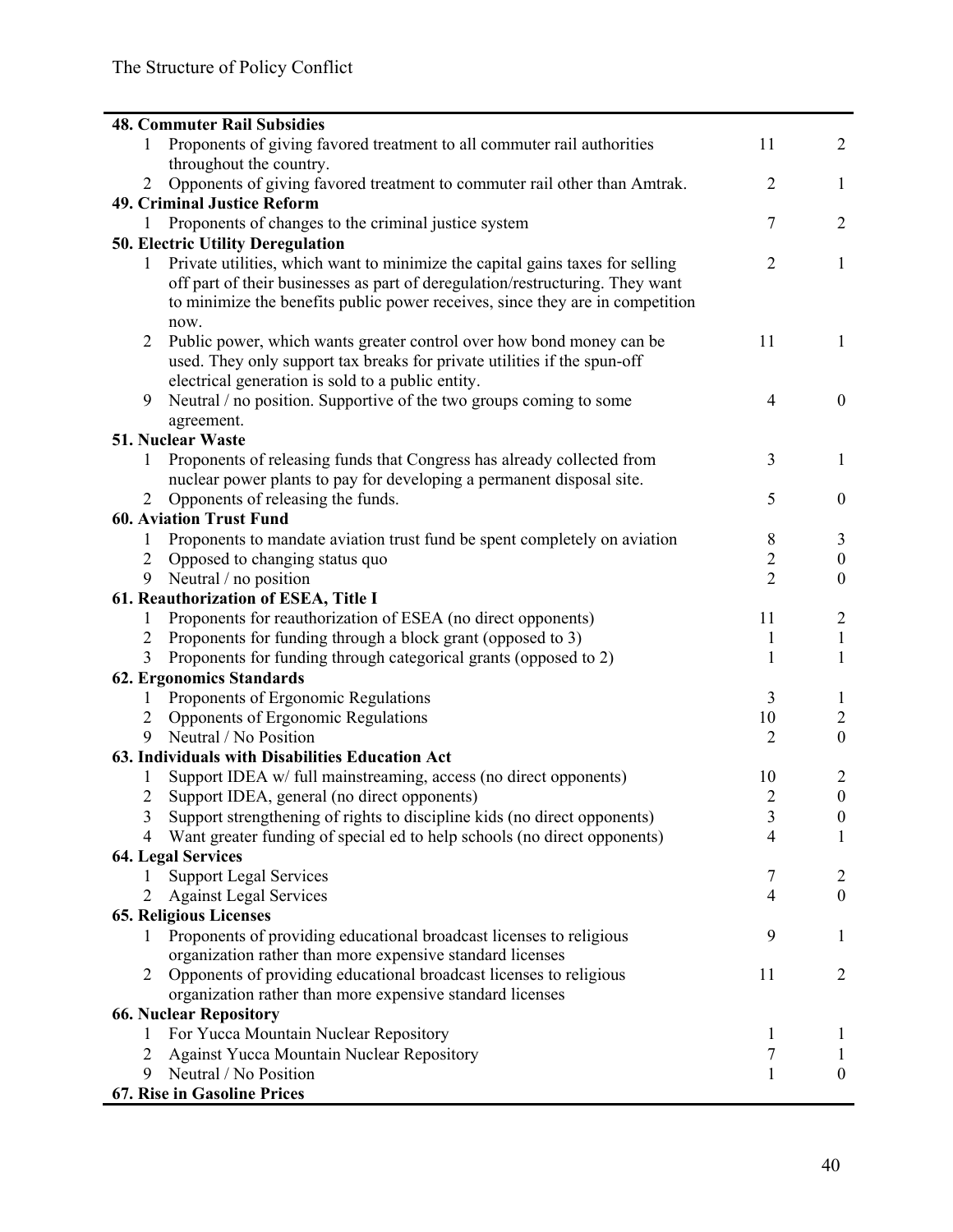| $\mathbf{1}$   | Against Gov. Intervention to Lower Gas Prices (opposed to 2)                                           | $\overline{2}$      | $\overline{2}$   |
|----------------|--------------------------------------------------------------------------------------------------------|---------------------|------------------|
| $\overline{2}$ | For Increase in CAFE Standards (opposed to 1, 3)                                                       | 3                   | $\mathbf{0}$     |
| 3              | Against Increase in CAFE Standards (opposed to 2)                                                      | $\overline{2}$      | 1                |
| 9              | Neutral / No Position                                                                                  | 1                   | $\boldsymbol{0}$ |
| 99             | Unknown/Missing Data                                                                                   | 3                   | $\boldsymbol{0}$ |
|                | <b>68. Roads in National Forests</b>                                                                   |                     |                  |
| 1              | Proponents of a moratorium on new road building in national forests                                    | 13                  | 3                |
|                | (opposed to 2)                                                                                         |                     |                  |
| 2              | Supports status quo, allowing new road building in national forests (opposed                           | 3                   | 1                |
|                | to $1)$                                                                                                |                     |                  |
| 3              | Want Access to forest roads maintained (no direct opponents)                                           | 3                   | 1                |
|                | 69. WTO Membership                                                                                     |                     |                  |
| 1              | Support Renewed Membership in the WTO                                                                  | 5                   | 1                |
| $\overline{2}$ | Oppose Renewed Membership in the WTO                                                                   | $\overline{2}$      | $\boldsymbol{0}$ |
|                | 70. Airline Merger                                                                                     |                     |                  |
| $\mathbf{1}$   | Proponents of US Air - United Airlines merger                                                          | 5                   | 1                |
| $\overline{2}$ | Opponents to US Air - United Airlines merger                                                           | 5                   | $\overline{2}$   |
| 9              | Neutral / No position                                                                                  | $\mathbf{1}$        | $\boldsymbol{0}$ |
|                | <b>80. Internet Sales Tax</b>                                                                          |                     |                  |
| 1              | allow states to collect sales taxes on purchases over the Internet                                     | 23                  | 4                |
| $\overline{2}$ | opposed to any taxation of Internet commerce                                                           | 11                  | $\overline{c}$   |
| 99             | Unknown / missing data                                                                                 | 1                   | $\mathbf{0}$     |
|                | 81. Physician Anti-trust Waivers                                                                       |                     |                  |
|                | Proponents of physician antitrust waivers                                                              | $\overline{4}$      | $\overline{2}$   |
| 2              | Opponents of physician antitrust waivers                                                               | 17                  | $\overline{4}$   |
|                | 82. Internet Expense Rules                                                                             |                     |                  |
| 1              | Proponents of changing the tax treatment of interest expenses for foreign                              | 9                   | 1                |
|                | subsidiaries of U.S. companies                                                                         |                     |                  |
|                | <b>83. Class Action Reform</b>                                                                         |                     |                  |
| 1              | Proponents for Class Action Reform                                                                     | 20                  | 4                |
| $\overline{2}$ | Opposed to Class Action Reform                                                                         | 10                  | 1                |
|                | 84. Prevailing Wage Rules                                                                              |                     |                  |
| 1              | Wants to maintain prevailing wage laws like Davis-Bacon                                                | 8                   | $\overline{2}$   |
| 2              | Wants to move toward repeal of Davis-Bacon law                                                         | 9                   | $\mathbf{1}$     |
| 9              | Neutral / No position                                                                                  |                     | $\boldsymbol{0}$ |
|                |                                                                                                        |                     |                  |
|                | 85. Computer Depreciation<br>Wants to reduce depreciation period for computer equipment (opposed to 2) |                     |                  |
|                |                                                                                                        | 7<br>$\overline{2}$ | 3<br>$\theta$    |
| 2              | Opposes changes in depreciation because of loss of federal revenue (opposed                            |                     |                  |
|                | to $1, 3$                                                                                              |                     |                  |
| 3              | Wants to overhaul depreciation schedules for all industries (opposed to 2)                             | 1                   | $\boldsymbol{0}$ |
|                | 86. Right to Carry                                                                                     |                     |                  |
| 1              | Favors right-to-carry bills as well as broader gun rights laws (opposed to 2,                          | $\overline{4}$      | $\boldsymbol{0}$ |
|                | 3, 4)                                                                                                  |                     |                  |
| 2              | Wants to allow off-duty and retired police officers to carry a concealed gun                           | 9                   | 2                |
|                | (opposed to $1, 3$ )                                                                                   |                     |                  |
| 3              | Opposes right-to-carry law for officers (opposed to 1, 2)                                              | 5                   | $\boldsymbol{0}$ |
| 4              | Favors gun control but neutral on right-to-carry for police officers (opposed                          | 1                   | $\mathbf{0}$     |
|                | to $1)$                                                                                                |                     |                  |
|                | 87. Late-term Abortions                                                                                |                     |                  |
|                | Opposes a ban on late-term abortions                                                                   | 13                  |                  |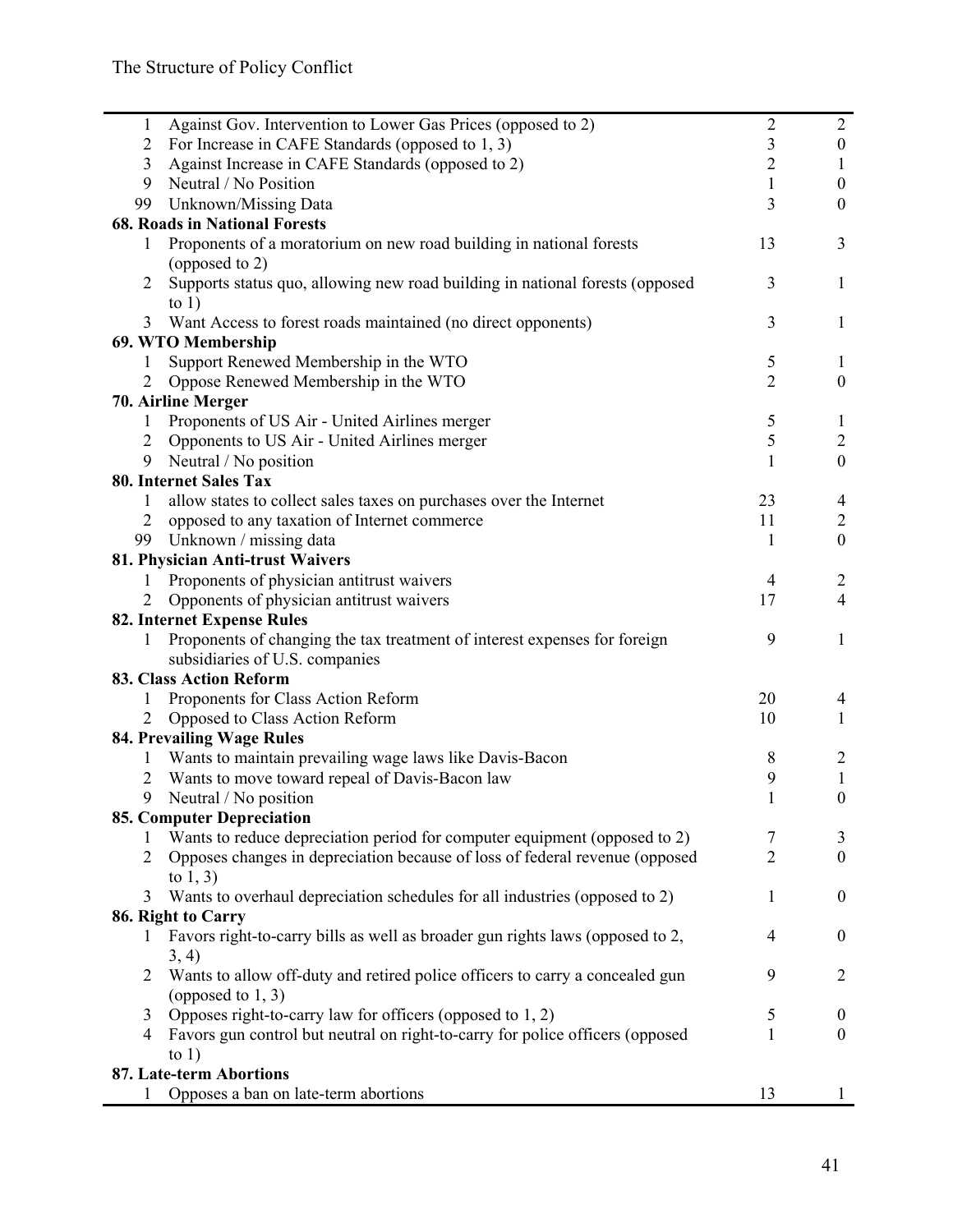| 2              | Supports a ban on late-term abortions                                        | 6              | $\mathbf{0}$     |
|----------------|------------------------------------------------------------------------------|----------------|------------------|
|                | <b>90. Export Controls</b>                                                   |                |                  |
| 1              | Computer Industry against export controls                                    | 10             | 3                |
| 2              | National Security Types for export controls                                  | 10             | $\boldsymbol{0}$ |
|                | 91. Airline Age 60 Rule                                                      |                |                  |
| $\mathbf{1}$   | Opponents of raising mandatory retirement at 60 for commercial airline       | 5              | $\mathbf{1}$     |
|                | pilots—airlines, pilots union, younger pilots                                |                |                  |
| 2              | Proponents of raising mandatory retirement at 60 for commercial airline      | 13             | 1                |
|                | pilots—older pilots                                                          |                |                  |
|                | 92. C-130 Procurement                                                        |                |                  |
| 1              | Opponents of procuring new C-130 aircraft vessels                            | $\overline{2}$ | $\mathbf{1}$     |
| 2              | Proponents of procuring new C-130 aircraft vessels                           | 13             | $\overline{3}$   |
|                | 93. OBD Service                                                              |                |                  |
| $\mathbf{1}$   | Proponents of new regulations governing on-board diagnostic service          | 18             | 4                |
|                | information, tools, and training                                             |                |                  |
| 2              | Opponents of new regulations                                                 | 3              | $\overline{2}$   |
|                | 94. Right to Know                                                            |                |                  |
| 1              | Opponents of parental consent for non-emergency health service in school     | 29             | $\overline{2}$   |
|                | setting                                                                      |                |                  |
| 2              | Proponents of parental consent—Pro-life advocates                            | 11             | 1                |
| 9              | Neutral / No Position                                                        | $\overline{2}$ | $\mathbf{0}$     |
|                | <b>95. Cuba Sanctions</b>                                                    |                |                  |
| 1              | Proponents of complete repeal of trade sanctions with Cuba (opposed to 3)    | 18             | 1                |
| 2              | Proponents of partial repeal trade sanctions with Cuba for food and medicine | 3              | $\boldsymbol{0}$ |
|                | (opposed to 3)                                                               |                |                  |
| 3              | Opponents of repeal of trade sanctions with Cuba—support status quo          | 17             | $\overline{2}$   |
|                | (opposed to $1, 2$ )                                                         |                |                  |
|                | 96. Newspaper Crossownership                                                 |                |                  |
| 1              | Proponents of new rule to allow newspapers and TV stations to be owned by    | 8              | $\overline{2}$   |
|                | the same company, in the same market—repeal status quo rule banning          |                |                  |
|                | crossownership                                                               |                |                  |
| 2              | Opponents of new rule to allow newspapers and TV stations to be owned by     | 7              | $\mathbf{1}$     |
|                | the same company, in the same market—maintatin status quo rule banning       |                |                  |
|                | crossownership                                                               |                |                  |
| 9              | Neutral—FCC given rulmaking authority in 1996 Communications Act             | 2              | $\mathbf{1}$     |
|                | 97. Steel Safeguard                                                          |                |                  |
| 1              | Proponents of steel safeguard investigation and increased tariffs-Domestic   | 13             | $\overline{2}$   |
|                | steel manufacturers/suppliers                                                |                |                  |
| 2              | Opponents of steel safeguard investigation and tariffs—Domestic consuming    | 1              | 1                |
|                | industries that purchase raw steel for manufacturing                         |                |                  |
| 9              | Neutral-ITC investigating by presidential order                              | 3              | $\boldsymbol{0}$ |
|                | 100. NAFTA Foreign Investment Reform                                         |                |                  |
| 1              | Proponents of re-negotiating Chapter 11 of NAFTA                             |                |                  |
| $\overline{2}$ |                                                                              | 8<br>5         | 1                |
|                | Opponents of re-negotiating Chapter 11 of NAFTA                              |                | $\mathbf{1}$     |
|                | 101. Medicare Prescription Drug Coverage                                     |                |                  |
| $\mathbf{1}$   | Proponents of new Medicare prescription drug coverage, to be administered    | 34             | $\mathbf{1}$     |
|                | by private insurance companies (that would not institute price controls)     |                |                  |
|                | (opposed to 2)                                                               |                |                  |
| 2              | Proponents of new Medicare prescription drug coverage, to be administered    | 30             | 1                |
|                | by HCFA/state Medicare agencies (that would have authority to institute      |                |                  |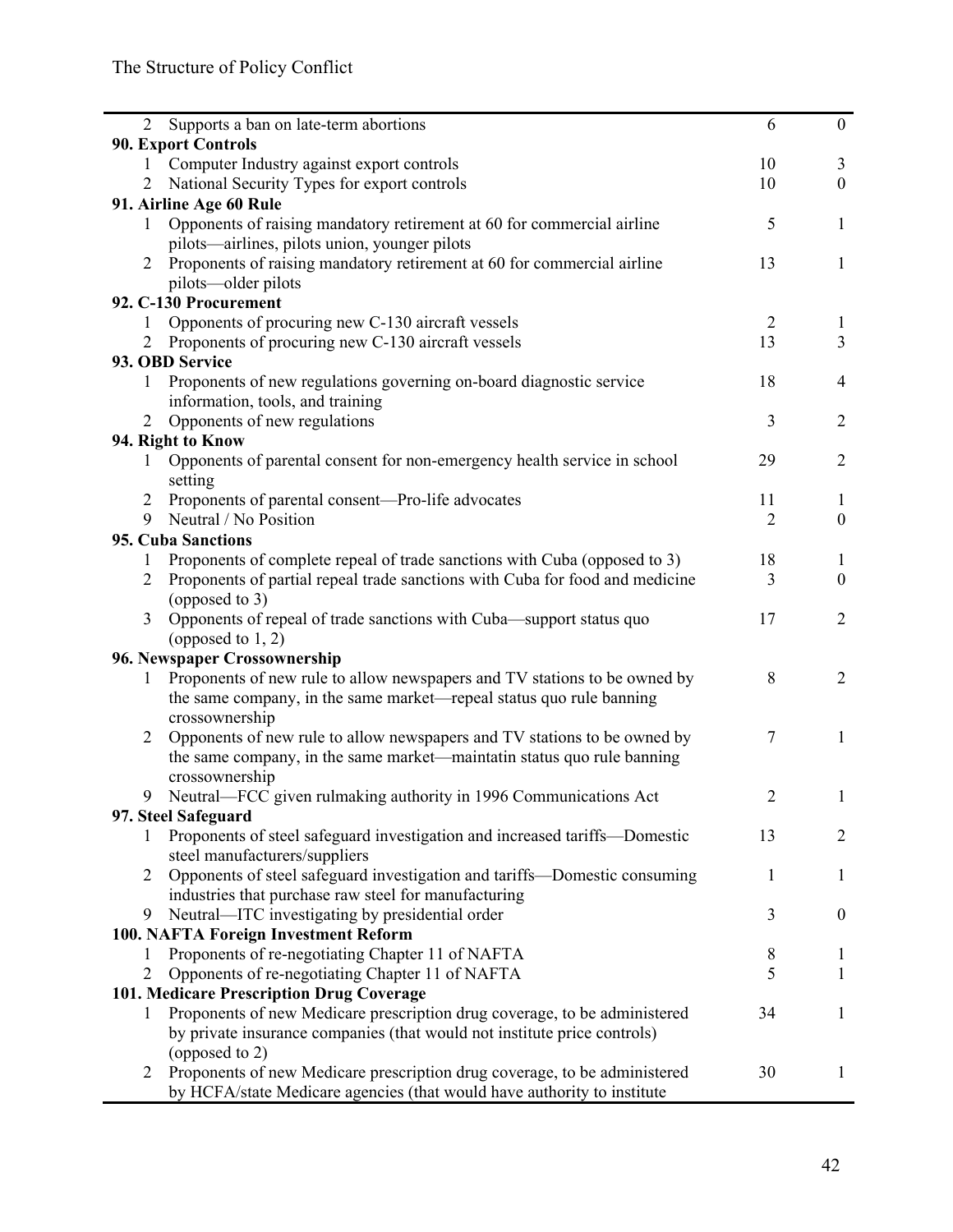|                | price controls) (opposed to 1)                                                |                |                  |
|----------------|-------------------------------------------------------------------------------|----------------|------------------|
| 3              | Proponents of new Medicare prescription drug coverage, with concerns          | 1              | 1                |
|                | about solvency of overall Medicare program—service providers do not want      |                |                  |
|                | to lose income source to new program (no direct opponents)                    |                |                  |
| 99             | Unknown/Missing Data                                                          | 7              | $\boldsymbol{0}$ |
|                | 102. Terrorism Re-insurance                                                   |                |                  |
| 1              | Opponents of creating terrorism reinsurance program                           | 6              | 1                |
| 2              | Proponents of creating terrorism reinsurance program                          | 9              | $\mathbf{1}$     |
|                | 103. Outsourcing Reform                                                       |                |                  |
| 1              | Proponents of status quo government contract practices                        | 8              | $\mathbf{1}$     |
| $\overline{2}$ | Opponents of status quo government contract practices                         | 22             | $\overline{2}$   |
|                | <b>104. Military Property Movement</b>                                        |                |                  |
| 1              | Proponents of status quo competition for military personnel movement and      | 6              | $\mathbf{1}$     |
|                | storage services                                                              |                |                  |
| 2              | Opponents of status quo competition for military personnel movement and       | 9              | $\mathbf{1}$     |
|                | storage services                                                              |                |                  |
|                | 105. Predatory Lending                                                        |                |                  |
| 1              | Proponents of reforming RESPA, requiring more disclosure of fees/costs;       | 11             | 2                |
|                | opposed to "bundling" realty/mortgage services                                |                |                  |
| 2              | Proponents of reforming RESPA by "bundling" realty/mortgage services          | 10             | -1               |
| 9              | Neutral / No Position                                                         | 3              | $\boldsymbol{0}$ |
|                | 106. Open Access 2                                                            |                |                  |
| 1              | Proponents of requiring owners of broadband infrastructure to give access to  | 5              | $\overline{2}$   |
|                | Internet service providers/other media—ISPs, phone companies, consumer        |                |                  |
|                | groups                                                                        |                |                  |
| $\overline{2}$ | Opponents of requiring owners of broadband infrastructure to give access to   | 11             | $\mathbf{1}$     |
|                | Internet service providers/other media-cable companies                        |                |                  |
|                | 107. Maritime Security Act                                                    |                |                  |
| 1              | Proponents of increased funding for Maritime Security Fleet                   | 12             | 1                |
|                | 108. Food Allergen Labeling                                                   |                |                  |
| 1              | Proponents of status quo voluntary food allergen labeling                     | 5              | 1                |
| 2              | Opponents of status quo voluntary food allergen labeling                      | 6              | 1                |
|                | <b>109. Bear Protection</b>                                                   |                |                  |
| 1              | Proponents of prohibiting trade of black bear viscera                         | 7              | 1                |
| 2              | Opponents of prohibiting trade of black bear viscera                          | 11             | $\mathbf{1}$     |
|                | <b>110. TANF Employment Training Services</b>                                 |                |                  |
| 1              | Proponents of raising years of vocational education training allowed during   | 24             | 2                |
|                | TANF eligibility to from 12 to 24 months, reducing "priority activities" from |                |                  |
|                | 24 hours/week to 20 hours/week                                                |                |                  |
| 2              | Opponents of raising years of vocational education training allowed during    | 6              | 1                |
|                | TANF eligibility to from 12 to 24 months, reducing "priority activities" from |                |                  |
|                | 24 hours/week to 20 hours/week                                                |                |                  |
| 9              | Neutral / No Position                                                         | $\overline{2}$ | $\boldsymbol{0}$ |
|                | 115. Derivatives                                                              |                |                  |
| 1              | Proponents of SEC regulation of Over-the-Counter derivatives                  | 12             | $\perp$          |
| $\overline{2}$ | Opponents of SEC regulations of Over-the-Counter derivatives                  | 16             | $\overline{2}$   |
|                | 116. WI and RSF                                                               |                |                  |
| 1              | Proponents of increasing funding for water infrastructure through state       | 10             | $\overline{2}$   |
|                | revolving funds                                                               |                |                  |
| 2              | Opposed to funding water infrastructure through federal funds                 | 7              | 1                |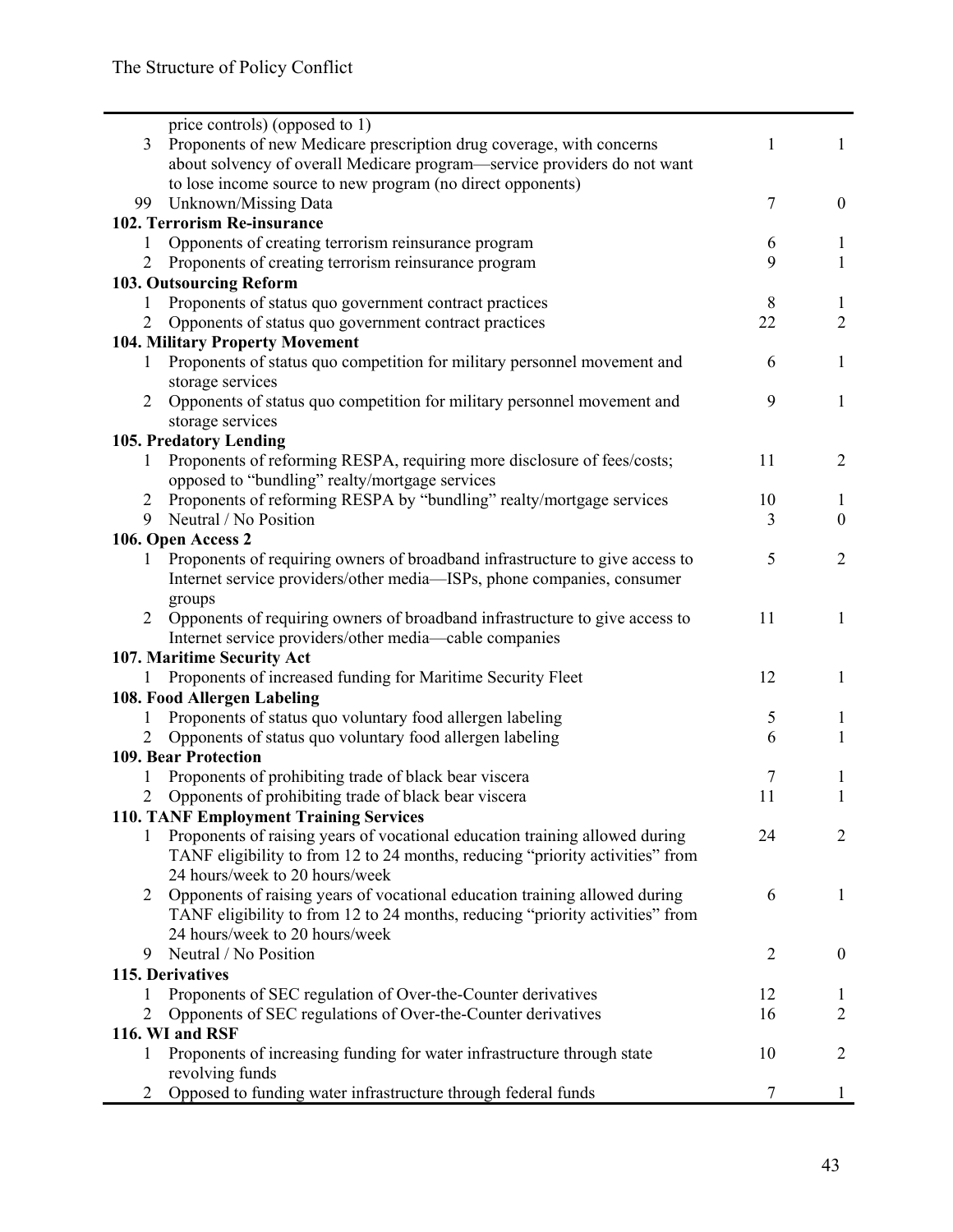| 99                                | Unknown / missing data                                                        | 5              | $\mathbf{0}$     |
|-----------------------------------|-------------------------------------------------------------------------------|----------------|------------------|
|                                   | 117. Effluent Limitation                                                      |                |                  |
| 1                                 | Opponents to strict EPA effluent limitation guidelines for transportation     | 7              | $\mathbf{1}$     |
|                                   | equiptment cleaning                                                           |                |                  |
| 9                                 | Neutral / No position                                                         | $\overline{2}$ | $\mathbf{1}$     |
|                                   | 118. Optometric Funding                                                       |                |                  |
| 1                                 | Proponents of graduate medical clinical education training for optometry      | $\overline{c}$ | $\overline{2}$   |
| 9                                 | Neutral / No position                                                         | $\mathbf{1}$   | $\mathbf{0}$     |
| 119. Student Visas / Lab Security |                                                                               |                |                  |
| 1                                 | Proponents of stricter regulations concerning national security and terrorism | 28             | $\overline{4}$   |
| $\overline{2}$                    | Opposed to strict regulation, support moderate regulations concerning         | 12             | $\mathbf{1}$     |
|                                   | foreign students or laboratory security                                       |                |                  |
| 9                                 | Neutral / No position                                                         | 12             | $\mathbf{0}$     |
|                                   | 120. Disabled TANF                                                            |                |                  |
| 1                                 | Proponents of special measures to aid disabled recipients of Temporary Aid    | 22             | $\overline{3}$   |
|                                   | to Needy Families, (including more moderate time requirements, lower          |                |                  |
|                                   | maximum number of work hours, and including treatment time and care of        |                |                  |
|                                   | disabled individuals as working hours)                                        |                |                  |
| 9                                 | Neutral / No position                                                         | 3              | $\boldsymbol{0}$ |
|                                   | 121. Human Cloning                                                            |                |                  |
| 1                                 | Proponents of a ban on all forms of human cloning                             | 20             | 3                |
| 2                                 | Opponents of a ban on all forms of human cloning (but may support ban on      | 16             | $\overline{2}$   |
|                                   | reproductive cloning specifically)                                            |                |                  |
|                                   | 122. EA-6B Prowler                                                            |                |                  |
| 1                                 | Proponents of increased funding of development and research for an            | 11             | $\overline{2}$   |
|                                   | alternative the the Electronic Attack aircraft - the EA-6B Prowler            |                |                  |
| 123. Farm Bill                    |                                                                               |                |                  |
| 1                                 | Proponents of Price supports (opposed to 2, 3)                                | 37             | $\overline{2}$   |
| $\overline{2}$                    | Opponents of Price supports (opposed to 1, 3)                                 | 12             | $\overline{2}$   |
| 3                                 | Proponents of provisions protecting smaller (alternative) farmers (opposed to | 1              | $\boldsymbol{0}$ |
|                                   | 1, 2)                                                                         |                |                  |
| 4                                 | Proponents of environmental and animal welfare provisions within Farm Bill    | 25             | 1                |
|                                   | (no direct opponents)                                                         |                |                  |
|                                   | 124. Wind Energy                                                              |                |                  |
|                                   | Proponents of renewing the tax credit for producers of wind energy            | 22             | 3                |
|                                   | Opponents of renewing the tax credit for producers of wind energy             | $\mathbf{1}$   | $\boldsymbol{0}$ |
|                                   | 125. Smart Growth & Transportation                                            |                |                  |
|                                   | Proponents of funding "SMART" transportation programs in the                  | 19             | 3                |
|                                   | Transportation reauthorization                                                |                |                  |
| 2                                 | Proponents of funding all, and especially large, transportation programs      | 14             | 2                |
|                                   | 126. CAFE Standards 2                                                         |                |                  |
| 1                                 | Proponents of Increased Corporate Average Fuel Economy standards              | 22             | $\overline{2}$   |
| 2                                 | Opponents of Increased Corporate Average Fuel Economy standards               | 17             | 1                |
|                                   | 127. Basic Education                                                          |                |                  |
|                                   | Proponents of increasing funding for international basic education programs   | 17             | 3                |
| <b>128. PURPA</b>                 |                                                                               |                |                  |
| 1                                 | Proponents of maintaining PURPA protections for co-generation facilities      | 28             | 2                |
| 2                                 | Opponents of maintaining PURPA protections for co-generation facilities       | 4              | 1                |
|                                   | 129. Recreation Marine                                                        |                |                  |
|                                   | Proponents of excluding recreational marine facilities from longshoreman      | 10             | 2                |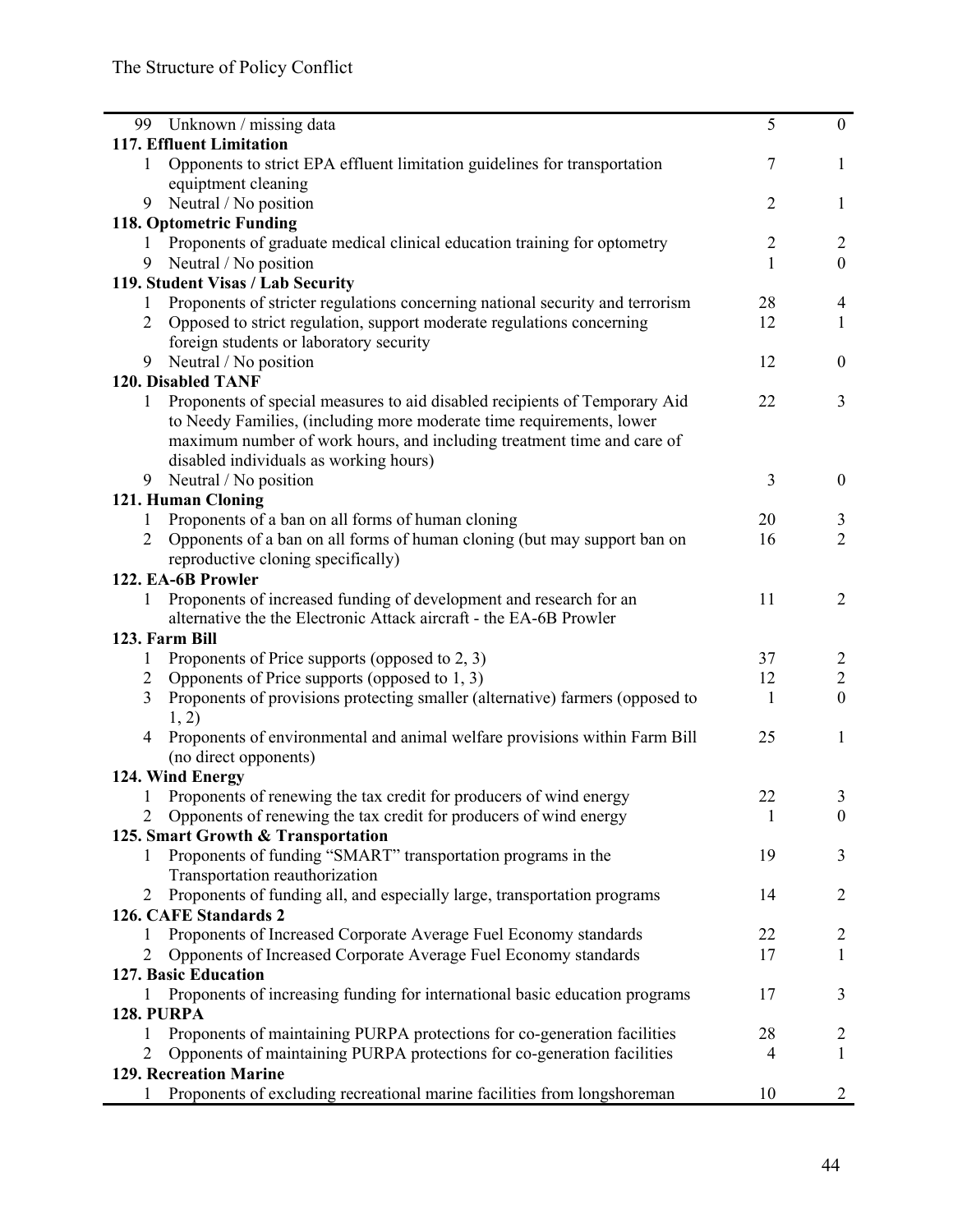|                              | insurance requirements                                                           |                                  |                  |
|------------------------------|----------------------------------------------------------------------------------|----------------------------------|------------------|
| 9                            | Neutral / No position                                                            | $\mathbf{1}$                     | $\overline{0}$   |
|                              | 130. Public Safety Officers                                                      |                                  |                  |
| 1                            | Proponents of extending federal housing programs to federal public safety        | 3                                | 2                |
|                              | officers                                                                         |                                  |                  |
| 9                            | Neutral / No position                                                            | 1                                | $\boldsymbol{0}$ |
| 131. Affiliate Relationships |                                                                                  |                                  |                  |
| 1                            | Proponents of proposed FERC regulation of affiliate relationships between        | 5                                | 1                |
|                              | members of corporate families, in both the natural gas and electricity           |                                  |                  |
|                              | industries (opposed to 2)                                                        |                                  |                  |
| $\overline{2}$               | Opponents of increasing regulation of affiliate relationships between            | 9                                | $\overline{2}$   |
|                              | members of corporate families, in both the natural gas and electricity           |                                  |                  |
|                              | industries (opposed to 1)                                                        |                                  |                  |
| 3                            | Not opposed to all aspects of the FERC regulations but seeking a special         | 1                                | 1                |
|                              | exemption (no direct opponents)                                                  |                                  |                  |
|                              | 132. Math / Science Funding                                                      |                                  |                  |
| 1                            | Proponents of increasing funding for Math and Science partnerships               | 46                               | $\overline{2}$   |
|                              | program, regardless of government body overseeing the program (no direct         |                                  |                  |
|                              | opponents)                                                                       |                                  |                  |
| $\overline{2}$               | Proponents of increasing funding for Department of Education's Math and          | 1                                | $\mathbf{0}$     |
|                              | Science partnerships program (opposed to 3)                                      |                                  |                  |
| 3                            | Proponents of increasing funding for NES Math and Science program                | $\overline{2}$                   | 1                |
|                              | (opposed to 2)<br>133. Cystic Fibrosis Research                                  |                                  |                  |
|                              | Proponents of increasing funding for Cystic Fibrosis Clinical Trials Network     |                                  | 1                |
| $\mathbf{I}$<br>9            | Neutral / No position                                                            | $\overline{4}$<br>$\overline{2}$ | 1                |
|                              | 134. Stock Option Expensing                                                      |                                  |                  |
| 1                            | Proponents of requiring companies to report stock options on their end of the    | 10                               | 1                |
|                              | year financial statements; to expense them not just to foot note them            |                                  |                  |
| 2                            | Opponents of requiring companies to report stock options as an expense on        | 18                               | $\overline{2}$   |
|                              | end of the year financial statements                                             |                                  |                  |
|                              | 135. Title IX                                                                    |                                  |                  |
| 1                            | Proponents of efforts revise the application of Title IX regulations to          | 10                               | 1                |
|                              | athletics                                                                        |                                  |                  |
| 2                            | Opponents of efforts revise the application of Title IX regulations to athletics | 14                               | 1                |
| 9                            | Neutral / No Position                                                            | $\mathbf{1}$                     | $\boldsymbol{0}$ |
|                              | 136. Aviation Security                                                           |                                  |                  |
| 1                            | Proponents of giving the airlines compensation for enhanced security efforts,    | 6                                | $\overline{2}$   |
|                              | access to carrying the mail, access to war risk insurance at capped prices,      |                                  |                  |
|                              | and more time to implement security deadlines who are opposed to allowing        |                                  |                  |
|                              | pilots to carry guns on planes and to required self-defense training for flight  |                                  |                  |
|                              | attendants (opposed to 2, 3)                                                     |                                  |                  |
| 2                            | Proponents of giving the airlines compensation for enhanced security efforts,    | 3                                | $\boldsymbol{0}$ |
|                              | access to carrying the mail, access to war risk insurance at capped prices,      |                                  |                  |
|                              | and more time to implement security deadlines who support allowing pilots        |                                  |                  |
|                              | to carry guns on planes and to requiring self-defense training for flight        |                                  |                  |
|                              | attendants (opposed to 1)                                                        |                                  |                  |
| 3                            | No position on giving the airlines compensation for enhanced security            | 3                                | $\mathbf{0}$     |
|                              | efforts, access to carrying the mail, access to war risk insurance at capped     |                                  |                  |
|                              | prices, and more time to implement security deadlines but supportive of          |                                  |                  |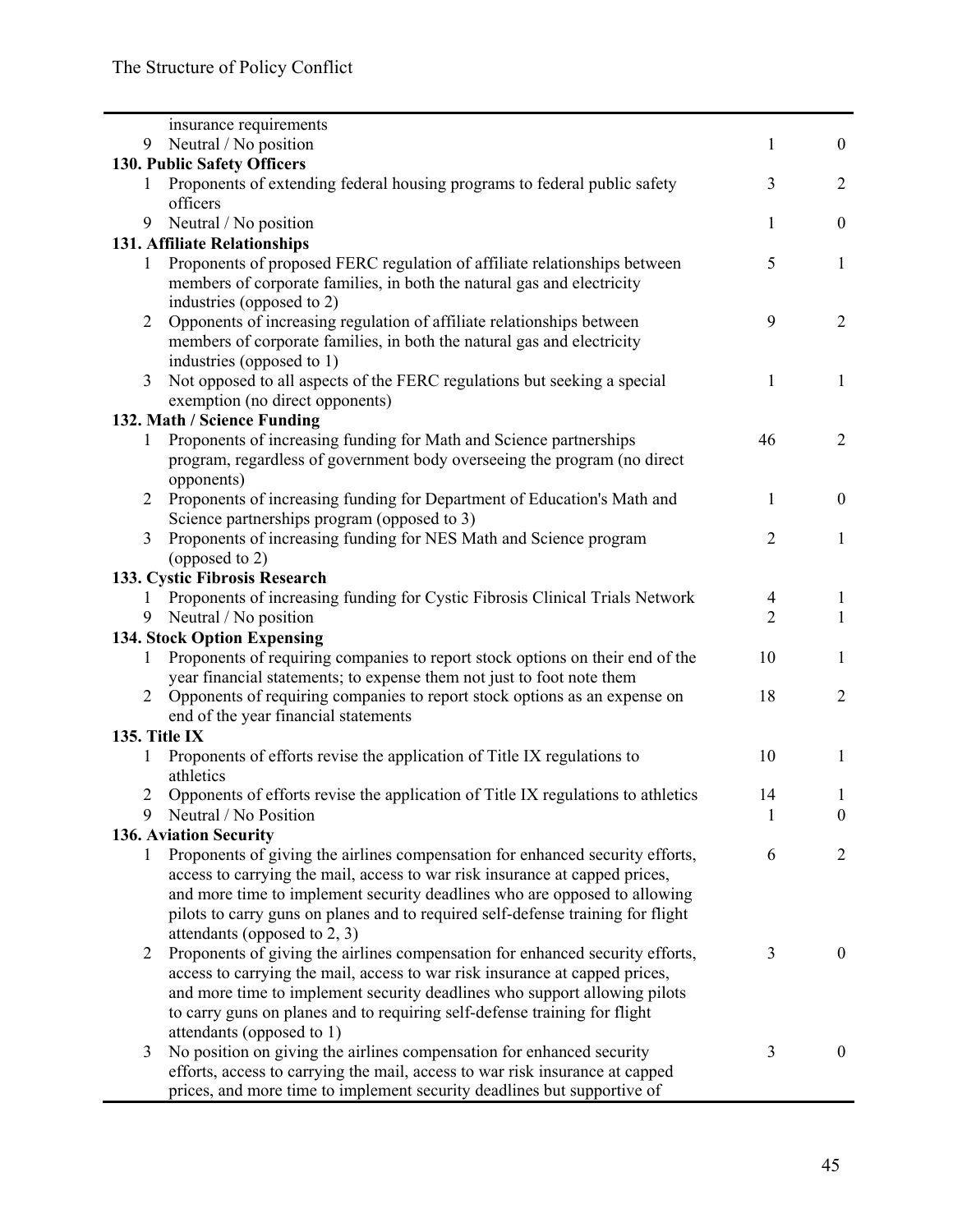|                                                                                                  | allowing pilots to carry guns on planes and to requiring self-defense training |       |     |  |  |
|--------------------------------------------------------------------------------------------------|--------------------------------------------------------------------------------|-------|-----|--|--|
|                                                                                                  | for flight attendants (opposed to 1)                                           |       |     |  |  |
|                                                                                                  | Neutral / No position                                                          |       |     |  |  |
| <b>Total</b>                                                                                     |                                                                                | 2.220 | 315 |  |  |
| NOTE: The table lists the number of major participants in each perspective, for 98 cases as well |                                                                                |       |     |  |  |

as the number of interviews we conducted with leaders of each. Those listed as "neutral / no position" were typically government decisions makers who played important roles in the issue but who did not actively advocate a given proposal to other government officials. Typically this included agencies providing purely technical / cost estimates or else government decisionmakers who had final authority to decide, but who did not actively engage in advocacy themselves. Only 13 actors out of 2,220 are listed as non-advocate decision makers in this way.